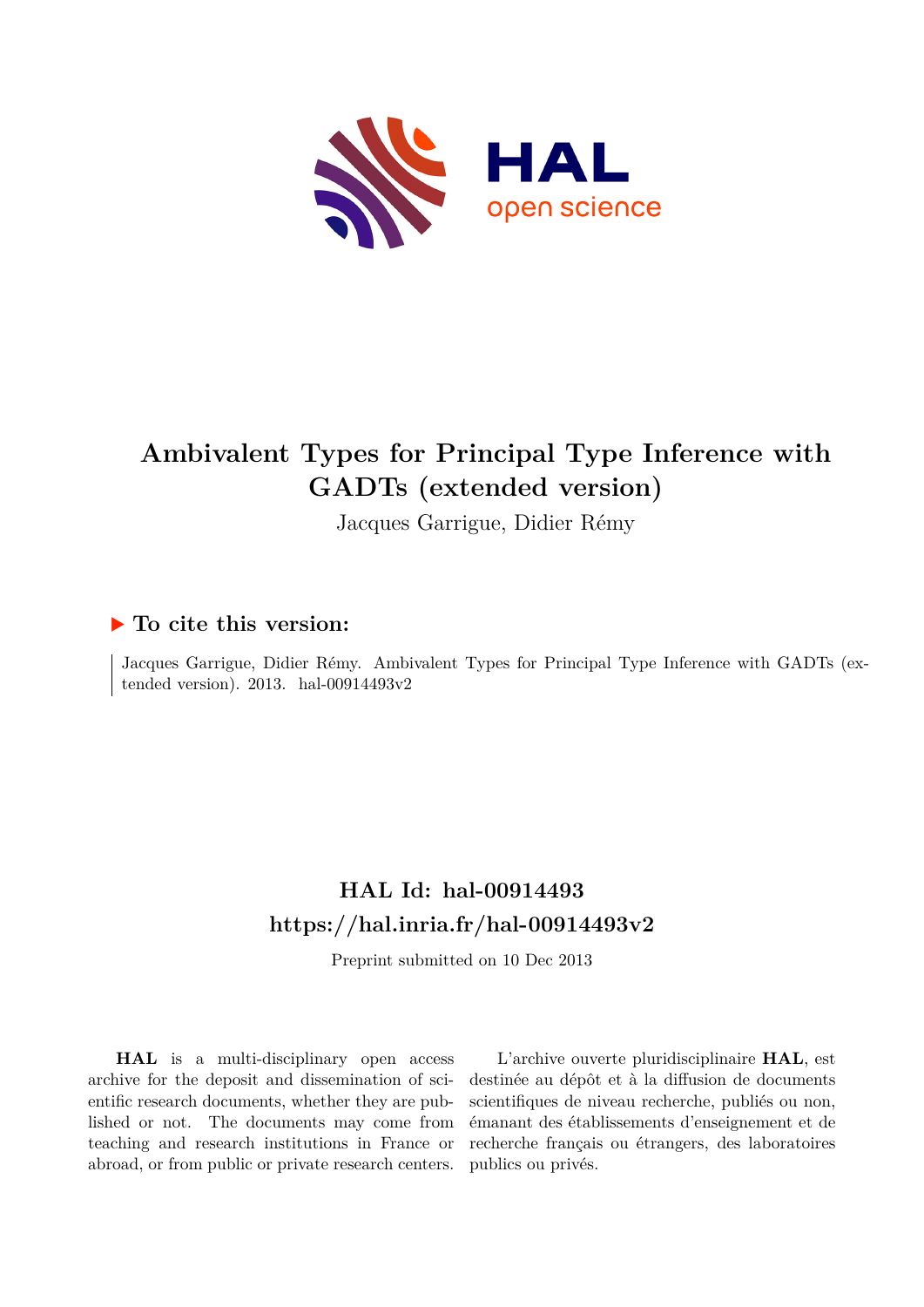## Ambivalent Types for Principal Type Inference with GADTs (extended version)

Jacques Garrigue<sup>1</sup> and Didier Rémy<sup>2</sup>

<sup>1</sup> Nagoya University, Graduate School of Mathematics <sup>2</sup> INRIA, Rocquencourt<sup>\*</sup>

Abstract. *GADTs, short for* Generalized Algebraic DataTypes*, which allow constructors of algebraic datatypes to be non-surjective, have many useful applications. However, pattern matching on GADTs introduces local type equality assumptions, which are a source of ambiguities that may destroy principal types and must be resolved by type annotations. We introduce* ambivalent types *to tighten the definition of ambiguities and better confine them, so that type inference has principal types, remains monotonic, and requires fewer type annotations.*

## 1 Introduction

GADTs, short for *Generalized Algebraic DataTypes*, extend usual algebraic datatypes with a form of dependent typing by enabling type refinements in pattern-matching branches [2,17,1]. They can express many useful invariants of data-structures, provide safer typing, and allow for more polymorphism [14]. They have already been available in some Haskell implementations (in particular GHC) for many years and now appear as a natural addition to strongly typed functional programming languages.

However, this addition is by no means trivial. In their presence, full type inference seems undecidable in general, even in the restricted setting of ML-style polymorphism [13]. Moreover, many well-typed programs lack a most general type. Using explicit type annotations solves both problems. Unfortunately, while it is relatively easy to design a sound typing algorithm for a language with GADTs, it is surprisingly difficult to keep principal types without requesting full type annotations on every case analysis.

Repeatedly writing full type annotations being cumbersome, a first approach to a stronger type inference algorithm is to *propagate* annotations. This comes from the basic remark that, in many cases, the type of a function contains enough information to determine the type of its inner case analyses. A simple way to do this is to use program transformations, pushing type annotations inside the body of expressions.

Stratified type inference for GADTs [12] goes further in that direction, converting from an external language where type annotations are optional to an internal language where the scrutinee of case analysis and all coercions between equivalent types must be annotated. This conversion is an elaboration phase that collects all *typing information*

<sup>?</sup> Part of this work has been done at IRILL.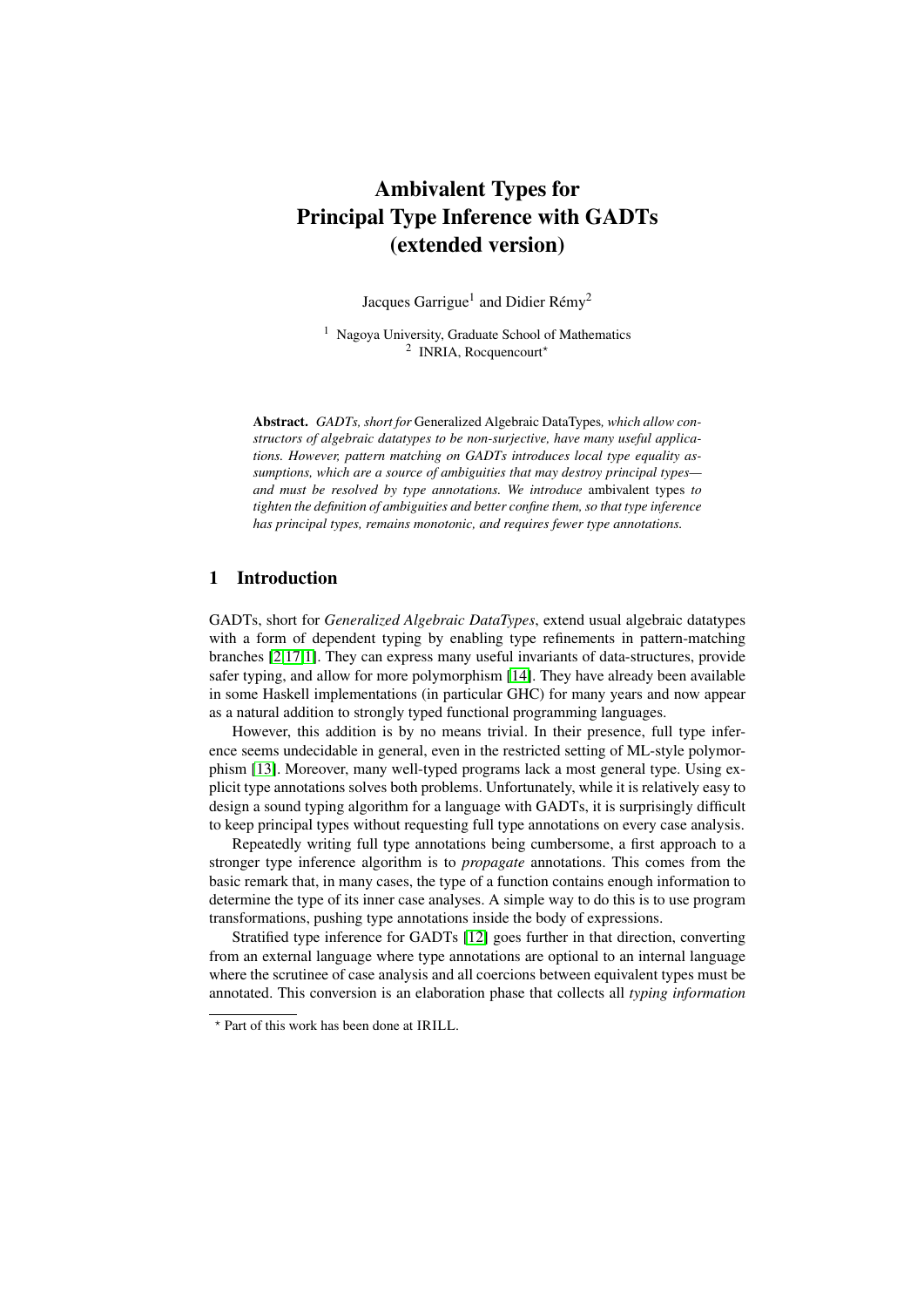—not only type annotations— and propagates it where it is needed. The internal language allows for straightforward type inference and it has the principal type property. It also enjoys *monotonicity*: strengthening the type of a free variable by making it more general preserves well-typedness. As expected, principality does not hold in general in the external type system (a program may be typable but have no principal type), but it does hold if we restrict ourselves to those programs whose elaboration in the internal language is typable. Still, the external type system is not compositional because of the elaboration phase. Moreover, since elaboration extracts information from the typing context, monotonicity is lost: strengthening the type of a free variable by making it more general before elaboration can reduce the amount of type information available on the elaborated program and make it ill-typed. Monotonicity is a property that has often been underestimated, because it usually (but not always) holds in languages with principal types. However, losing monotonicity can be worse for the programmer than losing principal types. It reveals a lack of modularity in the language, since some simple program transformations such as simplifying the body of a function may end up inferring more general types, which may subsequently break type inference. Propagating only type annotations would preserve monotonicity, but it is much weaker.

GHC 7 follows a similar strategy, called *OutsideIn* [16], using constraint solving rather than elaboration to extract all typing information from the *outer context*. As a result, propagation and inference are interleaved. That is, the typing information obtained by solving constraints on the outer context enclosing a GADT case analysis is directly used to determine the types of both the scrutinee and the result in this case analysis. Type inference can then be performed in the body of the case analysis. By allowing information to flow only from the outside to the inside, principality is preserved when inference succeeds. Yet, as for stratified type inference [12], it lacks monotonicity.

While previous approaches have mostly attempted to propagate types to GADT case analyses, we aim in the opposite direction at reducing the need for type information in case analysis. This aspect is orthogonal to propagation and improving either one improves type inference as a whole. Actually, OutsideIn already goes one step in that direction, by allowing type information to flow out of a pattern-matching case when no type equation was added. But it stops there, because if type equations were added, they could have been used and consequently the type of the branch is flagged *ambiguous*.

This led us to focus our attention on the definition of ambiguity. Type equations are introduced inside a pattern-matching branch, but with a *local scope*: the equation is not valid outside of the branch. This becomes a source of ambiguities. Indeed, a type equation allows implicit type conversions, *i.e.* there are several inter-convertible forms for types that we need not distinguish while in the scope of the equation, but they become nonconvertible—hence ambiguous—when leaving its scope, as the equation can no longer be used. Ambiguity depends both on the equations available, and on the types that leak outside of the branch: if removing the equation does not impair convertibility for a type, either because it was not convertible to start with, or because other equations are available, it need not be seen as ambiguous.

Since ambiguities must generally be solved by adding type annotations, a more precise definition and better detection of ambiguities become essential to reduce the need for explicit type information. By defining ambiguity inside the type system, we are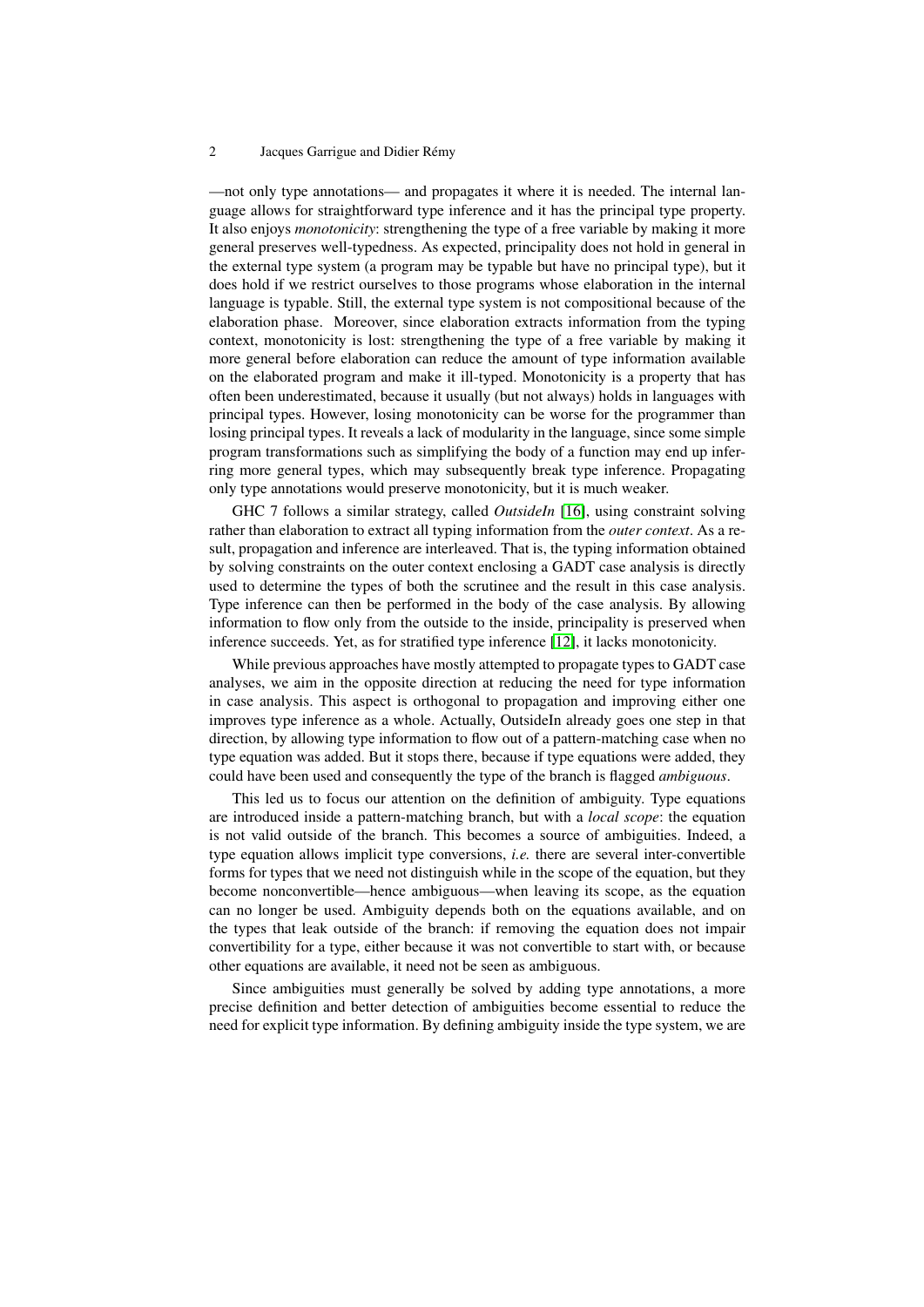able to restrict the set of valid typings. In this paper we present a type system such that among the valid typings there is always a principal one (*i.e.* subsuming all of them) and we provide a type inference algorithm that returns the principal solution when it exists. Moreover, our type system keeps the usual properties of ML, including monotonicity. This detection of ambiguity is now part of OCaml [9].

Since propagating type information and reducing the amount of type information needed by case analysis are orthogonal issues, our handling of ambiguity could be combined with existing type inference algorithms to further reduce the need for type annotations. As less type information is needed, it becomes possible to use a weaker propagation algorithm that preserves monotonicity. This is achieved in OCaml by relying on the approach previously developed for first-class polymorphism [5].

The rest of this paper is organized as follows. We give an overview of our solution in §2. We present our system formally and state its soundness in §3. We state principality and monotonicity in §4; by lack of space, we leave out some technical developments, all proofs, and the description of the type inference algorithm, which can all be found in the accompanying technical report [6]. Finally, we compare with related works in  $\S$ 5.

## 2 An overview of our solution

## 2.1 Using ambivalence for refining the definition of ambiguity

The standard notion of ambiguity is so general that it may just encompass too many cases. Consider the following program.<sup>3</sup>

```
type (\_,\_) eq = Eq : (\alpha,\alpha) eq
let f (type a) (x : (a, int) eq) = match x with Eq -> 1
```
Type eq is the classical equality witness. It is a GADT with two index parameters, denoted by the two underscores, and a single case Eq, for which the indices are the same type variable  $\alpha$ . Thus, a value of type  $(a,b)$  eq can be seen as a witness of the equality between types *a* and *b*.

In the definition of f, we first introduce an explicit universal variable *a*, called a *rigid* variable, treated in a special way in OCaml as it can be refined by GADT pattern matching. By constraining the type of x to be  $(a, \text{int})$  eq, we are able to refine a when pattern-matching x against the constructor Eq: the equation  $a = \text{int}$  becomes available in the corresponding branch, *i.e.* when typechecking the expression 1, which can be assigned either type *a* or int. As a result, f can be given either type  $(\alpha, int)$  eq  $\rightarrow int$ or  $(\alpha, \text{int})$  eq  $\rightarrow \alpha$ . This fulfills the standard definition of ambiguity and so should be rejected. But should we really reject it? Consider these two slight variations in the definition of f:

let  $f_1$  (type  $a$ ) ( $x : (a, int)$  eq) = match x with Eq -> true let  $f_2$  (type *a*) (x : (*a*,int) eq) (y : *a*) = match x with Eq -> (y > 0)

In  $f_1$ , we just return true, which has the type bool, unrelated to the equation. In  $f_2$ , we actually use the equation to turn y into an int but eventually return a boolean. These variants are not ambiguous. How do they differ from the original f? The only reason

<sup>&</sup>lt;sup>3</sup> Examples in this section use OCaml syntax [9]. Letter  $\alpha$  stands for a flexible variable as usual while letter *a* stands for a rigid variable that cannot be instantiated. This will be detailed later.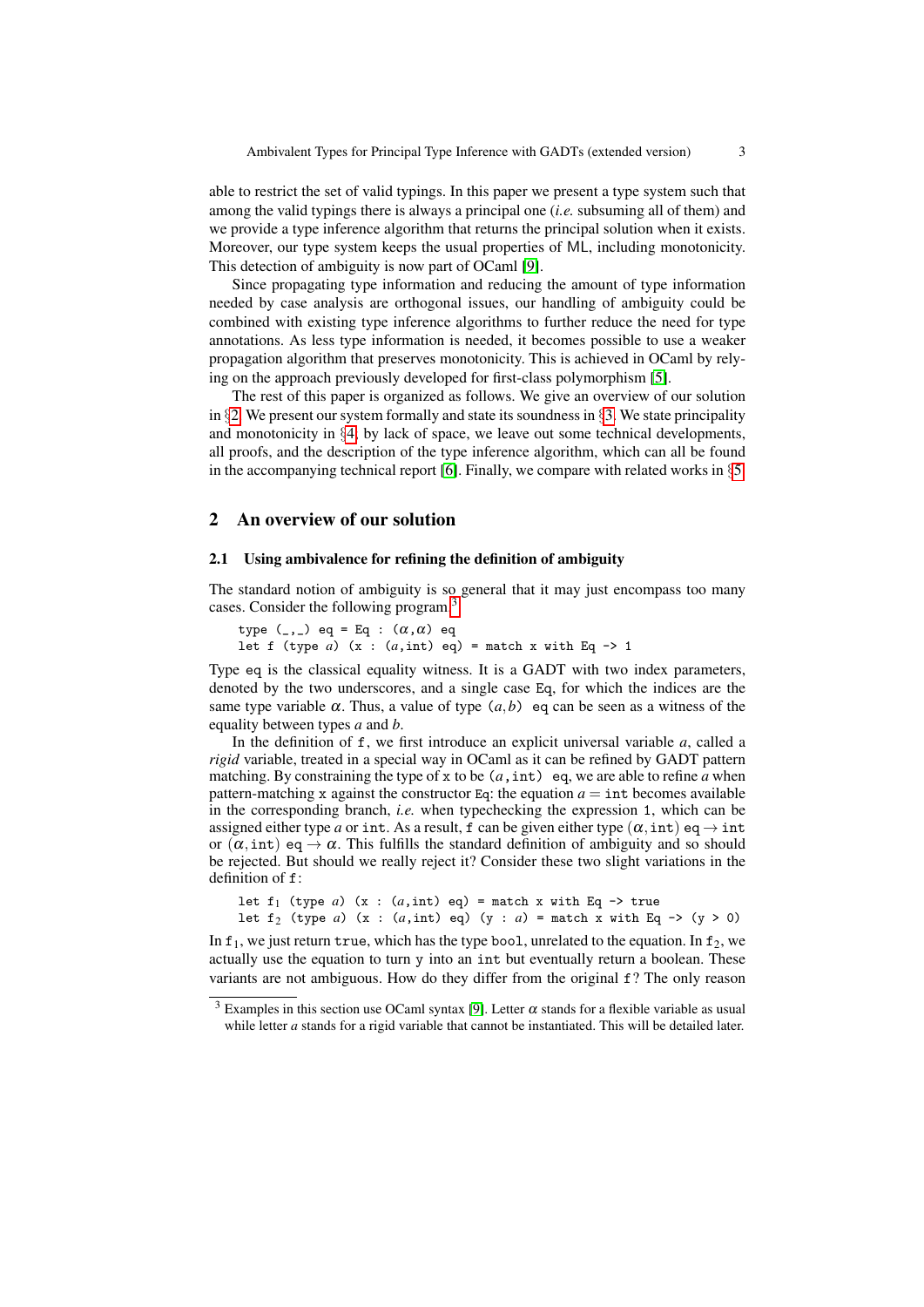we have deemed f to be ambiguous is that 1 could potentially have type *a* by using the equation. However, nothing forces us to use this equation, and, if we do not use it, the only possible type is int. It looks even more innocuous than  $f_2$ , where we indirectly need the equation to infer the type of the body.

So, what would be a truly ambiguous type? We obtain one by mixing *a*'s and int's in the returned value (the left-margin vertical rules indicate failure):

let g (type *a*) (x :  $(a, int)$  eq) (y : *a*) = match x with Eq  $\rightarrow$  if  $\rightarrow$  0.11 match  $x$  with Eq  $\rightarrow$  if  $y > 0$  then  $y$  else 0

Here, the then branch has type *a* while the else branch has type int, so choosing either one would be ambiguous.

How can we capture this refined notion of ambiguity? The idea is to track whether such mixed types are escaping from their scope. Intuitively, we may do so by disallowing the expression to have either type and instead viewing it with an ambivalent type  $a \approx \text{int}$ , which we just see syntactically as a set of types.

An ambivalent type must still be *coherent*, *i.e.* all the types it contains must be provably equal under the equations available in the current scope. Hence, although  $a \approx$ int can be interpreted as an intersection type, it is not more expressive than choosing either representation (since by equations this would be convertible to the other type), but more precise: it retains the information that the equivalence of *a* and int has been assumed to give the expression the type *a* or int.

Since coherence depends on the typing context, a coherent ambivalent type may suddenly become incoherent when leaving the scope of an equation. This is where *ambiguity* appears. Hence, while an ambivalent type is a set of types that have been assumed interchangeable, an ambiguity arises only when an ambivalent type becomes incoherent by escaping the scope of an equation it depends on.

Ambiguous programs are to be rejected. Fortunately, ambiguities can be eliminated by using type annotations. Intuitively, in an expression (*e* : τ), the expressions *e* and  $(e:\tau)$  have sets of types  $\psi_1$  and  $\psi_2$  that may differ, but such that  $\tau$  is included in both, ensuring soundness of the change of view. In particular, while the inner view,  $e.g. \psi_1$ , may be large and a potential source of ambiguities, the outer view, *e.g.*  $\psi_2$ , may contain fewer types and remain coherent; this way the ambivalence of the inner view does not leak outside and does not create ambiguities. Consider, for example the program:

```
let g_1 (type a) (x : (a, int) eq) y =match x with Eq \rightarrow (if (y : a) > 0 then (y : a) else 0 : a)
```
Type annotations on y and the conditional let them have unique outer types, which are thus unambiguous when leaving the scope of the equation. More precisely,  $(y : a)$  and 0 can be both assigned type  $a \approx \text{int}$ , which is also that of the conditional if ... else 0, while the annotation (if  $\dots$  else 0 : *a*) and variable y both have the singleton type *a*. (Note that the type of the annotated expression is the inner view for *y* but the outer view for the conditional.)

Of course, it would be quite verbose to write annotations everywhere, so in a real language we shall let annotations on parameters propagate to their uses and annotations on results propagate inside pattern-matching branches. The function  $g_1$  may just be written:

```
let g2 (type a) (x : (a,int) eq) (y : a) : a =
  match x with Eq \rightarrow if y > 0 then y else 0
```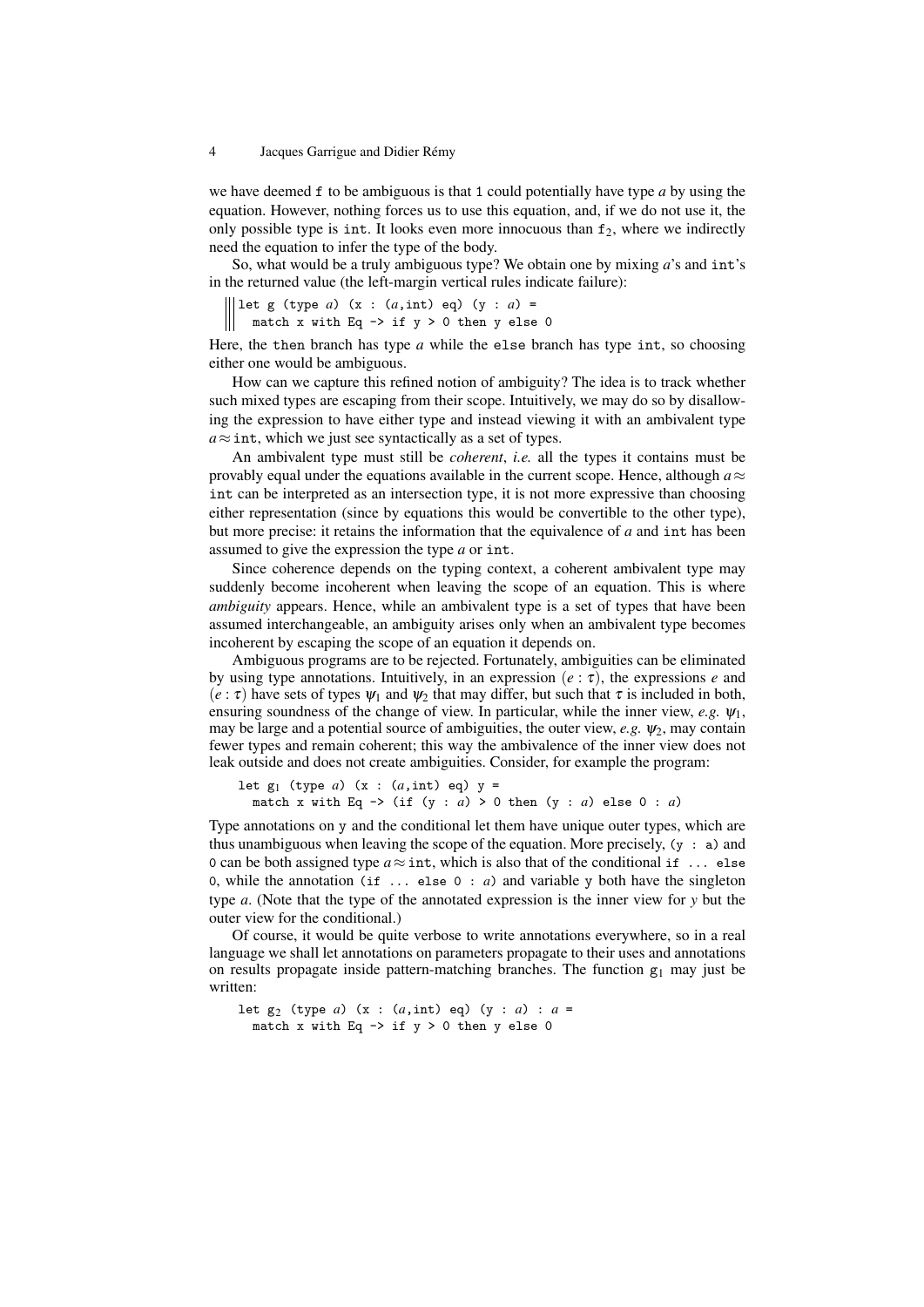or, using the OCaml syntax for explicitly polymorphic types:

```
let g_2 : type a. (a,int) eq \rightarrow a \rightarrow a = fun x y \rightarrowmatch x with Eq \rightarrow if y > 0 then y else 0
```
However, we will ignore this aspect in this work.

#### 2.2 Avoiding aggressive propagation of type annotations

A natural question at this point is why not just require that the type of the result of pattern-matching a GADT be fully known from annotations? This would avoid the need for this new notion of ambiguity. This is perhaps good enough if we only consider small functions: as shown for  $g_2$ , we may write the function type in one piece (as in either one of the last two versions) and still get the full type information. However, the situation degrades with local let bindings. For example, consider the function p below:

let p (type *a*) (x : (*a*,int) eq) : int = let  $y = (match x with Eq \rightarrow 1) in y * 2$ 

The return type int only applies to  $y*2$ , so we cannot propagate it automatically as an annotation for the definition of y. Basically, one would have to explicitly annotate all let bindings whose definitions use pattern-matching on GADTs. This may easily become a burden, especially when the type is completely unrelated to the GADTs (or accidentally related as in the definition of f, above).

We believe that our notion of ambiguity is simple enough to be understood easily by users, avoids an important number of seemingly redundant type annotations, and provides an interesting alternative to non-monotonic approaches (see §5 for comparison). Some type annotations are still required, since the type of the (GADT part of the) scrutinee must always be provided. directly or indirectly. For example, the following variant h of  $f_2$  without type annotations fails:

||| let h (type *a*) x (y : *a*) = match x with Eq -> (y > 0)

In OCaml, in the absence of annotation on the GADT part of a scrutinee, we do not immediately fail, but fall back to typechecking as an ordinary datatype, *i.e.* without enriching the context with equality constraints. Hence, removing all type information from the previous example, we actually succeed, but with type  $(\alpha, \alpha)$  eq-> int -> bool.

|| let  $h_1$  x y = match x with Eq -> (y > 0)

## 3 Formal presentation

Since our interest is type inference, we may assume without loss of generality that there is a unique predefined (binary) GADT eq( $\cdot$ , $\cdot$ ) with a unique constructor Eq of type  $\forall (\alpha)$  eq( $\alpha, \alpha$ ) and existential types. The equivalence of expressiveness between the general case and this special case has been studied from a semantic point of view [7]; it also holds from a type inference perspective (it is easy to see that they generate similar type inference constraints [15]). However, we also omit existential types here, as this is an orthogonal issue, which does not raise any problem for type inference. The type eq( $\tau_1, \tau_2$ ) denotes a witness of the equality of  $\tau_1$  and  $\tau_2$  and Eq is the unique value of type eq( $\tau_1, \tau_2$ ). For conciseness, we specialize pattern matching to this unique constructor and just write use  $M_1$ :  $\tau$  in  $M_2$  for match  $M_1$ :  $\tau$  with Eq  $\rightarrow$   $M_2$ .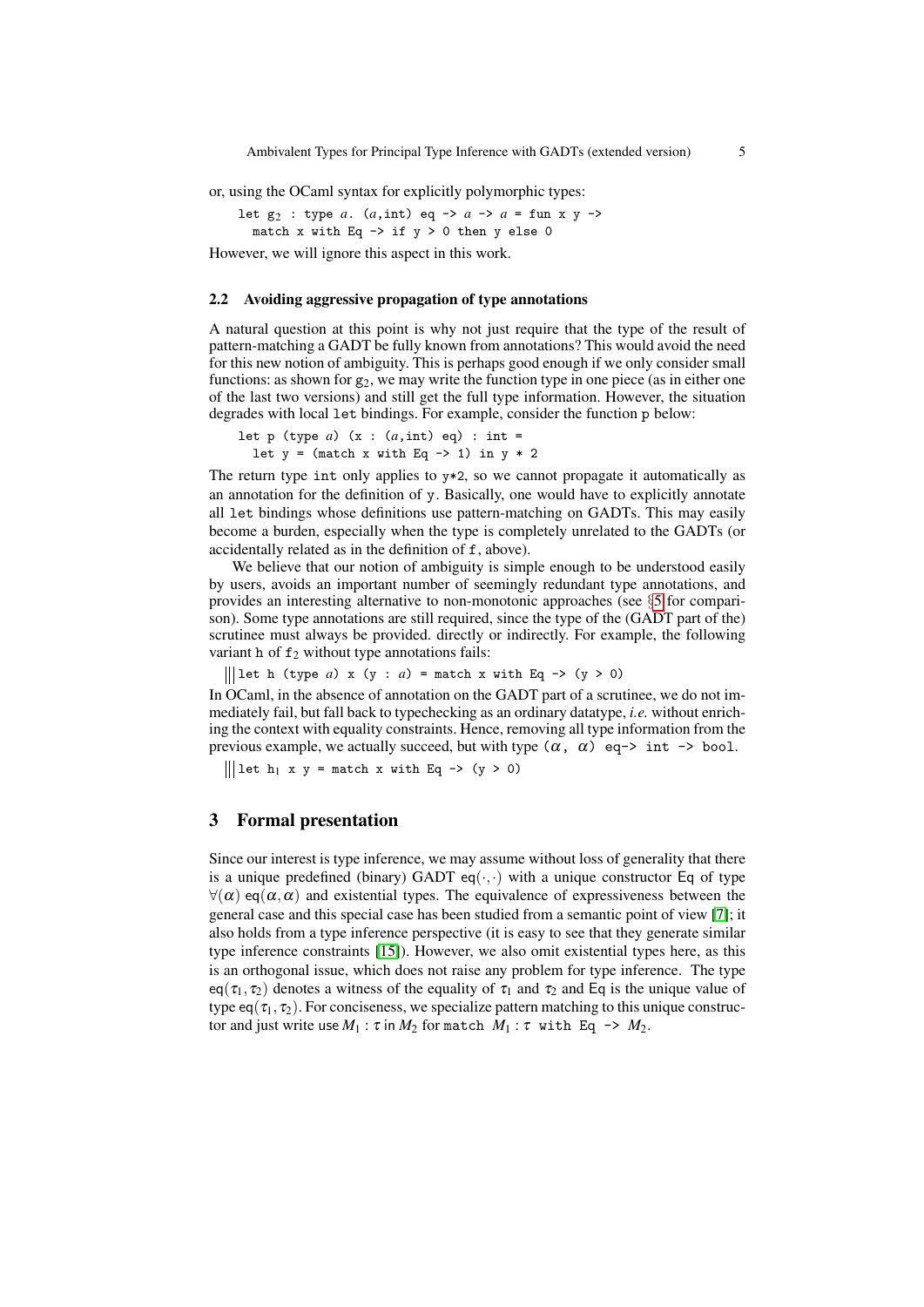Simple types. Types occurring in the source program are simple types:

$$
\tau ::= \alpha \mid a \mid \tau \rightarrow \tau \mid \text{eq}(\tau, \tau) \mid \text{int}
$$

Type variables are split into two different syntactic classes: flexible type variables, written  $\alpha$ , and rigid type variables, written  $\alpha$ . As usual, flexible type variable are meant to be instantiated by any type—either during type inference or after their generalization. Conversely, rigid variables stand for some unknown type and thus are not meant to be instantiated by an arbitrary type. They behave like skolem constants. We write  $\mathcal{V}, \mathcal{V}_f$ , and  $\mathcal{V}_r$  for the set of variables, flexible variables, and rigid variables.

**Terms.** Terms are expressions of the  $\lambda$ -calculus with constants (written *c*), the datatype Eq, pattern matching use  $M_1$ :  $\tau$  in  $M_2$ , the introduction of a rigid variable  $v(a)$  *M* or a type annotation  $(\tau)$ , *i.e.* a type annotation behaves as a coercion function and the usual annotation  $(M : \tau)$  is seen as the application  $(\tau)$  *M*:

$$
M ::= x | c | M_1 M_2 | \lambda(x) M | \text{let } x = M_1 \text{ in } M_2
$$
  
 
$$
\mid \text{ Eq } | \text{ use } M_1 : \tau \text{ in } M_2 | \nu(a) M | (\tau)
$$

Although type annotations in source programs are simple types, their flexible type variables are interpreted as universally quantified in the type of the annotation (see §3.5).

Besides, we use—and infer—*ambivalent types* internally to keep track of the use of typing equations and detect ambiguities more accurately.

## 3.1 Ambivalent types

Intuitively, ambivalent types are sets of types. Technically, they refine simple types to express certain type equivalences within the structure of types. Every node becomes a set of type expressions instead of a single type expression and is labeled with a flexible type variable. More precisely, ambivalent types, written  $\zeta$ , are recursively defined as:

$$
\rho ::= a | \zeta \to \zeta | eq(\zeta, \zeta) | \text{ int } \qquad \psi ::= \varepsilon | \rho \approx \psi \qquad \zeta ::= \psi^{\alpha} \qquad \sigma ::= \forall (\bar{\alpha}) \zeta
$$

A raw type  $\rho$  is a rigid type variable *a*, an arrow type  $\zeta \to \zeta$ , an equality type eq( $\zeta$ , $\zeta$ ), or the base type int. A *proper* raw type is one that is not a rigid type variable. An *(ambivalent) type* ζ is a pair ψ <sup>α</sup> of a *set* ψ of *raw types* ρ labeled with a *flexible type variable*  $\alpha$ . We use  $\approx$  to separate the elements of sets of raw types: it is associative commutative, has the empty set  $\varepsilon$  for neutral element, and satisfies the idempotence axiom ( $\psi \approx \psi$ ) =  $\psi$ . For example, int  $\approx$  int is the same as int. An ambivalent type  $\zeta$  is always of the form  $\psi^{\alpha}$  and we write  $\lfloor \zeta \rfloor$  for  $\psi$ . When  $\psi$  is empty  $\zeta$  is a leaf of the form  $\varepsilon^{\alpha}$ , which corresponds to a type variable in simple types, hence we may just write  $\alpha$  instead of  $\varepsilon^{\alpha}$ , as in the examples above.

Type schemes  $\sigma$  are defined as usual, by generalizing zero or more flexible type variables. Rigid type variables may only be used free and cannot be quantified over. We introduce them in the typing environment but turn them into flexible type variables before quantifying over them, so they never appear as bound variables in type schemes.

In our representation, every node is labeled by a flexible type variable. This is essential to make type inference modular, as it is needed for incremental instantiation.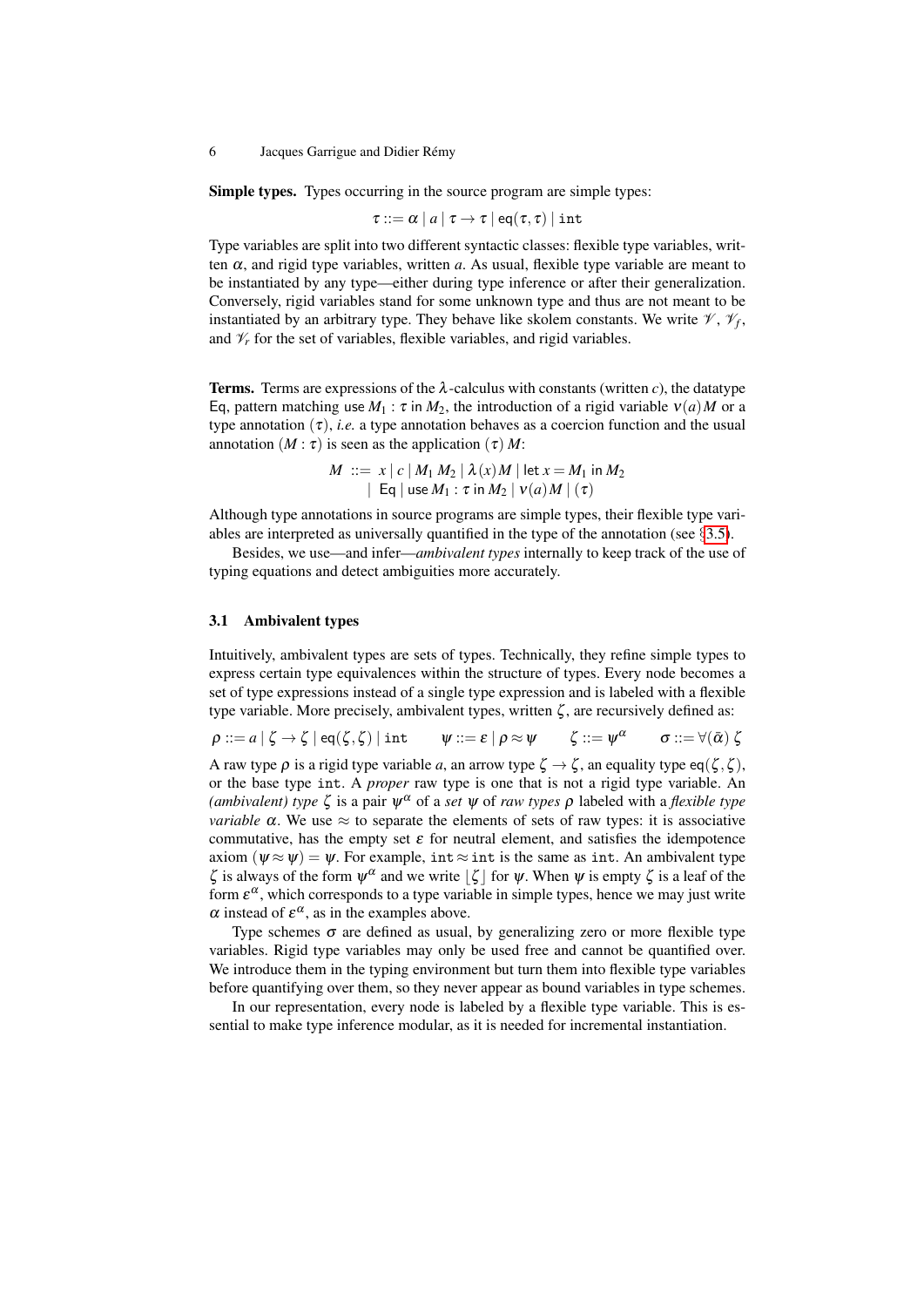To see this, consider a context that contains a rigid type variable *a*, an equation  $a \doteq \text{int}$ , and a variable *x* of type *a*, under which we apply a function choice of type  $\alpha \to \alpha \to \alpha$  to *x* and 1. We first reason in the absence of labels on inner nodes. The partial application choice *x* has type  $a \rightarrow a$ . To further apply it to 1, we must use the equation to convert both 1 of type int and the domain of the partial application to the ambivalent type int  $\approx a$ . The type of the full application is then *a*. However, if we inverted the order of arguments, it would be int. Something must be wrong. In fact, if we notice in advance that both types *a* and int will eventually have to be converted to int≈*a*, we may see both *x* and 1 with type int≈*a* before performing the applications. In this case, we get yet another result int  $\approx a$ , which happens to be the right one.

What is still wrong is that as soon as we instantiate  $\alpha$ , we lose the information that all occurrences of  $\alpha$  must be synchronized. The role of labels on inner nodes is to preserve this information. Revisiting the example, the partial application now has type  $a^{\alpha} \rightarrow a^{\alpha}$  (we still temporarily omit the annotation on arrow types, as they do not play a role in this example). This is saying that the type is currently  $a \rightarrow a$  but remembering that the domain and codomain must be kept synchronized. Then, the integer 1 of type int<sup>γ</sup> can also be seen with type  $(int \approx a)$ <sup>γ</sup> and unified with the domain of the function  $a^{\alpha}$ , with the effect of replacing all occurrences of  $a^{\alpha}$  and of  $\text{int}^{\gamma}$  by  $(\text{int} \approx a)^{\alpha}$ . Thus, the function has type  $(\text{int} \approx a)^{\alpha} \to (\text{int} \approx a)^{\alpha}$  and the result of the application has type  $(int \approx a)^\alpha$ —the correct one. We now obtain the same result whatever the scenario.

This result type may still be unified with some other rigid variable  $a'$ , as long as this is allowed by having some equation  $a' \doteq \text{int or } a' \doteq a$  in the context, and refine its type to  $(\text{int} \approx a \approx a')^{\alpha}$ . Since we cannot tell in advance which type constructors will eventually be mixed with other ones, all nodes must keep their label when substituted.

Replaying the example with full label annotations, choice has type  $\forall (\alpha, \gamma, \gamma')$  $(\alpha \to (\alpha \to \alpha)^{\gamma})^{\gamma}$  and its partial application to x has type  $\forall (\alpha, \gamma)$   $(a^{\alpha} \to a^{\alpha})^{\gamma}$  after generalization. Observe that this is less general than  $\forall (\alpha, \alpha', \gamma)$   $(a^{\alpha} \rightarrow a^{\alpha'})^{\gamma}$  but more general than  $\forall (\alpha, \gamma) \ ((\texttt{int} \approx a)^{\alpha} \rightarrow (\texttt{int} \approx a)^{\alpha})^{\gamma}.$ 

*Type variables.* Type variables are either rigid variables *a* or flexible variables α. We write frv $(\zeta)$  for the set of rigid variables that are free in  $\zeta$  and ffv $(\zeta)$  for the set of flexible variables that are free in  $\zeta$ . These definitions are standard. For example, free flexible variables are defined as:

| $\text{ffv}(\psi^{\alpha}) = \{\alpha\} \cup \text{ffv}(\psi)$                 | $ffv(a) = \emptyset$                                                             |
|--------------------------------------------------------------------------------|----------------------------------------------------------------------------------|
| $ffv(\varepsilon) = \emptyset$                                                 | $ffv(int) = \emptyset$                                                           |
| $\text{ffv}(\rho \approx \psi) = \text{ffv}(\rho) \cup \text{ffv}(\psi)$       | $\text{ffv}(\zeta_1 \to \zeta_2) = \text{ffv}(\zeta_1) \cup \text{ffv}(\zeta_2)$ |
| $\text{ffv}(\forall(\alpha) \sigma) = \text{ffv}(\sigma) \setminus \{\alpha\}$ | $\text{ffv}(eq(\zeta_1,\zeta_2)) = \text{ffv}(\zeta_1) \cup \text{ffv}(\zeta_2)$ |

The definition is analogous for free rigid variables, except that  $frv(\psi^{\alpha})$  is equal to frv( $\psi$ ) and frv(a) is equal to {a}.

We write ftv $(\zeta)$  the subset of ffv $(\zeta)$  of variables that appear as leaves, *i.e.* labeling empty nodes and fnv $(\zeta)$  the subset of ffv $(\zeta)$  that are labeling nonempty nodes. In wellformed types these two sets are disjoint, *i.e.* ffv $(\zeta)$  is the disjoint union of ftv $(\zeta)$  and  $fnv(\zeta)$ .

Rigid type variables lie between flexible type variables and type constructors. A rigid variable *a* stands for explicit polymorphism: it behaves like a nullary type con-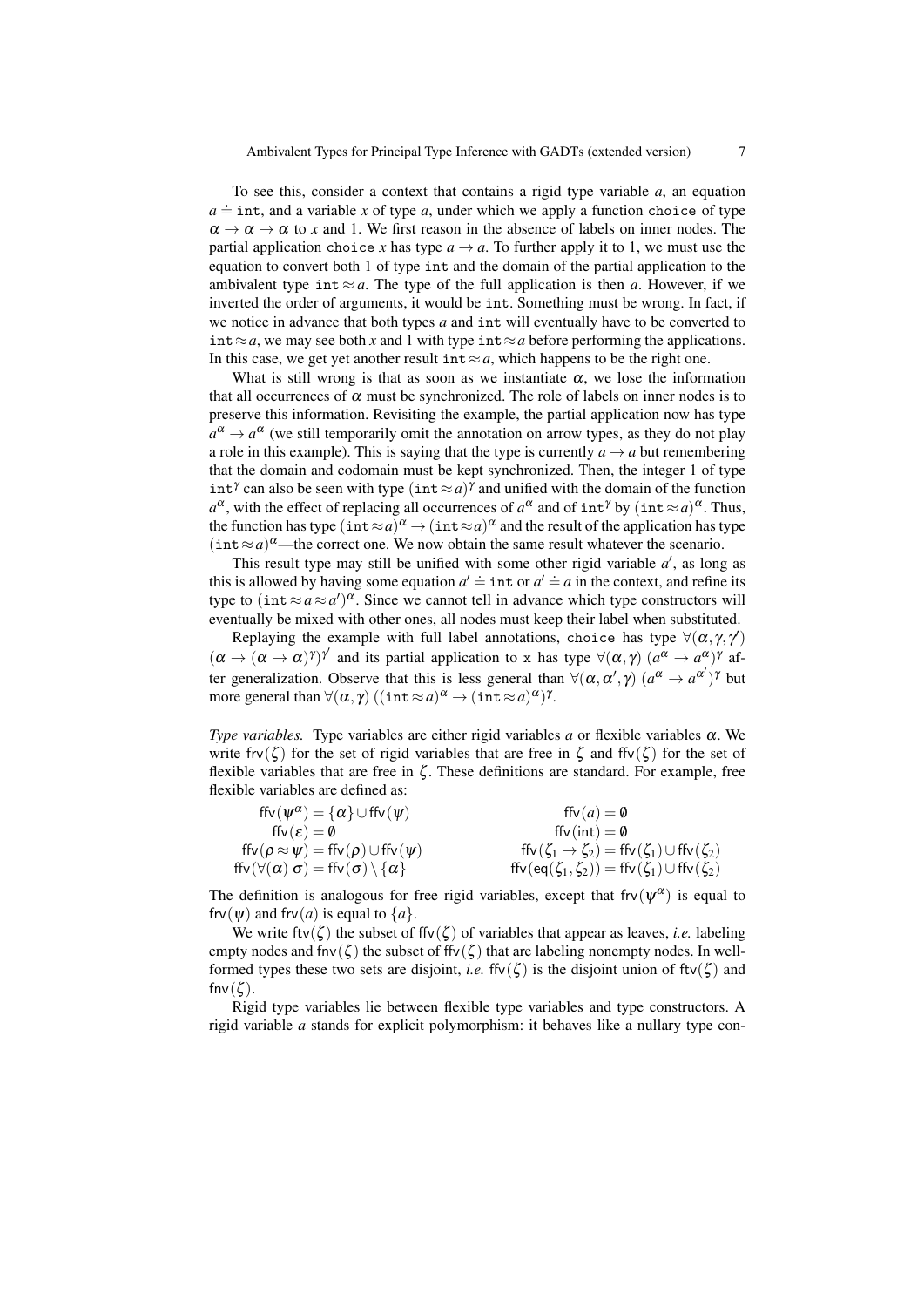structor and clashes, by default, with any type constructor and any other rigid variable but itself. However, pattern matching a GADT may introduce type equations in the typing context while type checking the body of the corresponding branch, which may allow a rigid type variable to be compatible with another type. Type equations are used to verify that all ambivalent types occurring in the type derivation are well-formed, which requires in particular that all types of a same node can be proved equal.

*Interpretation of types.* Ambivalent types may be interpreted as sets of simple types by unfolding ambivalent nodes as follows:

$$
\begin{aligned}\n\llbracket a \rrbracket &= a \\
\llbracket \epsilon^{\alpha} \rrbracket &= \{\alpha\} \\
\llbracket (\rho_1 \approx \psi)^{\alpha} \rrbracket &= \bigcup_{\rho \in \rho_1 \approx \psi} \llbracket \rho \rrbracket & \qquad \qquad \llbracket \text{int} \rrbracket &= \text{int} \\
\llbracket \zeta_1 \rightarrow \zeta_2 \rrbracket &= \{\tau_1 \rightarrow \tau_2 \mid \tau_1 \in [\![\zeta_1]\!], \tau_2 \in [\![\zeta_2]\!]\} \\
\llbracket \text{eq}(\zeta_1, \zeta_2) \rrbracket &= \{\text{eq}(\tau_1, \tau_2) \mid \tau_1 \in [\![\zeta_1]\!], \tau_2 \in [\![\zeta_2]\!]\}\n\end{aligned}
$$

The interpretation ignores labels of inner nodes. It is used below for checking coherence of ambivalent types, which is a semantic issue and does not care about sharing of inner nodes. For example, types  $(\text{int} \approx a)^{\alpha} \to (\text{int} \approx a)^{\alpha}$  and  $(\text{int} \approx a)^{\alpha_1} \to (\text{int} \approx a)^{\alpha_2}$ are interpreted in the same way, namely as  $\{\text{int} \to \text{int}, a \to a, a \to \text{int}, \text{int} \to a\}.$ 

A type ζ is said *truly ambivalent* if its interpretation is not a singleton. Notice that  $\psi$  may be a singleton  $\rho$  even though  $\psi^{\alpha}$  is truly ambivalent, since ambivalence may be buried deeper inside  $\rho$ , as in  $((\text{int} \approx a)^{\alpha} \rightarrow (\text{int} \approx a)^{\alpha})^{\alpha_0}$ .

*Converting a simple type to an ambivalent type.* Given a simple type τ, we may build a (not truly) ambivalent type  $\zeta$  such that  $\|\zeta\| = {\tau}.$  This introduces new variables  $\bar{\gamma}$ that are in fnv( $\zeta$ ), while the variables of ftv( $\zeta$ ) come from  $\tau$ . We write  $\tau$  for the most general type scheme of the form  $\forall (\bar{\gamma}) \zeta$ , which is obtained by labeling all inner nodes of  $\tau$  with different labels and quantifying over these fresh labels. For example,  $\left\{\int \mathrm{int} \to \mathrm{int}\right\}$  is  $\forall (\gamma_0, \gamma_1, \gamma_2)$   $(\mathrm{int}^{\gamma_1} \to \mathrm{int}^{\gamma_2})^{\gamma_0}$  and  $\left\{\alpha \to \alpha\right\}$  is  $\forall (\gamma_0)$   $(\varepsilon^{\alpha} \to \varepsilon^{\alpha})^{\alpha_0}$ . Notice that free type variables of  $\tau$  remain free in  $\tau$ .

## 3.2 Typing contexts

Typing contexts  $\Gamma$  bind program variables to types, and introduce rigid type variables  $a$ , type equations  $\tau_1 \doteq \tau_2$ , and *node descriptions*  $\alpha :: \psi$ :

$$
\Gamma ::= \emptyset \mid \Gamma, x : \sigma \mid \Gamma, a \mid \Gamma, \tau_1 \stackrel{.}{=} \tau_2 \mid \Gamma, \alpha :: \psi
$$

Both flexible and rigid type variables are explicitly introduced in typing contexts. Hence, well-formedness of types is defined relatively to some typing context.

In addition to routine checks, well-formedness judgments also ensure soundness of ambivalent types and coherent use of type variables.

Well-formedness of contexts  $\vdash \Gamma$  is recursively defined with the well-formedness of types  $\Gamma \vdash \rho$  and type schemes  $\Gamma \vdash \sigma$ . Characteristic rules are in Figure 1. It also uses the entailment judgment  $\Gamma \Vdash \psi$ , which means, intuitively, that all raw types appearing in the set  $\psi$  can be proved equal from the equations in  $\Gamma$  (see §3.3). The last premise of Rule WF-TYPE-AMBIVALENT ensures that ambivalent types contain at most one raw-type that is not a rigid variable. As usual well-formedness of contexts ensures that type variables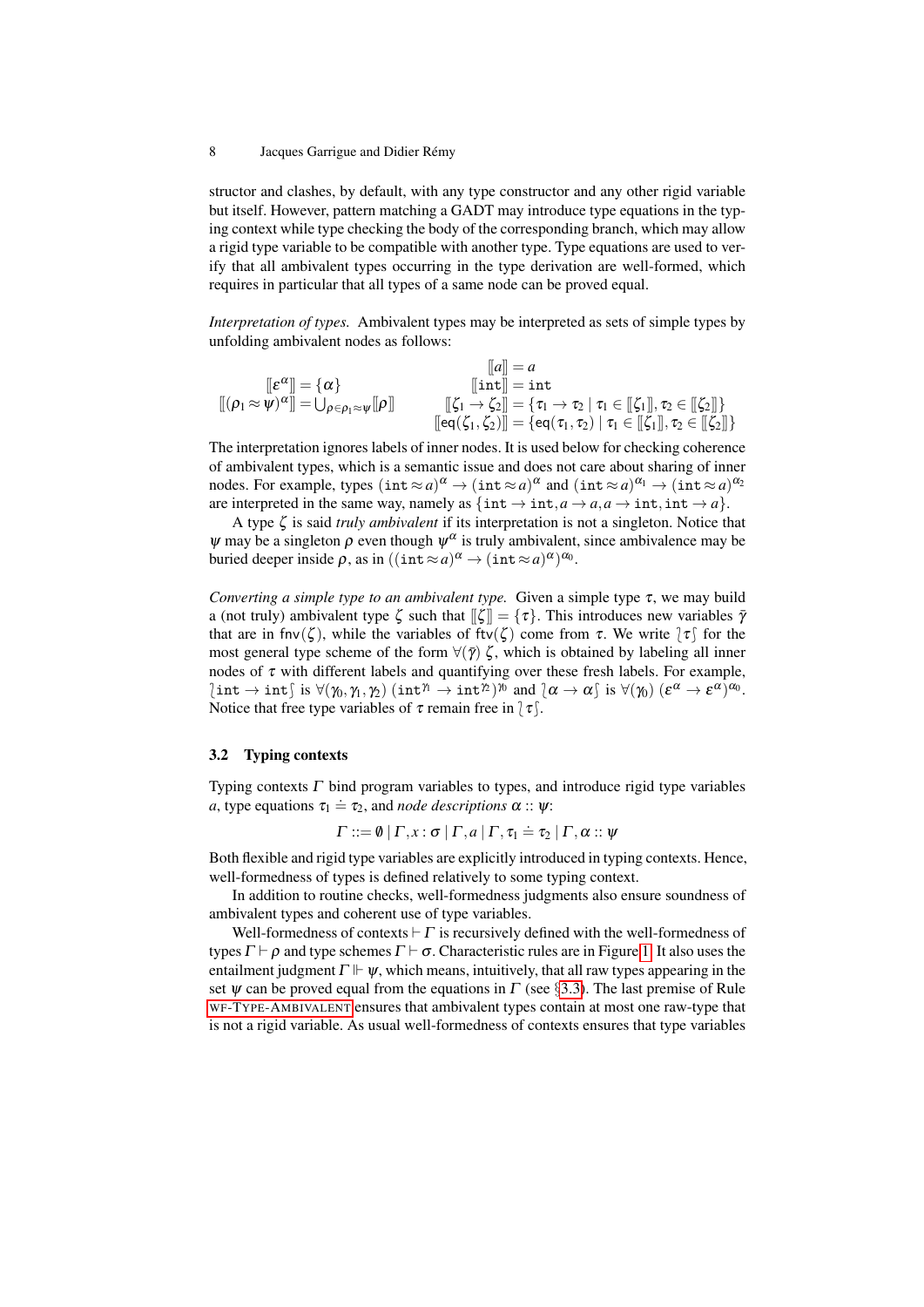#### Ambivalent Types for Principal Type Inference with GADTs (extended version) 9

| WF-CTX-EXPR                                                        |                                                                            | WF-CTX-RIGID                                                 | WF-TYPE-RIGID                                                                                |
|--------------------------------------------------------------------|----------------------------------------------------------------------------|--------------------------------------------------------------|----------------------------------------------------------------------------------------------|
| $\Gamma \vdash \sigma \qquad x \notin \text{dom}(\Gamma)$          |                                                                            | $\vdash \Gamma$ $a \notin \text{dom}(\Gamma)$                | $\vdash \Gamma$ $a \in \text{dom}(\Gamma)$                                                   |
| $\vdash \Gamma, x : \sigma$                                        |                                                                            | $\vdash \Gamma$ , a                                          | $\Gamma\vdash a$                                                                             |
| WF-TYPE-INT                                                        | WE-STYPE-ARROW                                                             | WF-STYPE-EO                                                  | WF-TYPE-ARROW                                                                                |
| $\vdash \Gamma$                                                    | $\Gamma \vdash \tau_1 \qquad \Gamma \vdash \tau_2$                         | $\Gamma \vdash \tau_1 \qquad \Gamma \vdash \tau_2$           | $\Gamma \vdash \zeta_1 \qquad \Gamma \vdash \zeta_2$                                         |
| $\Gamma \vdash \texttt{int}$                                       | $\Gamma\vdash \tau_1\to \tau_2$                                            | $\Gamma \vdash \text{eq}(\tau_1, \tau_2)$                    | $\Gamma \vdash \zeta_1 \rightarrow \zeta_2$                                                  |
| wf-Type-Eo                                                         | WE-STYPE-FLEX                                                              | WF-SCHEME                                                    | WF-CTX-EQUAL                                                                                 |
| $\Gamma \vdash \zeta_1 \qquad \Gamma \vdash \zeta_2$               | $\vdash \Gamma$ $\alpha \in \text{dom}(\Gamma)$                            | $\Gamma, \alpha :: \psi \vdash \sigma$                       | $\vdash \Gamma$ $\Gamma \vdash \tau_1 = \tau_2$                                              |
| $\Gamma \vdash \text{eq}(\zeta_1, \zeta_2)$                        | $\Gamma \vdash \alpha$                                                     | $\Gamma \vdash \forall(\alpha) \sigma$                       | $\vdash \Gamma, \tau_1 = \tau_2$                                                             |
| WF-TYPE-EQUAL<br>$\Gamma \vdash \tau_1 \quad \Gamma \vdash \tau_2$ | $ftv(\tau_1) = ftv(\tau_2) = \emptyset$<br>$\Gamma \vdash \tau_1 = \tau_2$ |                                                              | WF-TYPE-FLEX<br>$\vdash \Gamma$ $\alpha :: \psi \in \Gamma$<br>$\Gamma \vdash \Psi^{\alpha}$ |
| WF-CTX-FLEX<br>$\vdash \Gamma$ $\Gamma \vdash \Psi$                | $\alpha \notin \text{dom}(\Gamma)$<br>$\vdash \Gamma, \alpha :: \psi$      | WF-TYPE-AMBIVALENT<br>$(\Gamma \vdash \rho)^{\rho \in \Psi}$ | $\Gamma \Vdash \psi$<br>$ \psi \setminus \mathscr{V}_r  \leq 1$<br>$\Gamma \vdash \Psi$      |

Fig. 1. Well-formedness of contexts and types

are introduced before being used and that types are well-formed. It also ensures coherent use of type variables: alias constraints  $\alpha$  ::  $\psi$  in the context  $\Gamma$  define a mapping that provides evidence that  $\alpha$  is used coherently in the type  $\sigma$ . This is an essential feature of our system so that refining ambivalence earlier or later commutes, as explained above.

## 3.3 Entailment

Typing contexts may contain type equations. Type equations are used to express equalities between types that are known to hold when the evaluation of a program has reached a given program point. Type equations are added to the typing context while typechecking the expression at the current program point.

The set of equations in the context defines an equivalence between types. Rule WF-TYPE-AMBIVALENT shows that ambivalent types can only be formed between equivalent types: the well-formedness of the judgment  $\Gamma \vdash \psi$  requires  $\Gamma \Vdash \psi$ , *i.e.* that all types in  $\psi$  are provably equal under the equations in  $\Gamma$ , which is critical for type soundness; the rightmost premise requires that at most one type in  $\psi$  is not a rigid variable. For example, the ambivalent types int  $\approx (\text{int}^{\gamma} \to \text{int}^{\gamma})$  and  $(\text{int}^{\gamma} \to \text{int}^{\gamma}) \approx (a^{\gamma} \to a^{\gamma})$ are ill-formed. This is however not restrictive as the former would be unsound in any consistent context while the later could instead be written  $(\text{int} \approx a)^{\gamma} \rightarrow (\text{int} \approx a)^{\gamma}$ .

Well-formedness of a type environment requires that its equations do not contain free type variables. Equalities in  $\Gamma$  may thus be seen as unification problems where rigid variables are the unknowns. If they admit a principal solution, it is a substitution of the form  $(a_i \mapsto \tau_i)^{i \in I}$ ; then, the set of equations  $(a_i = \tau'_i)^{i \in I}$  is equivalent to the equations in Γ . If the unification problem fails, then the equations are inconsistent—in the standard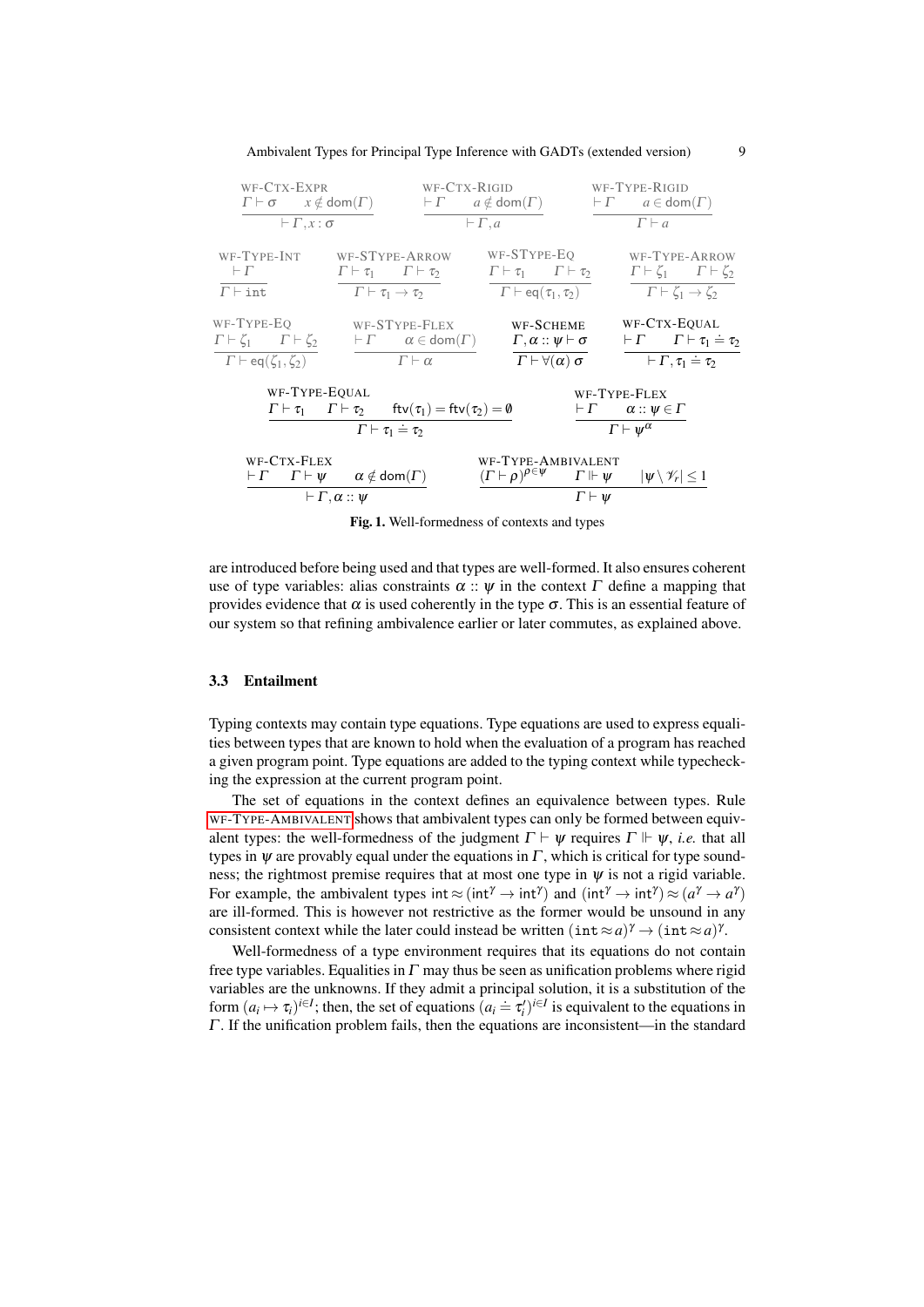model where type constructors cannot be equated<sup>4</sup>. This is acceptable and it just means that the current program point cannot be reached. Therefore, any ambivalent type is admissible in an inconsistent context.

The semantic judgment  $\Gamma \Vdash \psi$  means by definition that any ground instance of  $\Gamma$ that satisfies the equations in  $\Gamma$  makes all types in the semantics of  $\psi$  equal. Formally:

Definition 1 (Entailment). *Let* Γ *be a typing environment. A ground substitution* θ *from rigid variables to simple types* models  $\Gamma$  *if*  $\theta(\tau_1)$  *and*  $\theta(\tau_2)$  *are equal for each equation*  $\tau_1 \doteq \tau_2$  *in*  $\Gamma$ *.* 

*We say that*  $\Gamma$  *entails*  $\psi$  *and write*  $\Gamma \Vdash \psi$  *if*  $\theta(\psi)$  *is a singleton for any ground substitution* θ *that models* Γ *.*

This gives a simple algorithm to check for entailment: compute the most general unifier θ of Γ; then Γ  $\Vdash$  ψ holds if and only if  $θ$ ( $\lbrack \lbrack \Psi \rbrack$ ) is a singleton or θ does not exist.

Notice that the entailment depends on the equivalence relation defined by the equations in  $\Gamma$  and not on the particular set of equations that generates this equivalence. Hence, replacing equations in  $\Gamma$  by another set of equivalent equations or, in particular, adding an equation that is already a consequence of equations in  $\Gamma$  does not change entailment.

For instance, the following program is well-typed. because the inner equation learn on the inner match is a consequence of the equation learned on the outer match, hence z is not ambivalent on the inner match and only the outer match requires an annotation.

```
let q (type a) (type b)
         (x0 : (b * b, a * int) eq) (x2 : (a, int) eq) (y : a) =
  match x0 with Eq ->
    let z = match x2 with Eq \rightarrow if y > 0 then y else 0
    in (z : a)
```
#### 3.4 Substitution

In our setting, substitutions operate on ambivalent types where type variables are used to label inner nodes of types and not just their leaves. They allow the replacement of an ambivalent node  $\psi^{\alpha}$  by a "more ambivalent" one  $\psi \approx \psi'^{\alpha}$ , using the substitution  $[\alpha \leftarrow (\psi \approx \psi')^{\alpha}]$ ; or merging two ambivalent nodes  $\psi_1^{\alpha_1}$  and  $\psi_2^{\alpha_2}$  using the substitution  $[\alpha_1, \alpha_2 \leftarrow \psi_1 \approx \psi_2^{\alpha_1}]$ . To capture all these cases with the same operation, we define in Figure 2 a general form of substitution  $[\alpha_i \leftarrow \zeta_i]^{i \in I}$  that may graft arbitrary nodes  $\zeta_i$  at every occurrence of a label  $\alpha_i$ , written  $[\alpha \leftarrow \zeta];$ 

As a result of this generality, substitutions are purely syntactic and may replace an ambivalent node with a less ambivalent one—or even prune types replacing a whole subtree by a leaf. Of course, we should only apply substitutions to types when they preserve (or increase) ambivalence.

Definition 2. *A substitution* θ preserves ambivalence in a type ζ *if and only if, for any*  $\alpha$  *in* dom( $\theta$ ) *and any node*  $\psi^{\alpha}$  *in*  $\zeta$ *, we have*  $\psi \theta \subseteq$   $\lfloor (\psi^{\alpha})\theta \rfloor$ *.* 

<sup>4</sup> This is not always true for ML abstract types, as type constructors may be compatible in another context, but we do not address this problem here.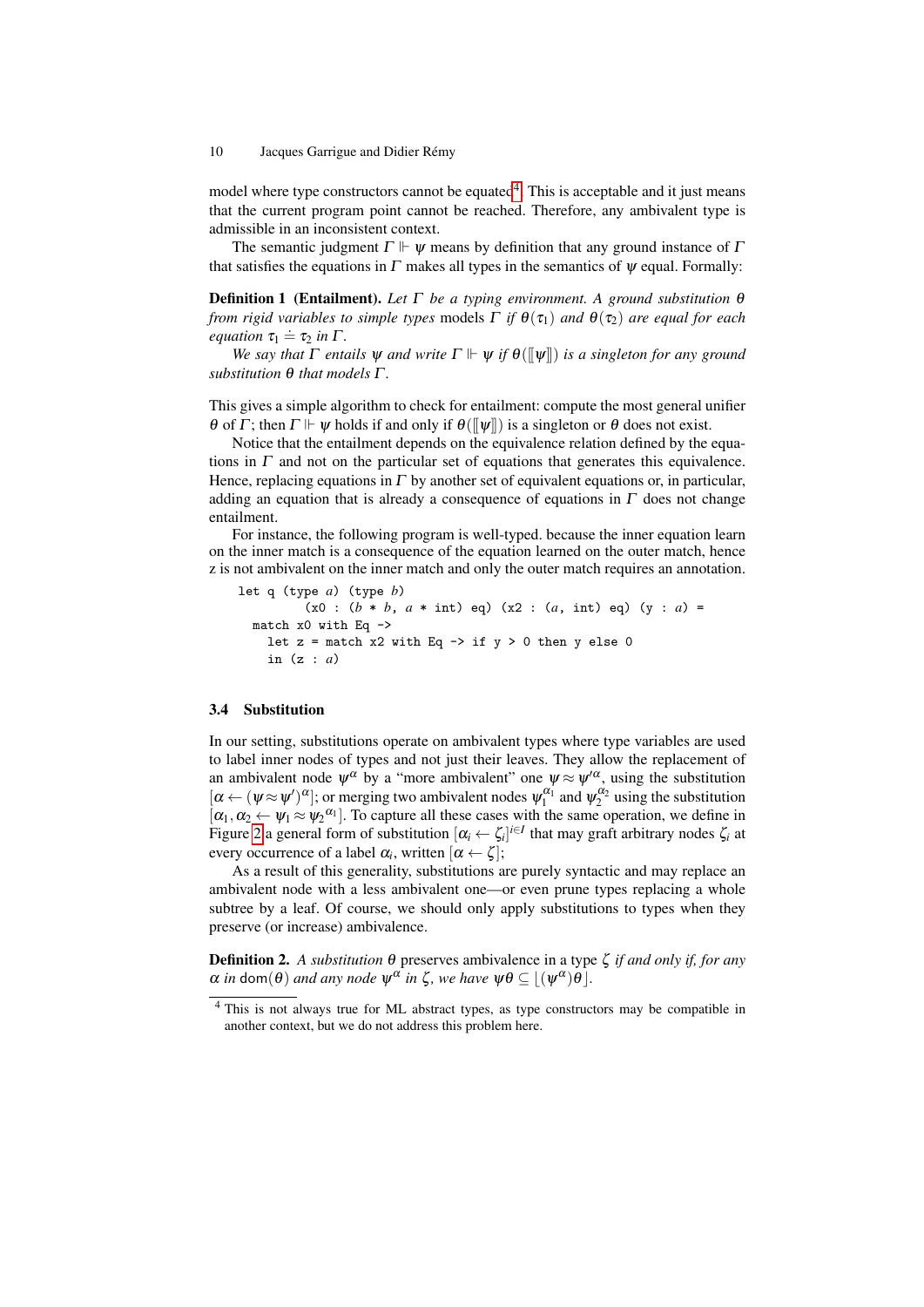Ambivalent Types for Principal Type Inference with GADTs (extended version) 11

$$
(\psi^{\alpha_i})\theta = \zeta_i
$$
  
\n
$$
(\psi^{\gamma})\theta = (\psi\theta)^{\gamma}
$$
  
\n
$$
(\rho_i^{i\in I})\theta = (\rho_i\theta)^{i\in I}
$$
  
\n
$$
(\forall(\alpha)\zeta)\theta = \forall(\alpha)\zeta(\theta\setminus\{\alpha\})
$$
  
\n
$$
(\forall(\alpha)\zeta)\theta = \forall(\alpha)\zeta(\theta\setminus\{\alpha\})
$$
  
\n
$$
(\forall(\alpha\zeta)\zeta) = \forall(\alpha\zeta)\zeta(\zeta)\zeta(\zeta)\zeta(\zeta)
$$
  
\n
$$
(\forall(\alpha\zeta)\zeta) = \forall(\alpha\zeta)\zeta(\zeta)\zeta(\zeta)
$$

**Fig. 2.** Application of substitution  $\theta$  equal to  $[\alpha_i \leftarrow \zeta_i]^{i \in I}$ 

$$
\frac{M-VAR}{\Gamma \vdash x : \sigma} \qquad \frac{M-INST}{\Gamma \vdash M : \forall (\alpha) (\sigma[\alpha \leftarrow \psi_0^{\alpha}])} \qquad \psi_0 \subseteq \psi \qquad \Gamma \vdash \psi^{\gamma}
$$
\n
$$
\frac{M-GEN}{\Gamma \vdash x : \sigma} \qquad \frac{M-NEW}{\Gamma \vdash M : \forall (\alpha) \sigma} \qquad \frac{N-NEW}{\Gamma \vdash M : \sigma[\alpha \leftarrow \psi^{\gamma}]} \qquad \frac{M-NEW}{\Gamma \vdash M : \forall (\alpha) \sigma} \qquad \frac{N-NEW}{\Gamma \vdash \psi(\alpha) M : \forall (\alpha) \sigma[\alpha \leftarrow \varepsilon^{\alpha}]} \qquad \frac{M-APP}{\Gamma \vdash \psi(\alpha) M : \forall (\alpha) \sigma[\alpha \leftarrow \varepsilon^{\alpha}]} \qquad \frac{M-APP}{\Gamma \vdash M_1 : ((\zeta_2 \rightarrow \zeta) \approx \psi)^{\alpha} \qquad \Gamma \vdash M_2 : \zeta_2}{\Gamma \vdash M_1 \cdot \sigma_1 \qquad \Gamma, x : \sigma_1 \vdash M_2 : \zeta_2} \qquad \frac{M-ANN}{\Gamma \vdash (\tau) : \forall (\text{ftv}(\tau)) \tau} \qquad \frac{M-ANN}{\Gamma \vdash (\tau) : \forall (\text{ftv}(\tau)) \tau \rightarrow \tau} \qquad \frac{M-USE}{\Gamma \vdash (\tau) : \forall (\text{ftv}(\tau)) \tau \rightarrow \tau} \qquad \frac{M-USE}{\Gamma \vdash \text{Eq} : \forall (\alpha, \gamma) \text{ eq}(\alpha, \alpha)^{\gamma}} \qquad \frac{M-USE}{\Gamma \vdash \text{use } M_1 : \text{eq}(\tau_1, \tau_2) \text{ in } M_2 : \zeta_2} \qquad \frac{M-USE}{\Gamma \vdash \text{use } M_1 : \text{eq}(\tau_1, \tau_2) \text{ in } M_2 : \zeta_2} \qquad \frac{M-USE}{\Gamma \vdash \text{Eq} : \forall (\alpha, \gamma) \text{ eq}(\alpha, \alpha)^{\gamma}} \qquad \frac{M-USE}{\Gamma \vdash \text{Use } M_1 : \text{eq}(\tau_1, \tau_2) \text{ in } M_2 : \zeta_2} \qquad \frac{M-USE}{\Gamma \vdash \text{Eq} : \forall (\alpha, \gamma) \text{
$$

As a particular case, an atomic substitution  $[\alpha \leftarrow \zeta_0]$  preserves ambivalence in  $\zeta$  if for any node  $\psi^{\alpha}$  in  $\zeta$ , we have  $\psi \subseteq [\zeta_0]$ —since well-formedness of  $\psi^{\alpha}$  implies that  $\alpha$ may not occur free in  $\psi$ , hence  $\psi \theta$  is just  $\psi$ .

## 3.5 Typing rules

Typing judgments are of the form  $\Gamma \vdash M : \sigma$  as in ML. However, typing rules, defined in Figure 3, differ from the traditional presentation of ML typing rules in two ways. On the one hand, we use a constraint framework where  $\Gamma$  carries node descriptions  $\alpha$  ::  $\psi$  to enforce their sharing within different types. On the other hand, typing rules also carry type equations  $\tau_1 = \tau_2$  in typing contexts that are used to show the coherence of ambivalent types via direct or indirect uses of well-formedness judgments.

All axioms require well-formedness of  $\Gamma$  so that whenever a judgment  $\Gamma \vdash M : \sigma$ holds, we have  $\vdash \Gamma$ . Rule M-INST instantiates the outermost variable of a type scheme. It is unusual in two ways. First, we write  $\sigma[\alpha\leftarrow\psi^{\alpha}_0]$  rather than just  $\sigma$  in the quantified type. This trick ensures that all nodes labeled with  $\alpha$  were indeed  $\psi_0^{\alpha}$  and overcomes the absence of  $\psi_0$  in the binder. Intuitively, the instantiated type should be  $\sigma/\alpha \leftarrow$  $\psi_0^{\alpha}][\alpha \leftarrow \psi^{\gamma}],$  but this happens to be equal to  $\sigma[\alpha \leftarrow \psi^{\gamma}]$ . Second, we require  $\psi_0 \subseteq \psi$ to ensure preservation of ambivalence, as explained in the previous subsection. Finally, the premise  $\Gamma \vdash \psi^{\gamma}$  ensures that the resulting type is well-formed.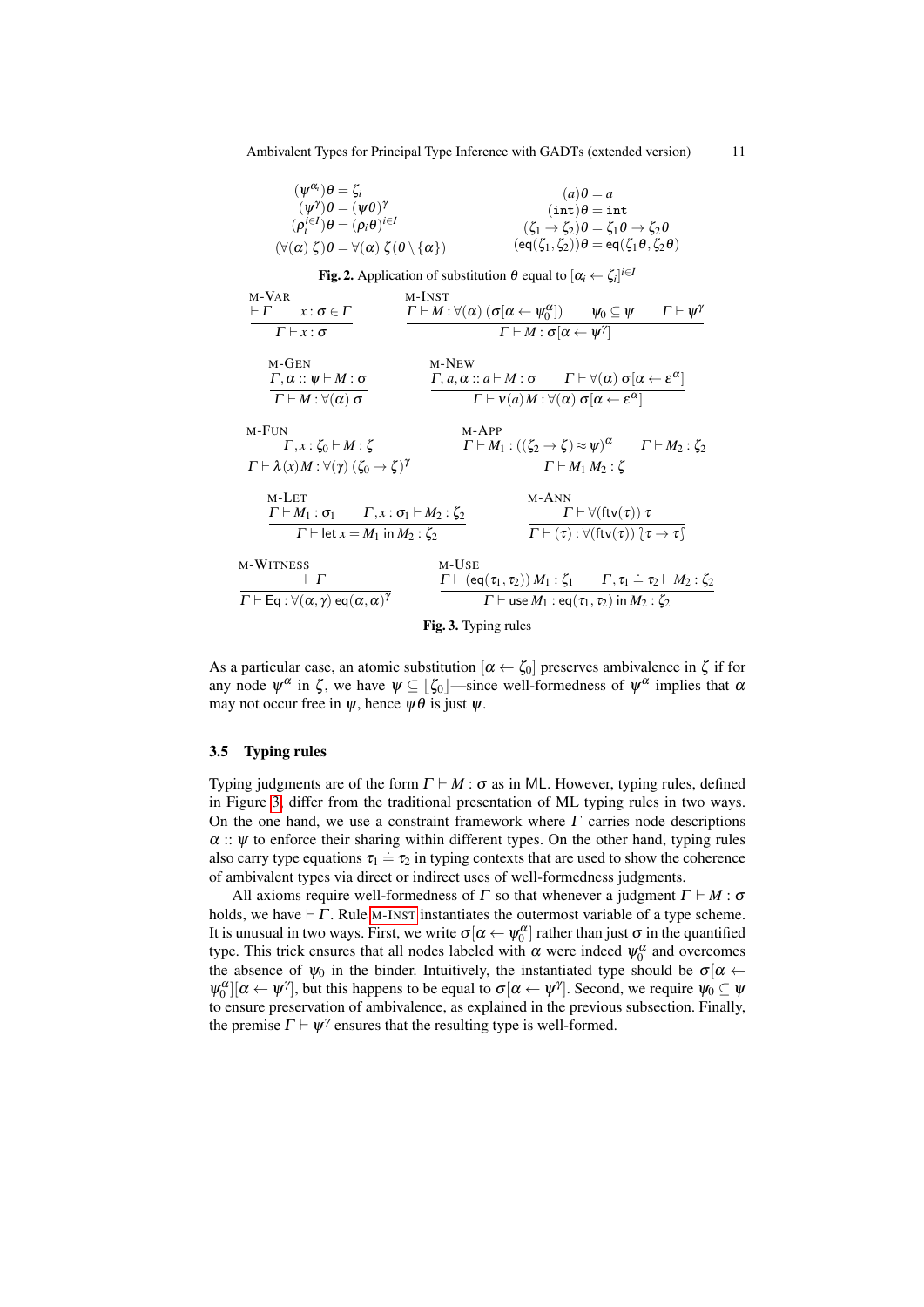Rule M-GEN introduces polymorphism implicitly, as in ML: variables that do not appear in the context can be generalized. The following rule is derivable from M-GEN and M-INST, and can be used as a shortcut when variable  $\alpha$  does not appear in  $\psi^{\gamma}$ :

$$
\frac{\Gamma, \alpha::\psi_1 \vdash M : \psi^\gamma \qquad \alpha \neq \gamma}{\Gamma \vdash M : \psi^\gamma}
$$

Rule M-NEW enables explicit polymorphism (and explicit type equations using witnesses). For that purpose, it introduces a rigid type variable *a* in the typing context that may be used inside *M*—typically for introducing type annotations. However, polymorphism becomes implicit in the conclusion by turning the rigid type variable *a* into a quantified flexible type variable  $\alpha$  when exiting the scope of the v-form. Polymorphism can then be eliminated implicitly<sup>5</sup> as regular polymorphism in ML. The second premise ensures that the rigid type variable  $a$  does not appear anywhere else but in  $a^{\alpha}$ .

Our version of Rule M-FUN generalizes the type  $\gamma$  introduced for annotating the arrow type. We could also have used this other equivalent but less readable rule:

$$
\frac{\Gamma,\gamma::\zeta_0\to\zeta,x:\zeta_0\vdash M:\zeta}{\Gamma\vdash\lambda(x)M:(\zeta_0\to\zeta)^\gamma}
$$

Rule M-APP differs from the standard application rule in two ways: a minor difference is that the arrow type has a label as in Rule M-FUN; a major difference is that the type of *M*<sup>1</sup> may be ambivalent—as long as it contains an arrow (raw) type of the form  $\zeta_2 \to \zeta$ . In particular, the premise  $\Gamma \vdash M_1 : ((\zeta_2 \to \zeta) \approx \psi)^\alpha$  does not, in general, imply  $\Gamma \vdash M_1 : (\zeta_2 \to \zeta)^{\alpha}$ , as this could lose sharing. Hence, we have to read the arrow structure directly from the ambivalent type. Since well-formedness ensures that there is at most one arrow type in an ambivalent type (Rule WF-TYPE-AMBIVALENT),  $\psi$  can only be composed of rigid type variables. So the application rule remains deterministic. Rule M-LET is as usual.

Rule M-ANN allows explicit loss of sharing via type annotations. It is presented as a retyping function of type scheme  $(\tau)$ , *i.e.* a function that changes the labeling of the type of its argument without changing its behavior. The types of the argument and the result need not be exactly  $\tau$  but consistent instances of  $\tau$ —see the definition of  $\tau$ , above. Annotations are typically meant to be used in expressions such as  $(\tau)$  *M*, also written  $(M : \tau)$ , which forces M to have a type that is an instance of  $\tau$ . While this is the only effect it would have in ML, here it also duplicates the polymorphic skeleton of *M*, which allows different labeling of *inner nodes* in the type of *M* passed to the annotation and its type after the annotation. By contrast, free type variables of  $\tau$  remain shared between both types. The example below illustrates how type annotations can be used to remove ambivalence.

Rule M-WITNESS says that the Eq type constructor can be used to witness an equality between equal types as eq $(\zeta, \zeta)^\gamma$ , for any type  $\zeta$ . Conversely, an equality type eq $(\zeta_1, \zeta_2)^\gamma$ , can only have been built from the Eq type constructor.

Rule M-USE uses this fact to learn and add the equation  $\tau_1 \doteq \tau_2$  in the typing context while typechecking the body of  $M_2$ ; the witness  $M_1$  must be typable as an instance of

<sup>&</sup>lt;sup>5</sup> This is why we write this  $v(a)$  *M* rather than  $\Lambda a$  *M*.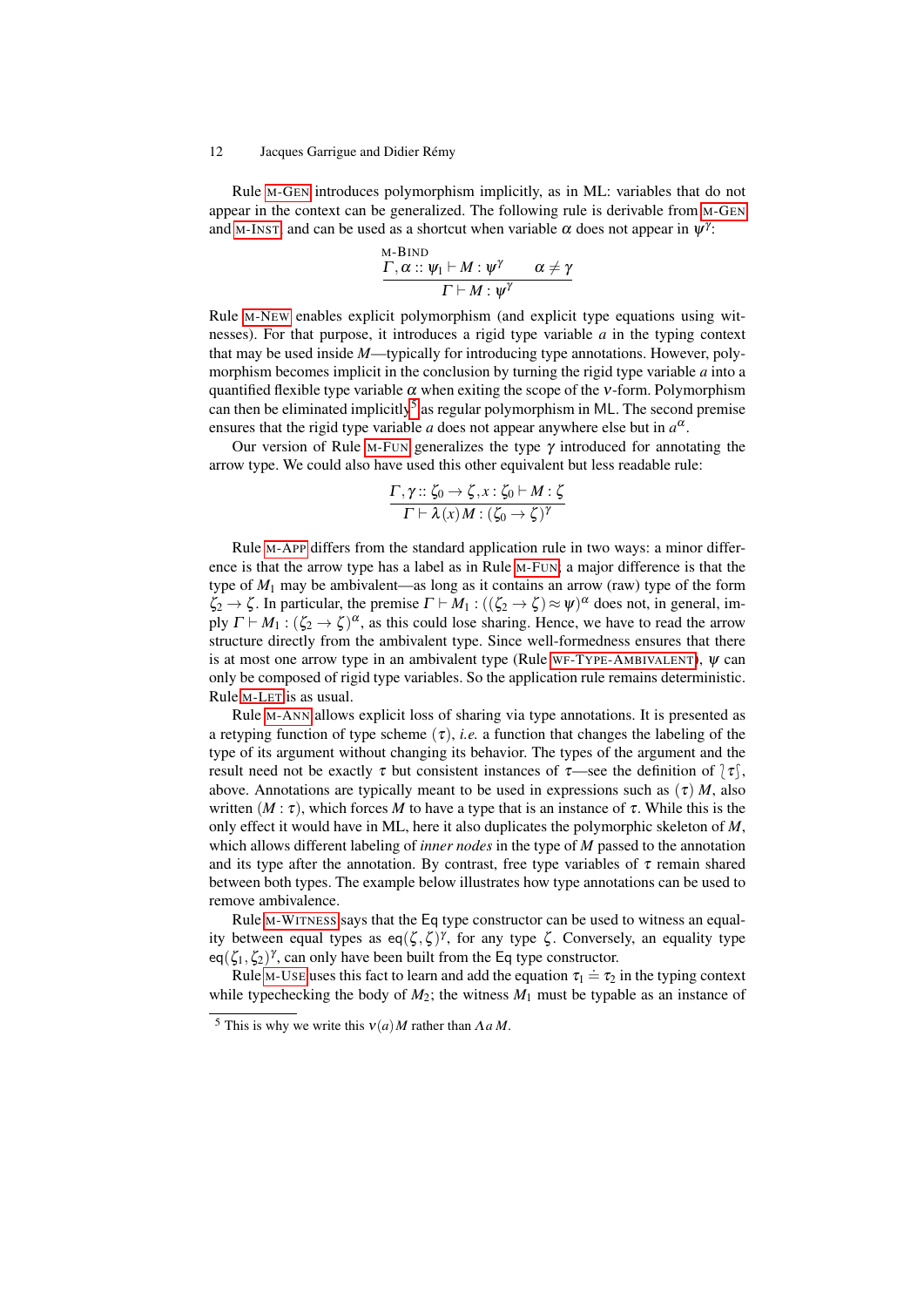the type  $eq(\tau_1, \tau_2)$  up to sharing of inner nodes. Since the equation is only available while typechecking  $M_2$ , it is not present in the typing context of the conclusion. Hence, the type  $\zeta_2$  must be well-formed in  $\Gamma$ . But this is a direct consequence of the second premise: it implies  $\Gamma$ ,  $\tau_1 = \tau_2 \vdash \zeta_2$ , which in turn requires that all labels of  $\zeta_2$  (which contain no quantifiers) have node descriptions in  $\Gamma$ , so that they cannot depend on  $\tau_1 \doteq \tau_2$ . Typically, ambivalent types needed for the typing of *M*<sub>2</sub> are introduced using rule M-BIND, which means that they cannot remain inside  $\zeta_2$ , so that there is no way to keep an ambiguous type. Notice that the well-formedness of  $\Gamma$ ,  $\tau_1 = \tau_2$  implies that  $\tau_1$ and  $\tau_2$  contain no flexible type variables (rules WF-TYPE-EQUAL and WF-CTX-EQUAL).

## Example

We now illustrate the typing rules through an example. Assume that  $(if_t - then_t = else_t)$ is given as a primitive with type scheme  $\forall (\gamma_1, \gamma_2, \gamma_1, \gamma_0)$   $\forall (\alpha)$  (bool $\psi \rightarrow (\alpha \rightarrow \alpha)$ )  $\alpha$ )  $\alpha$ )  $\alpha$ ) if ( $\alpha$  is  $\alpha$ ) if ( $\alpha$ ) is  $\alpha$  : ( $\alpha$ ) if ( $\alpha$ ) is  $\alpha$  is  $\alpha$ ). Let  $\Gamma$  be  $\Gamma_a$ ,  $\Delta$ ,  $\Delta'$ ,  $y$  : (int  $\approx$   $a$ ) $\alpha$  where  $\Gamma_a$  is  $a$ ,  $a \doteq$  int and  $\Delta$  is  $\alpha$  :: int,  $\gamma_2 :: \alpha \to \alpha, \gamma_1 :: \alpha \to (\alpha \to \alpha)^{\gamma_2}$  and  $\varDelta'$  is  $\gamma_b ::$  bool,  $\gamma_0 :: \gamma_b \to (\alpha \to (\alpha \to \alpha)^{\gamma_1}$  $(\alpha)^{\frac{n}{2}}$ <sup>n</sup>. Using M-VAR for premises, we have:

$$
\text{M-APP } \frac{\Gamma \vdash \text{if } \_\text{then } \_\text{else } \_\text{: } (\text{bool}^{\gamma_b} \to (\alpha \to (\alpha \to \alpha)^{\gamma_b})^{\gamma_l})^{\gamma_b} \qquad \Gamma \vdash \text{true } \colon \gamma_b}{\Gamma \vdash \text{if true then } \_\text{else } \_\text{: } (\alpha \to (\alpha \to \alpha)^{\gamma_2})^{\gamma_l}}
$$

We also have  $\Gamma \vdash 1$  :  $(\texttt{int} \approx a)^\alpha$  and  $\Gamma \vdash y$  :  $(\texttt{int} \approx a)^\alpha$  by M-INST and M-VAR. Hence, we have  $\Gamma \vdash$  if true then 1 else  $y : (\text{int} \approx a)^{\alpha}$  by M-APP. This leads to the following derivation: Γ ` if true then 1 else *y* : (int≈*a*)

M-FUN  
\nM-IVS  
\n
$$
\frac{\Gamma \vdash \text{if true then 1 else } y : (\text{int} \approx a)^{\alpha}}{M\text{-NST}} \frac{\Gamma_a, \Delta, \Delta' \vdash \lambda(y) \text{ if true then 1 else } y : \forall(\gamma) \ ((\text{int} \approx a)^{\alpha} \to (\text{int} \approx a)^{\alpha})^{\gamma}}{M\text{-BIND}} \frac{\Gamma_a, \Delta, \Delta' \vdash M : ((\text{int} \approx a)^{\alpha} \to (\text{int} \approx a)^{\alpha})^{\gamma}}{\Gamma_a, \Delta \vdash M : ((\text{int} \approx a)^{\alpha} \to (\text{int} \approx a)^{\alpha})^{\gamma}}
$$
\n
$$
\frac{\Gamma_a \vdash M : \forall(\alpha, \gamma) \ ((\text{int} \approx a)^{\alpha} \to (\text{int} \approx a)^{\alpha})^{\gamma}}{\Gamma_a \vdash M : \forall(\alpha, \gamma) \ ((\text{int} \approx a)^{\alpha} \to (\text{int} \approx a)^{\alpha})^{\gamma}}
$$

where *M* is  $\lambda(y)$  if true then 1 else *y*. Rule M-BIND is used for variables  $\gamma_b$  and  $\gamma_0$  in  $\Delta'$  that are no longer used (we omitted the other premises), while Rule M-GEN is used for variables  $\alpha$  and  $\gamma_2$  in  $\Delta$ . Notice that neither  $\Gamma_a \vdash M : \forall (\alpha, \alpha', \gamma)$  ((int $\alpha \approx a$ )<sup> $\alpha \rightarrow a$ </sup> int≈*a* α 0 ) <sup>γ</sup> nor Γ*<sup>a</sup>* ` *M* : ∀(α, γ) (int<sup>α</sup> → int<sup>α</sup> ) γ are derivable. It is a key feature of our system that sharing and ambivalence can only be increased *implicitly*. Still, it is sound to decrease them *explicitly*, using a type annotation, as in  $\Gamma_a \vdash (a \rightarrow \text{int}) M$ :  $\forall (\alpha, \alpha', \gamma) \ (a^\alpha \rightarrow \texttt{int}^{\alpha'})^\gamma.$ 

The expression  $M_0$  equal to use  $x : eq(a, int)$  in  $(a \rightarrow int)$  *M* is not ambiguous thanks to the annotation around *M*. Indeed, use  $x : \text{eq}(a, \text{int})$  in *M* would be rejected, since an instance of the type of *M* always will contain an ambivalent type of the from (int≈*a*≈...)<sup> $\alpha$ </sup> which cannot be well-formed in *a*,*a* = int. Hence, we have:

$$
\begin{array}{ll} \displaystyle I' \vdash (\mathrm{eq}(a, \mathrm{int})) \, x \colon \zeta_1 \quad \ \ \Gamma', a \doteq \mathrm{int} \vdash (a \rightarrow \mathrm{int}) \, M \colon \mathcal{U} \rightarrow \mathrm{int} \mathcal{V} \\ \text{M-FUN*} & \xrightarrow{\Delta'', a, \Delta''', x \colon \mathrm{eq}(a'^n, \mathrm{int}^{\mathcal{D}})' \vdash M_0 \colon \mathcal{U} \rightarrow \mathrm{int} \mathcal{V} \\ \text{M-FUN*} & \xrightarrow{\Delta'', a, \alpha \colon \mathcal{U} \rightarrow \lambda(x) M_0 \colon \mathcal{U} \neq \mathcal{Q}(a, \mathrm{int}) \rightarrow a \rightarrow \mathrm{int} \mathcal{V} \\ \text{M-NEW} & \xrightarrow{\Delta'' \vdash \mathcal{V}(a) \, \lambda(x) M_0 \colon \forall (\alpha) \, \mathcal{U} \neq \mathcal{Q}(\alpha, \mathrm{int}) \rightarrow \alpha \rightarrow \mathrm{int} \mathcal{V} \quad \Delta'' \vdash \mathrm{Eq} \colon \ldots \\ & \qquad \qquad \vdash (\mathcal{V}(a) \, \lambda(x) M_0) \, \mathrm{Eq} \colon \mathcal{U} \text{int} \rightarrow \mathrm{int} \mathcal{V} \end{array}
$$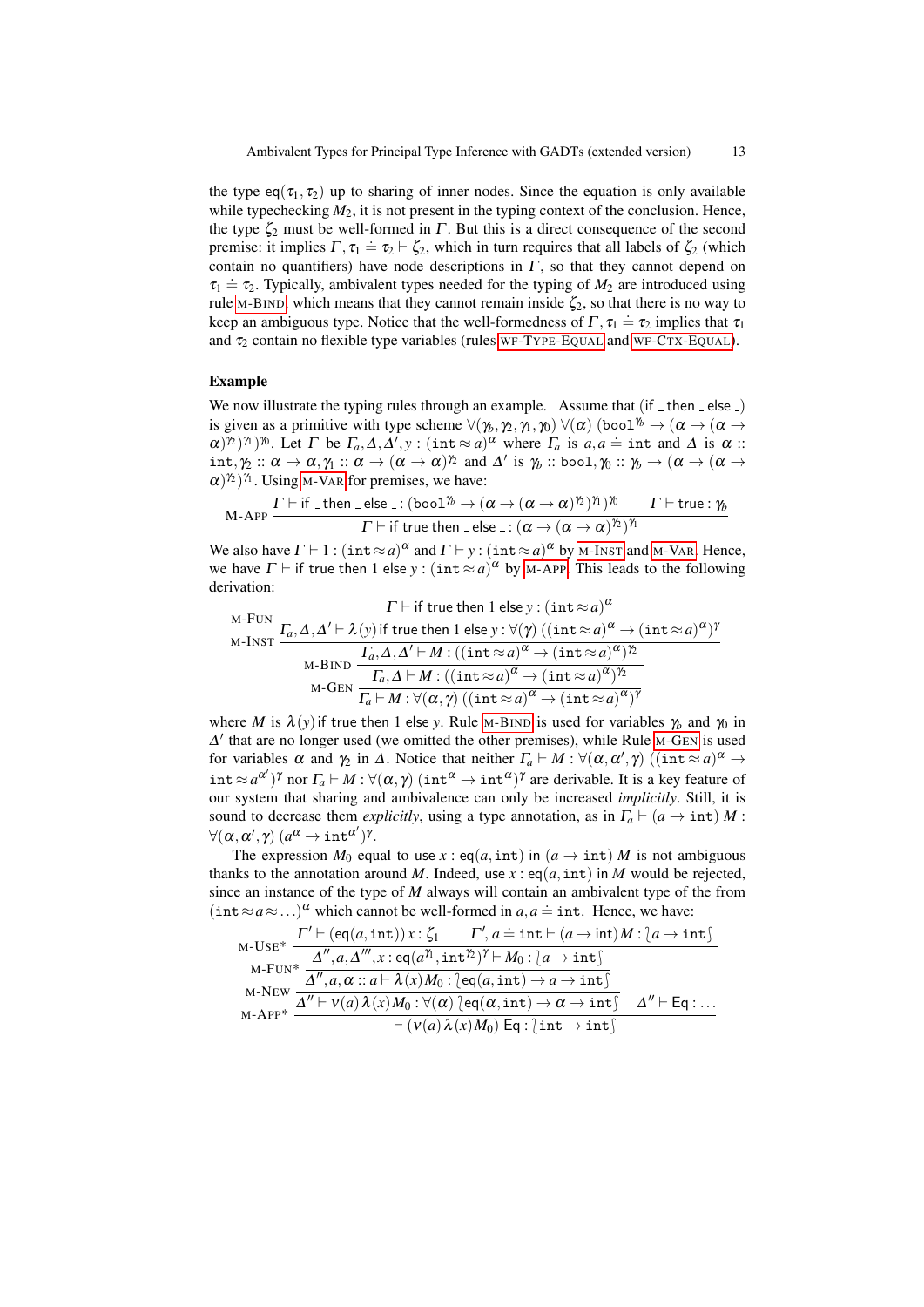$$
\begin{array}{ccc} \langle \forall (\bar{\alpha}) \; \zeta \rangle = \forall (\bar{\alpha}) \; \langle \zeta \rangle & \langle \text{int} \approx \bar{a}^{\alpha} \rangle = \text{int} \\ \langle \epsilon^{\alpha} \rangle = \alpha & \langle \zeta_1 \rightarrow \zeta_2 \approx \bar{a}^{\alpha} \rangle = \langle \zeta_1 \rangle \rightarrow \langle \zeta_2 \rangle \\ \langle \bar{a}^{\alpha} \rangle = \min \bar{a} & \langle \text{eq}(\zeta_1, \zeta_2) \approx \bar{a}^{\alpha} \rangle = \text{eq}(\langle \zeta_1 \rangle, \langle \zeta_2 \rangle) \end{array}
$$

Fig. 4. Canonical types

$$
\langle x \rangle = x
$$
  
\n
$$
\langle c \rangle = c
$$
  
\n
$$
\langle M_1 M_2 \rangle = \langle M_1 \rangle \langle M_2 \rangle
$$
  
\n
$$
\langle M_1 M_2 \rangle = \langle M_1 \rangle \langle M_2 \rangle
$$
  
\n
$$
\langle x \rangle = \langle M_1 \rangle \langle M_2 \rangle
$$
  
\n
$$
\langle x \rangle = \langle M_1 \rangle \langle M_2 \rangle
$$
  
\n
$$
\langle x \rangle = \langle M_1 \rangle \langle M_2 \rangle
$$
  
\n
$$
\langle x \rangle = \langle M_1 \rangle \langle M_2 \rangle
$$
  
\n
$$
\langle x \rangle = \langle M_1 \rangle \langle M_2 \rangle
$$
  
\n
$$
\langle x \rangle = \langle M_1 \rangle \langle M_2 \rangle
$$
  
\n
$$
\langle x \rangle = \langle M_1 \rangle \langle M_2 \rangle
$$
  
\n
$$
\langle x \rangle = \langle M_1 \rangle \langle M_2 \rangle
$$
  
\n
$$
\langle x \rangle = \langle M_1 \rangle \langle M_2 \rangle
$$
  
\n
$$
\langle x \rangle = \langle M_1 \rangle \langle M_2 \rangle
$$
  
\n
$$
\langle x \rangle = \langle M_1 \rangle \langle M_2 \rangle
$$
  
\n
$$
\langle x \rangle = \langle M_1 \rangle \langle M_2 \rangle
$$
  
\n
$$
\langle x \rangle = \langle M_1 \rangle \langle M_2 \rangle
$$
  
\n
$$
\langle x \rangle = \langle M_1 \rangle \langle M_2 \rangle
$$
  
\n
$$
\langle x \rangle = \langle M_1 \rangle \langle M_2 \rangle
$$
  
\n
$$
\langle x \rangle = \langle M_1 \rangle \langle M_2 \rangle
$$
  
\n
$$
\langle x \rangle = \langle M_1 \rangle \langle M_2 \rangle
$$
  
\n
$$
\langle x \rangle = \langle M_1 \rangle \langle M_2 \rangle
$$
  
\n
$$
\langle x \rangle = \langle M_1 \rangle \langle M_2 \rangle
$$
  
\n
$$
\langle x \rangle = \langle M_1 \rangle \langle M_2 \rangle
$$
  
\n
$$
\langle x \rangle = \langle M_1 \rangle \langle M_2 \rangle
$$
  
\n
$$
\
$$

Fig. 5. Elaboration of terms

for some well-chosen  $\Delta''$ ,  $\Delta'''$  and  $\Gamma'$ , where  $R*$  means  $R$  preceded and followed by a sequence of  $M$ -INST,  $M$ -BIND, and  $M$ -GEN. The rigid variable  $a$  is turned into the polymorphic variable  $\alpha$  which is then instantiated to int<sup> $\alpha$ </sup> before the application to Eq.

## 3.6 Type soundness

Type soundness is established by seeing our system as a subset of  $HMG(X)$  [15].

For this purpose, we exhibit a translation from our language to  $HMG(X)$  that preserves well-typedness. Types and typing contexts are translated as well so that the translation of typing judgments in our language is a valid typing judgment in HMG(X).

The translation emphasizes an interesting aspects of our system: ambivalent types are only a gadget for type inference and can be dropped in the translation. The key is that well-formed ambivalent types are such that all simple types in their interpretation are provably equivalent in the current context, *i.e.* under the equality assumptions that have been introduced by use expressions.

The type system  $HMG(X)$  is designed for expressiveness rather than type inference and expressions contain no explicit type information at all. Moreover, the language is quite rich, and assume arbitrary GADT type-definitions while we only use one predefined datatype Eq with a single data-constructor Eq of type  $\forall (\alpha) \alpha \rightarrow \alpha \rightarrow eq(\alpha, \alpha)$ . In particular, the expression use  $M_1$ : eq( $\tau_1$ ,  $\tau_2$ ) in  $M_2$  that destructs a GADT stands for the immediate application  $(\lambda(\text{Eq})M_2) M_1$  in HMG(X). Notice that we only use HMG(X) with equality constraints—and with general subtyping constraints.

The translation of ambivalent types into simple types is given in Figure 4. The translation  $\langle \zeta \rangle$  of a well-formed type  $\zeta$  always picks a simple type that is in the interpretation  $\mathbb{K}$ ] of  $\zeta$ . To simplify, we make the translation deterministic. For that purpose, we assume given an ordering of rigid variables (which may coincide with the order in which variables are introduced in the context). The translation is only defined for well-formed types, for which every raw type contains at most one type that is not a rigid variable, *i.e.* a structured type. Leaves  $\varepsilon^{\alpha}$  are translated into regular type variables; Inner nodes  $\rho \approx \psi^{\alpha}$  are recursively translated into  $\langle \rho \rangle$ , where  $\rho$  is a structure type or a rigid type variable smaller than all rigid type variables of  $\psi$ .

The translation of contexts is the point-wise translation of bindings, except for variable bindings (both rigid-variables and node descriptions), which are simply dropped.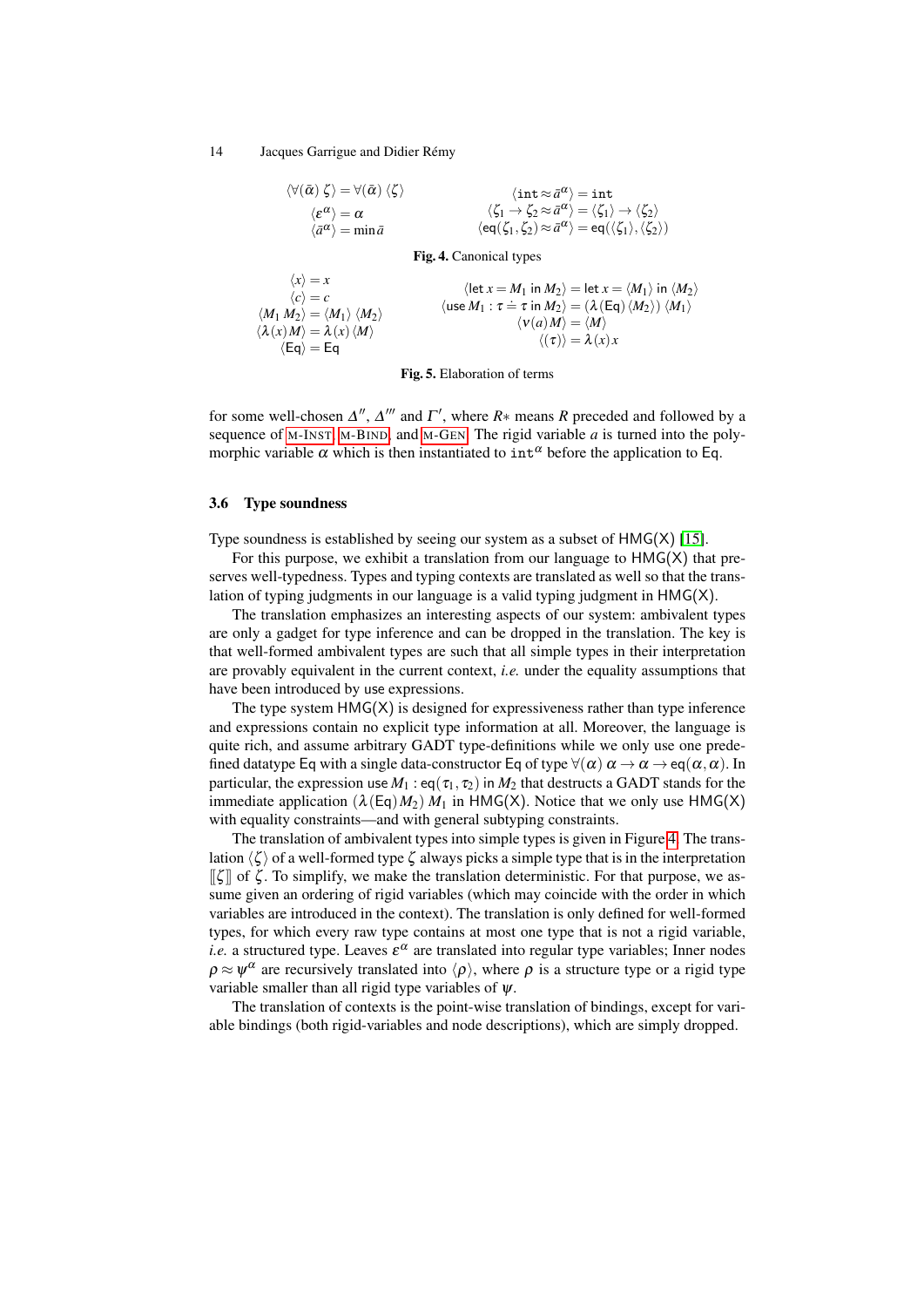The translation of terms is given on Figure 5. It is an homorphism, except for two things: on the one hand, it drops all type information; on the other hand, it translates use  $M_1$ :  $\tau_1 \doteq \tau_2$  in  $M_2$  into the immediate application ( $\lambda$  (Eq) $M_2$ )  $M_1$  as described above.

Equality constraints and our two constructs Use and Eq are just a particular instance of a GADT, with a single data-constructor Eq of type  $\forall (\alpha) \alpha \rightarrow \alpha \rightarrow eq(\alpha, \alpha)$ .

**Theorem 1.** *If*  $\Gamma \vdash M : \sigma$  *then*  $\langle \Gamma \rangle \vdash \langle M \rangle : \langle \sigma \rangle$ *.* 

The proof is by structural induction on the derivation of the typing judgment in our system. The key is that well-typedness implies well-formedness of ambivalent types, which implies that all types in the semantics of a well-formed ambivalent types are provably equal under the equalities in the typing context. This is used in particular in the translation of instantiation, which changes ambivalence in our system and relies on constraint entailment in HMG(X).

## 4 Properties

In this section we will prove the following properties.

*Monotonicity* Let  $\Gamma \vdash \sigma' \prec \sigma$  be the instantiation relation, which says that any monomorphic instance of  $\sigma$  well-formed in  $\Gamma$  is also a monomorphic instance of  $\sigma'$ . This relation is extended point-wise to typing contexts:  $\Gamma' \prec \Gamma$  if for any term variable *x* in dom( $\Gamma$ ),  $\Gamma \vdash \Gamma'(x) \prec \Gamma(x)$ , all other components of  $\Gamma$  and  $\Gamma'$  being identical. We may now state monotonicity: in our system, if  $\Gamma \vdash M : \zeta$  and  $\Gamma' \prec \Gamma$ , then  $\Gamma' \vdash M : \zeta$ .

*Existence of principal solutions to type inference problems* This is our main result. Although further developments in this section will use the split form, described below, we first formulate this important result in the mixed form used up to now. A typing problem is a typing judgment skeleton  $\Gamma \triangleright M : \zeta$ , where  $\Gamma$  omits all node descriptions  $\alpha$  ::  $\psi$  (hence,  $\Gamma$  is usually not well-formed, but can be extended into a well-formed environment by interleaving the appropriate node descriptions with other bindings in  $\Gamma$ ). A solution to a typing problem is a pair of a substitution  $\theta$  that preserves ambivalence for the types in  $\Gamma$  and  $\zeta$ , together with a context  $\Delta$  that contains only node descriptions, such that  $\Gamma \theta$  and  $\Delta$  can be interleaved to produce a well-formed typing context, written  $\Gamma \theta \mid \Delta$ , and the judgment  $\Gamma \theta \mid \Delta \vdash M : \zeta \theta$  holds.

For any typing problem, the set of solutions is stable by substitution and is either empty or has a principal solution  $(\Delta, \theta)$ , *i.e.* one such that any other solution  $(\Delta', \theta')$ is of the form  $\theta' = \theta'' \circ \theta$  for some substitution  $\theta''$  that preserves well-formedness in  $\Gamma \theta \mid \Delta$ , *i.e.* for any type  $\zeta'$  such that  $\Gamma \theta \mid \Delta \vdash \zeta'$ , we have  $\Gamma \theta' \mid \Delta' \vdash \zeta' \theta''$ .

*Sound and complete type inference* Principality of type inference is proved as usual by exhibiting a concrete type inference algorithm. This algorithm (presented in subsection 4.5) relies on a variant of the standard unification algorithm that works on ambivalent types and preserves their sharing. It uses a typing constraint approach, which converts typing problems to unification problems, while also ensuring that inferred types are well-formed, *i.e.* coherent, properly scoped, and acyclic. The use of constraints here is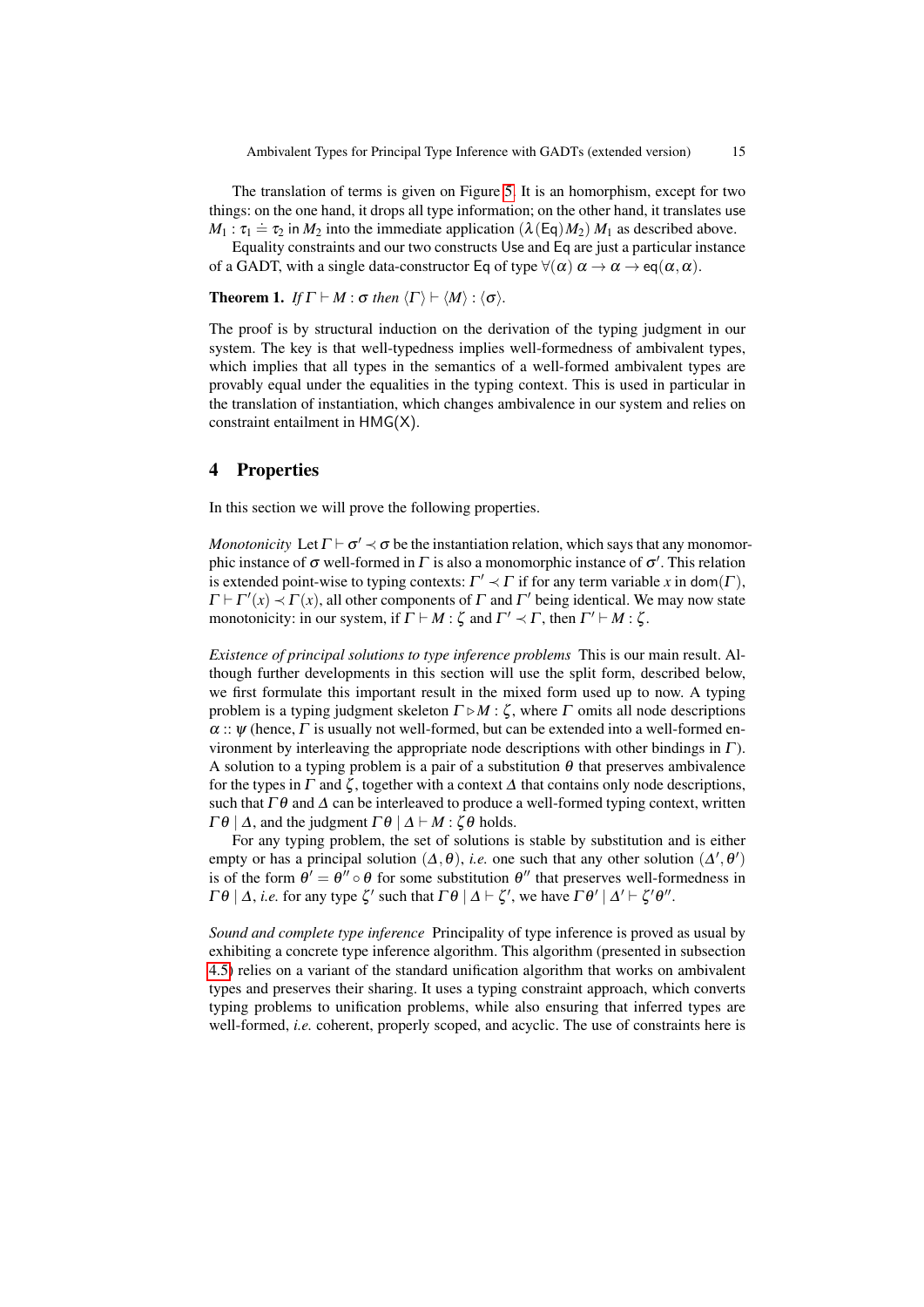however just a convenience: since the ambivalence information is contained in types themselves, constraints can always be solved prior to type generalization so that we do not need constrained type schemes. That is, constraints are just a way to describe the algorithmic steps without getting into implementation details: OCaml itself uses a variant of Milner's algorithm  $\mathscr{J}$  [11].

## 4.1 Split view

The grammar of types we have presented so far is quite convenient for the user to read or write types, since it is presented as a usual tree-structure with additional label decorations on every node. However, while close to our usual representation of types, there is redundancy: the description of nodes is repeated on every node but also in the typing context. While this eases the reading of types, it makes them harder to manipulate technical developments and proofs.

To solve this tension, we introduce an alternative view, call the *split view*, which is strictly equivalent to the mixed view, but avoids redundancy by representing internal nodes only by their labels. To avoid confusion, we will refer to the previous definition as types in the *mixed view*.

*Types* The grammar of ambivalent types  $\varsigma$  in split form is defined as:

$$
\rho :: = a | \alpha \rightarrow \alpha | eq(\alpha, \alpha) | int \qquad \Delta :: = \emptyset | \Delta, \alpha :: \psi
$$
  

$$
\psi :: = \varepsilon | \rho \approx \psi \qquad \zeta :: = \Delta \triangleright \alpha
$$

We reuse the same non-terminals for raw types  $\rho$ —as both forms are have the same meaning, indeed. However, we write  $\varsigma$  instead of  $\zeta$  for types in split form so as to avoid the confusion. By contrast with mixed types  $\zeta$ , the syntactic definition of split types  $\zeta$ is not recursive, as we just write a labels  $\alpha$  instead of nodes  $\psi^{\alpha}$  and recover  $\psi$  from  $\alpha$ using a *label context* ∆ mapping labels to their content ψ. As a result, an ambivalent type is now a pair  $\Delta \triangleright \alpha$  of a type context and a flexible type variable. In practice, however, the label context is often part of a larger context, which is either left implicit or fixed explicitly.

The mixed form of  $\Delta \triangleright \alpha$  can be obtained by starting from  $\alpha$  and recursively recovering contents from  $\Delta$ . For instance, the split form  $\alpha$  :: int,  $\alpha_0$  ::  $\alpha \to \alpha \triangleright \alpha_0$  corresponds to the mixed form  $(\text{int}^{\alpha} \rightarrow \text{int}^{\alpha})^{\alpha_0}$ . Here is the formal translation:

$$
\begin{aligned}\n[\Delta \triangleright \alpha] &= [\alpha]_{\Delta} & [a]_{\Delta} = a \\
[\alpha]_{\Delta} &= ([\Delta(\alpha)]_{\Delta})^{\alpha} & [\alpha_1 \rightarrow \alpha_2]_{\Delta} = [\alpha_1]_{\Delta} \rightarrow [\alpha_2]_{\Delta} \\
[\epsilon]_{\Delta} &= \epsilon & [\text{eq}(\alpha_1, \alpha_2)]_{\Delta} = \text{eq}([\alpha_1]_{\Delta}, [\alpha_2]_{\Delta}) \\
[\rho &\approx \psi]_{\Delta} &= [\rho]_{\Delta} \approx [\psi]_{\Delta} & [\text{int}]_{\Delta} = \text{int}\n\end{aligned}
$$

Well-formed types have both a mixed form and a split form. Let  $\zeta$  be a well-formed type in mixed form. Then, the split form of  $\zeta$  is  $\Delta \triangleright \alpha$  where  $\Delta$  is mapping every flexible variable  $\alpha$  of  $\zeta$  to the unique set  $\psi$  in  $\zeta$  that  $\alpha$  labels. Reciprocally, a wellformed type  $\Delta \triangleright \alpha$  in split form is such that  $\alpha \in \text{dom}(\Delta)$ , and there is a strict partial order  $\prec_\Lambda$  on dom( $\Delta$ ) such that for each  $\gamma \in$  dom( $\Delta$ ), the variables of  $\Delta(\gamma)$  precede γ. This guarantees that the above translation function is well-defined and terminates.

Given a type  $\psi^{\alpha}$  in mixed form, we write  $|\psi^{\alpha}|$  for the *minimal context* of  $\psi^{\alpha}$ , *i.e.* the smallest well-formed  $\Delta$  such that  $\lceil \alpha \rceil_{\Delta} = \psi^{\alpha}$ .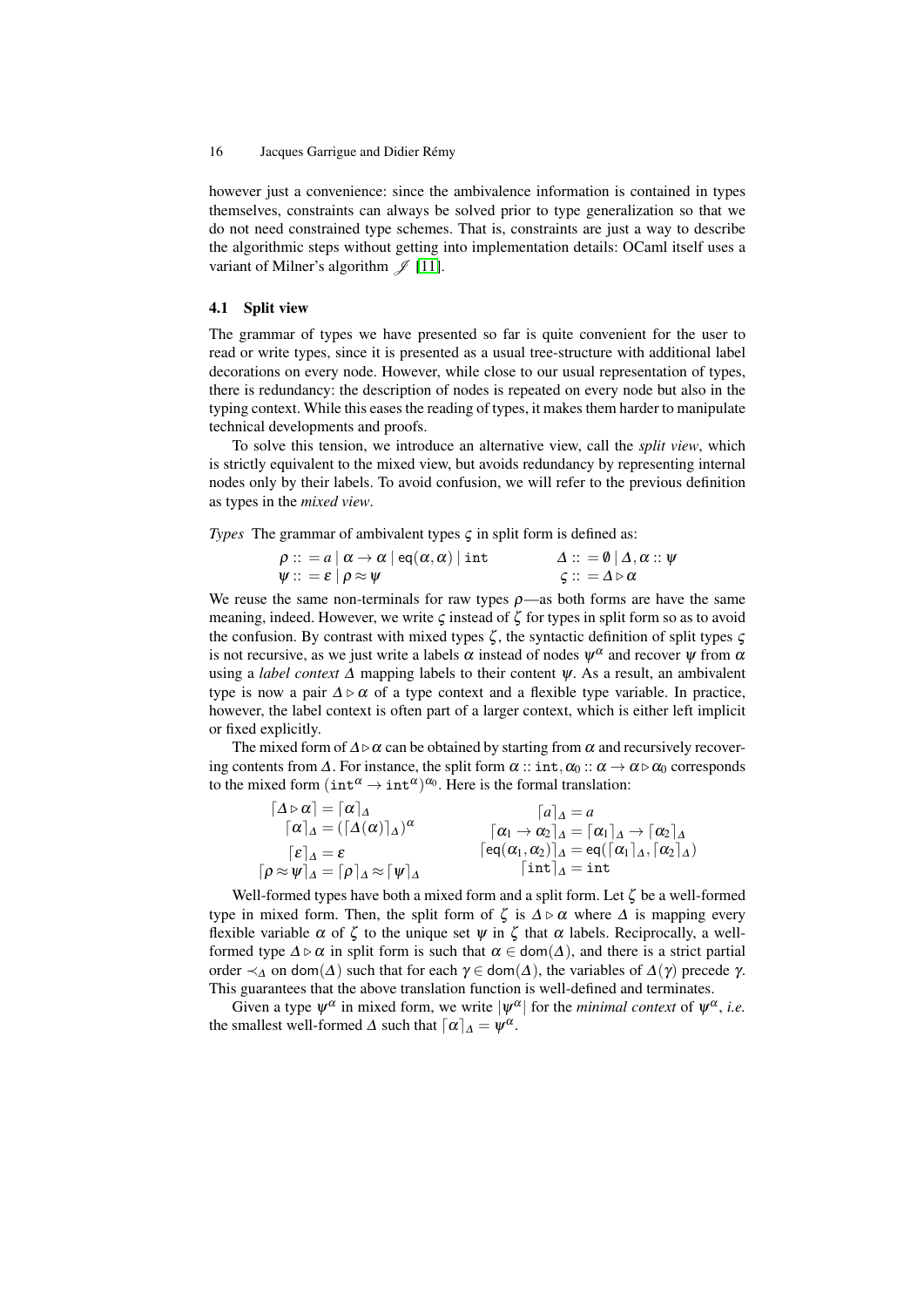*Free variables* Free variables of a type in mixed form are defined as follows:

| $\text{ffv}(\Delta \triangleright \alpha) = \text{ffv}_{\Delta}(\alpha)$                                                 | $ffv_A(a) = \emptyset$                                                                                                  |
|--------------------------------------------------------------------------------------------------------------------------|-------------------------------------------------------------------------------------------------------------------------|
| $\text{ffv}_{\Delta}(\alpha) = {\alpha} \cup \text{ffv}_{\Delta}(\Delta(\alpha))$                                        | $f(v_A(int)) = \emptyset$                                                                                               |
| $ffv_A(\varepsilon) = \emptyset$                                                                                         | $\text{ffv}_{\Delta}(\alpha_1 \rightarrow \alpha_2) = \text{ffv}_{\Delta}(\alpha_1) \cup \text{ffv}_{\Delta}(\alpha_2)$ |
| $\operatorname{ffv}_\Lambda(\rho \approx \psi) = \operatorname{ffv}_\Lambda(\rho) \cup \operatorname{ffv}_\Lambda(\psi)$ | $\text{ffv}_{\Delta}(\text{eq}(\alpha_1,\alpha_2)) = \text{ffv}_{\Delta}(\alpha_1) \cup \text{ffv}_{\Delta}(\alpha_2)$  |

Definitions for frv<sub>∆</sub>( $\alpha$ ) are similar, with frv<sub>∆</sub>( $\alpha$ ) and frv<sub>∆</sub>( $\alpha$ ) becoming equal to frv<sub>∆</sub>( $\Delta(\alpha)$ ) and {*a*}, respectively.

*Type schemes* In the split view, we need to include a label context inside type schemes, since the description of nodes is not inlined anymore: The translation from split form to mixed form is then extended to type schemes.

 $\sigma ::= \forall(\Delta) \alpha$   $[\forall(\Delta_1) \alpha]_A = \forall(\text{dom}(\Delta_1)) [\alpha]_{A,A_1}$ For instance,  $\forall (\gamma_1, \gamma_1, \gamma_2, \gamma_3)$   $\forall (\alpha)$  (bool<sup> $\gamma_1$ </sup>  $\rightarrow (\alpha \rightarrow (\alpha \rightarrow \alpha)^{\gamma_2})^{\gamma_1}$ )<sup>γ</sup> becomes  $\forall (\Delta)$  γ where  $\Delta$  is  $\alpha, \gamma_b$  :: bool,  $\gamma_2$  ::  $\alpha \to \alpha, \gamma_1$  ::  $\alpha \to \gamma_2, \gamma_0$  :: bool $\gamma_b \to \gamma_1$ .

*Substitution* In the split view, node descriptions must always preexist in the typing context (during type inference, the typing context will be extended as needed with new node descriptions). Thus, it is sufficient for substitutions to substitute variables for variables—and extend these structurally to substitutions on raw types,

Preservation of ambivalence is slightly generalized:

Definition 3. *A variable substitution* θ preserves ambivalence between label contexts  $\Delta$  and  $\Delta'$ , written  $\Delta \vdash \theta : \Delta'$ , if and only if, for any  $\alpha :: \psi$  in  $\Delta$ ,  $\theta(\alpha') :: \psi'$  is in  $\Delta'$  and  $\theta(\psi) \subseteq \psi'.$ 

The two definitions coincide in the following way: the substitution θ *preserves ambivalence in a type*  $\zeta$  if and only if  $|\zeta| \vdash \hat{\theta} : |\zeta \theta|$ , where  $\hat{\theta}(\alpha)$  is either  $\alpha'$  if  $\alpha \in \text{dom}(\theta)$ and  $\theta(\alpha) = \psi^{\alpha'}$  or  $\alpha$  otherwise.

*Typing rules* Typing rules in split form are given in figure 6. Most of them can be obtained by replacing mixed types of the form  $\zeta = \psi^{\gamma}$  by simply  $\gamma$ . When  $\Gamma$  already contains  $\gamma$  ::  $\psi$ , this alone is sufficient.

But we need to be a bit more careful with type schemes and substitution. An advantage of split form schemes is that they contain the specification of quantified nodes inside their binders. This simplifies rule S-INST and S-NEW. However, a side-effect of this specification is that even variables that do not occur in the body of the scheme are constrained. As a result, some uses of M-INST, which ignored the constraint as it was not kept in the type scheme, are no longer valid with S-INST.

To assist the weaker S-INST we add a new rule S-BIND, which mimics the derived rule M-BIND, allowing to discard node descriptions that are not referenced anymore. Since  $\alpha$  ::  $\psi$  is rightmost in the context of the premise, and  $\gamma$  is not  $\alpha$ , it can safely be discarded in the conclusion. To replace a use of M-INST on an absent variable, one just needs the following two steps, when there is only one quantifier.

$$
\text{s-Inst}\ \frac{\Gamma,\alpha::\psi\vdash M:\forall(\alpha::\psi)\gamma}{\Gamma,\alpha::\psi\vdash M:\gamma[\alpha\leftarrow\alpha]}\n\qquad\n\alpha\neq\gamma
$$
\n
$$
\Gamma\vdash M:\gamma
$$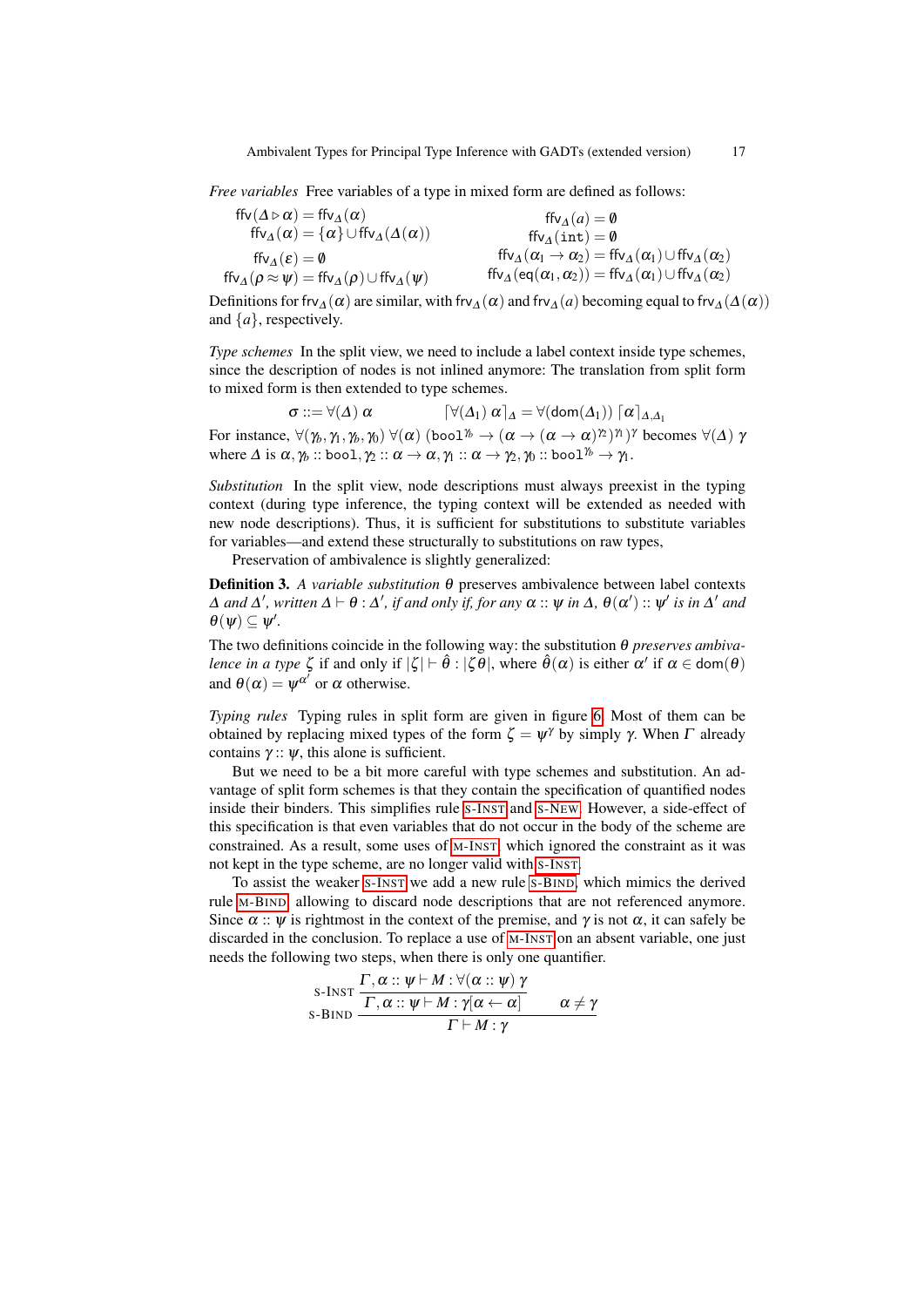| S-VAR                                                                                             | S-INST                                                                                                                                    |                                                                                           |                                                |                         |
|---------------------------------------------------------------------------------------------------|-------------------------------------------------------------------------------------------------------------------------------------------|-------------------------------------------------------------------------------------------|------------------------------------------------|-------------------------|
| $\vdash \Gamma \quad x : \sigma \in \Gamma$                                                       | $\Gamma \vdash M : \forall (\alpha :: \psi) \; \sigma \qquad \gamma :: \psi_2 \in \Gamma$                                                 |                                                                                           |                                                | $\psi \subseteq \psi_2$ |
| $\Gamma \vdash x : \sigma$                                                                        |                                                                                                                                           | $\Gamma \vdash M : \sigma[\alpha \leftarrow \gamma]$                                      |                                                |                         |
| $S-GEN$                                                                                           | $S-BIND$                                                                                                                                  |                                                                                           |                                                |                         |
| $\Gamma, \alpha :: \psi \vdash M : \sigma$                                                        |                                                                                                                                           | $\Gamma, \alpha :: \psi \vdash M : \gamma \qquad \alpha \neq \gamma$                      |                                                |                         |
| $\Gamma \vdash M : \forall (\alpha :: \psi) \sigma$                                               |                                                                                                                                           | $\Gamma \vdash M : \gamma$                                                                |                                                |                         |
| <b>S-NEW</b>                                                                                      |                                                                                                                                           | <b>S-FUN</b>                                                                              |                                                |                         |
| $\Gamma, a, \alpha :: a \vdash M : \sigma$ $\Gamma \vdash \forall (\alpha :: \varepsilon) \sigma$ |                                                                                                                                           |                                                                                           | $\Gamma, x : \gamma_0 \vdash M : \gamma_1$     |                         |
| $\Gamma\vdash v(a)M:\forall(\alpha::\varepsilon)\sigma$                                           |                                                                                                                                           | $\Gamma \vdash \lambda(x)M : \forall (\gamma :: \gamma_0 \rightarrow \gamma_1) \gamma$    |                                                |                         |
| $S-APP$                                                                                           | $\Gamma \vdash M_1 : \gamma_1 \qquad \Gamma \vdash M_2 : \gamma_2 \qquad \gamma_1 :: \gamma_2 \rightarrow \gamma \approx \psi \in \Gamma$ |                                                                                           |                                                |                         |
|                                                                                                   | $\Gamma \vdash M_1 M_2 : \gamma$                                                                                                          |                                                                                           |                                                |                         |
| S-LET                                                                                             |                                                                                                                                           | $S-ANN$                                                                                   |                                                |                         |
| $\Gamma \vdash M_1 : \sigma_1 \qquad \Gamma, x : \sigma_1 \vdash M_2 : \gamma_2$                  |                                                                                                                                           |                                                                                           | $\Gamma \vdash \forall$ (ftv $(\tau)$ ) $\tau$ |                         |
| $\Gamma \vdash \text{let } x = M_1$ in $M_2 : \gamma_2$                                           |                                                                                                                                           | $\Gamma \vdash (\tau) : \forall (\text{ftv}(\tau)) \upharpoonright \tau \rightarrow \tau$ |                                                |                         |
| s-Witness                                                                                         | S-USE                                                                                                                                     |                                                                                           |                                                |                         |
| $\vdash \Gamma$                                                                                   | $\Gamma \vdash (\textsf{eq}(\tau_1,\tau_2)) M_1 : \gamma_1 \qquad \Gamma, \tau_1 \doteq \tau_2 \vdash M_2 : \gamma_2$                     |                                                                                           |                                                |                         |
| $\Gamma \vdash \mathsf{Eq} : \forall (\alpha, \gamma :: \mathsf{eq}(\alpha, \alpha)) \gamma$      |                                                                                                                                           | $\Gamma \vdash$ use $M_1$ : eq $(\tau_1, \tau_2)$ in $M_2$ : $\gamma_2$                   |                                                |                         |
|                                                                                                   | <b>Fig. 6.</b> Typing rules in split form                                                                                                 |                                                                                           |                                                |                         |

If there are several quantifiers, they must first all be instantiated, then S-BIND is applied for unused variables, which must be on the right of the context, then S-GEN is used repeatedly to reconstruct the type scheme.

As we mentioned before, in the mixed form M-BIND is derivable, so we can translate back from split form to mixed form:

$$
\frac{\Gamma, \alpha::\psi_1 \vdash M : \psi^{\gamma}}{\Gamma \vdash M : \forall(\alpha) \ \psi^{\gamma}[\alpha \leftarrow \psi_1^{\alpha}] \qquad \Gamma \vdash \psi^{\gamma}}}{\Gamma \vdash M : \psi^{\gamma}[\alpha \leftarrow \psi^{\gamma}]}
$$

## 4.2 Substitutivity

As we just mentioned at the beginning of this section, an essential property of type systems is substitutivity of types. We restate it formally in split form, as the presence of node descriptions in the typing context makes it differ from other type systems.

To simplify the handling of the context, we first define an interleaving operation  $Γ | Δ$ , which merges a *pure typing context* Γ, which term variables, rigid type variables, and equations —but no node descriptions—, with a label context ∆, composed only of node descriptions  $\alpha$  ::  $\psi$ . The non-deterministic interleaving operation  $\Gamma | \Delta$  is defined by reordering the components of  $\Delta$ , and inserting them between the components of  $\Gamma$ .  $\vdash \Gamma \mid \Delta$  expresses that  $\Gamma$  and  $\Delta$  can be merged to obtain a well-formed typing context. Checking the well-formedness is decidable: one just has to try inserting at all possible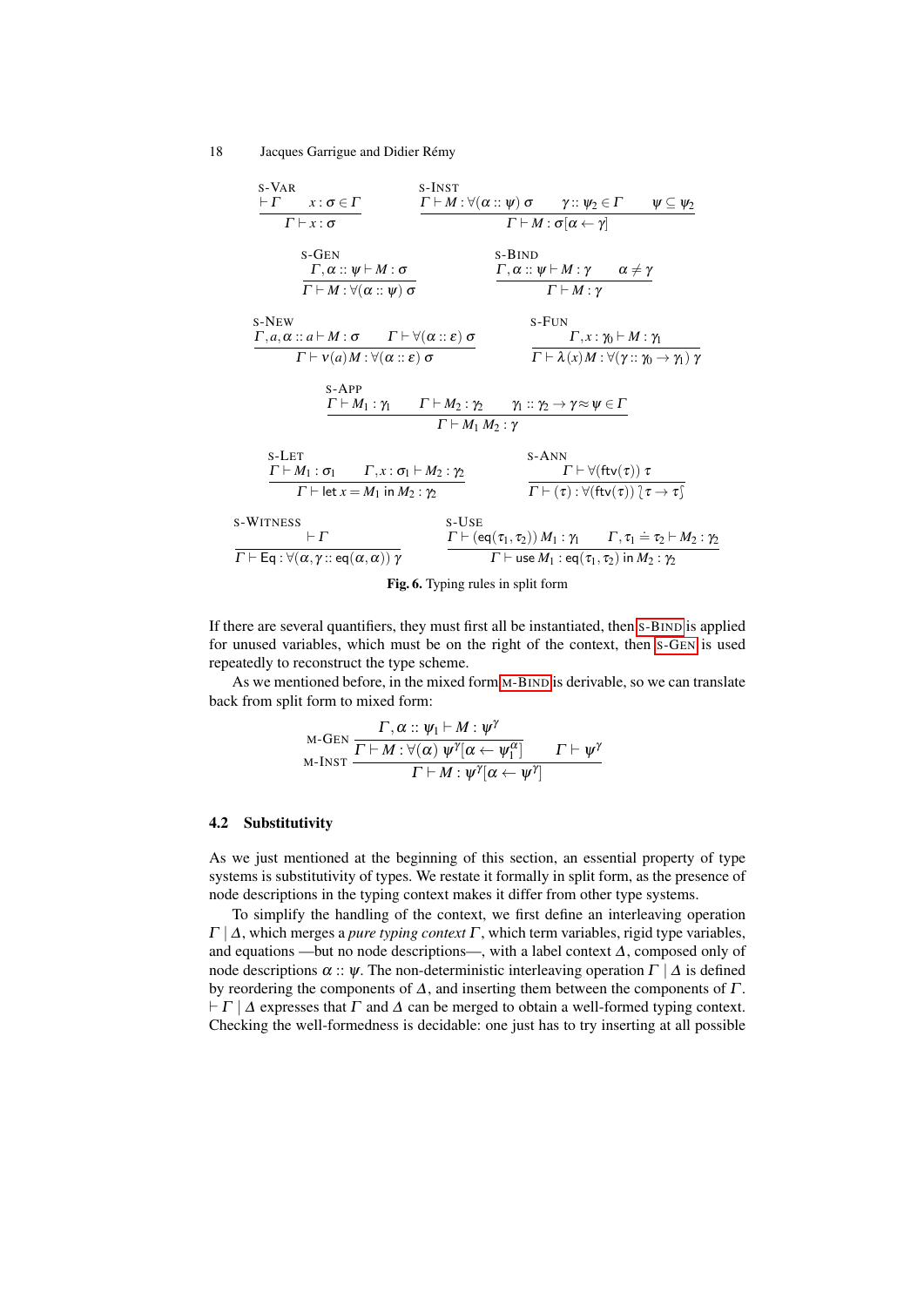positions, and check whether the result is well-formed. The judgment  $\Gamma \mid \Delta \vdash M : \zeta$ implies  $\vdash \Gamma \mid \Delta$ .

Now the intuition is that apply a substitution  $\Delta \vdash \theta : \Delta'$  to a typing context  $\Gamma \mid \Delta'$ turns it into the typing context  $\theta(\Gamma) | \Delta'$ .

Our first lemma checks that well-formedness is preserved.

**Lemma 1** (Substitution-WF). *If*  $\Gamma \mid \Delta \vdash \sigma$  *and*  $\Delta \vdash \theta : \Delta'$ *, and*  $\vdash \theta(\Gamma) \mid \Delta'$ *, then*  $\theta(\Gamma) | \Delta' \vdash \theta(\sigma)$ .

We can then state and prove the substitution lemma.

**Lemma 2** (Substitution). *If*  $\Gamma \mid \Delta \vdash M : \sigma$  *and*  $\Delta \vdash \theta : \Delta'$ *, and*  $\vdash \theta(\Gamma) \mid \Delta'$ *, then*  $\theta(\Gamma) | \Delta' \vdash M : \theta(\sigma)$ , using the same derivation.

*Proof.* By induction on  $\Gamma \mid \Delta \vdash M : \sigma$ .

Case s-GEN: by induction hypothesis, we know that  $\vdash \theta(\Gamma) | \Delta'$ . Since  $\Gamma | \Delta \vdash \psi$ , if we choose  $\alpha$  outside of dom $(\Delta')$ , by lemma  $1, \vdash (\theta(\Gamma) | \Delta')$ ,  $\alpha :: \psi$ , and as a result  $(\theta(\Gamma) | \Delta'), \alpha :: \psi \vdash M : \theta(\sigma)$  and we conclude.

Case S-BIND is similar.

Case s-Inst: By induction hypothesis we have  $\theta(\Gamma) | \Delta' \vdash M : \forall (\alpha : \psi) \sigma$ . We assume that  $\theta(\gamma) = \gamma'$ . From  $\Delta \vdash \theta : \Delta'$ , we know that  $\gamma' :: \psi_3 \in \Delta'$  and  $\psi_2 \subseteq \psi_3$ . As a result we also get  $\psi \subseteq \psi_3$ , and we conclude by rule s-INST.

Other cases are easy.

## 4.3 Generic instance

Generic instance in ML is defined as the iteration of type instantiation, followed by generalization of freshly introduced type variables. Namely,  $\sigma_1$  is more general than  $\sigma_2$ , written  $\sigma_1 \prec \sigma_2$  if and only if  $\sigma_1$  and  $\sigma_2$  are of the form  $\forall (\bar{\alpha_1}) \tau$  and  $\forall (\bar{\alpha_2}) \tau [\bar{\alpha_1} \leftarrow \tau_1]$ , respectively, where  $\alpha_2$  are not free in  $\sigma_1$ .

While  $\prec$  is a binary relation in ML, it also depends on the typing context in our setting, because type instantiation must preserve well-formedness, which depends on the typing context.

**Definition 4.** *We say that*  $\sigma_2$  *is an instance of*  $\sigma_1$  *under*  $\Gamma$ *, which we write*  $\Gamma \vdash \sigma_1 \prec \sigma_2$ *, if and only if*  $\sigma_1$  *and*  $\sigma_2$  *are of the form*  $\forall (\Delta_1)$   $\alpha$  *and*  $\forall (\Delta_2)$   $\theta(\alpha)$  *such that*  $\Delta_1 \vdash \theta$ :  $(\Gamma, \Delta_2)$ , dom $(\theta) \subseteq$  dom $(\Delta_1)$ , dom $(\Delta_2) \cap$  dom $(\Gamma) = \emptyset$ , and  $\vdash \Gamma, \Delta_2$ .

If the judgment  $\Gamma \vdash M : \sigma$  holds and  $\Gamma \vdash \sigma \prec \sigma'$ , then the judgment  $\Gamma \vdash M : \sigma'$ also holds—it is in fact derivable from the former by a sequence of S-INST, S-BIND, and S-GEN rules.

The generic instance relation between type schemes may be lifted into a relation between contexts. We write  $\Gamma \prec \Gamma'$  to mean that  $\Gamma$  and  $\Gamma'$  coincide except on program variables where the images are in a point-wise generic instance relation.

Strengthening of the typing context is the opposite of generic instance. We prove monotonicity with respect to strengthening.

**Lemma 3** (Monotonicity). *If*  $\Gamma \vdash M : \sigma$  *and*  $\Gamma' \prec \Gamma$  *then*  $\Gamma' \vdash M : \sigma$ .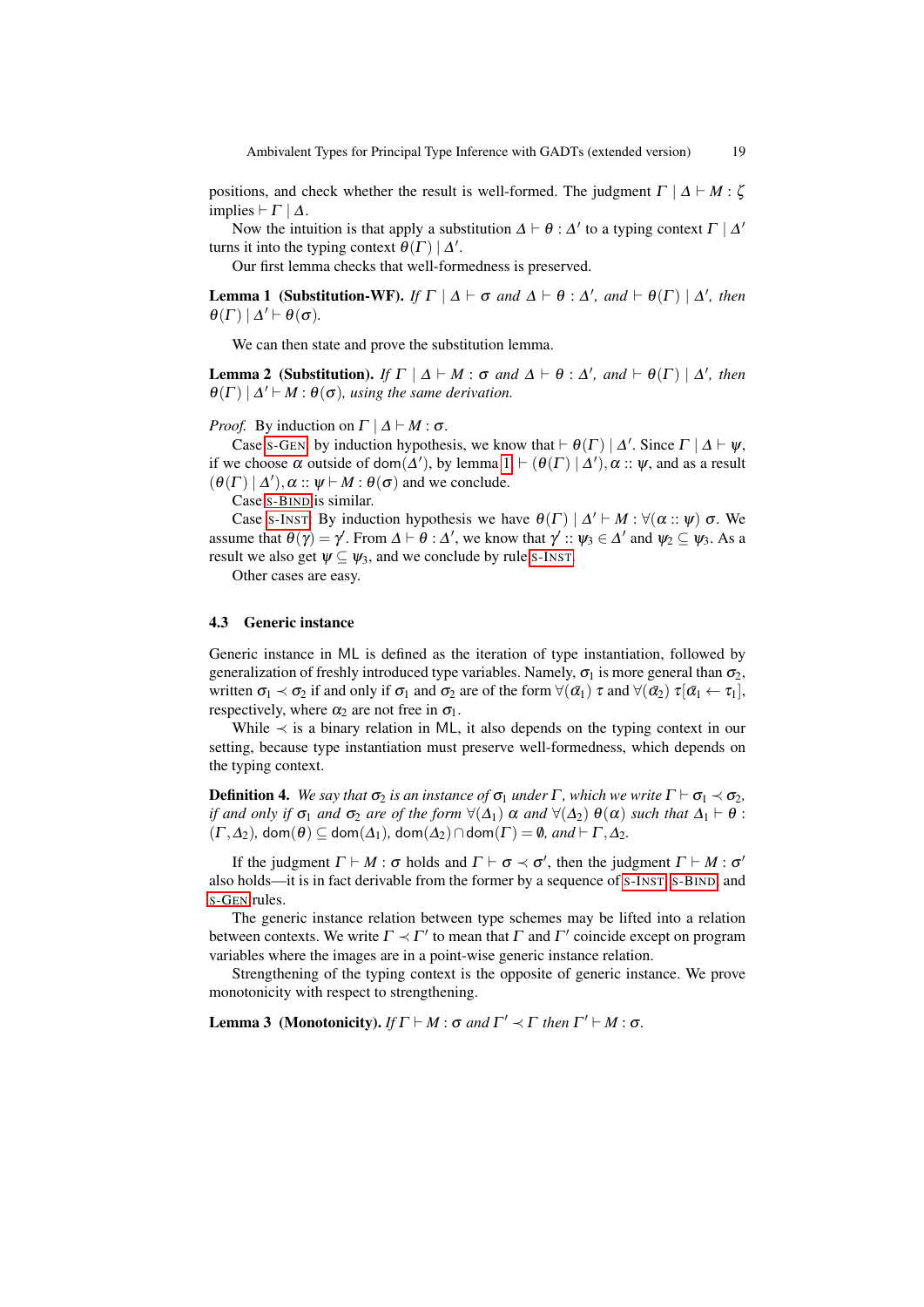*Proof.* The proof goes by induction on the derivation.

– Rule s-Var: we have  $x : \sigma \in \Gamma$  and  $x : \sigma' \in \Gamma'$ , with  $\Gamma \vdash \sigma' \prec \sigma$ . We can replace  $\Gamma \vdash x : \sigma$  by  $\Gamma \vdash x : \sigma'$  followed by instantiation and generalization steps leading to  $\Gamma \mid \Delta \vdash x : \sigma$ .

– All other cases are trivial induction steps.

#### 4.4 Canonical derivations

The rules in Figure 6 are not syntax directed. Indeed, rules S-INST, S-GEN and S-BIND may be used anywhere in a derivation. However, we may put derivations in canonical forms—which helps reasoning by cases on derivation in proofs. We will also replace S-NEW by the following S-NEW', which is trivially derivable by the addition S-GEN steps before S-NEW, and S-INST steps after.

$$
S\text{-}\text{NEW'}
$$

$$
\frac{\Gamma, a, \alpha :: a, \Delta \vdash M : \gamma \qquad \Gamma, \alpha :: \varepsilon, \Delta \vdash \gamma}{\Gamma, \alpha :: \varepsilon, \Delta \vdash v(a)M : \gamma}
$$

Notice that  $\alpha$  is the unique flexible type variable that labels  $a$ .

Definition 5. *A derivation is canonical if:*

- *It uses* S-NEW' *in place of* S-NEW*.*
- *Rule* S-INST *is only used immediately below another rule* S-INST*, or one of rules* S-VAR*,* S-FUN*,* S-ANN *or* S-WITNESS*.*
- *Rule* S-GEN *is only used immediately above another rule* S-GEN *or the left premise of rule* S-LET*, or at the end of the derivation.*
- *Rule* S-BIND *is only used immediately above another rule* S-BIND*, the left premise of rule* S-LET*, the right premise of* S-USE*, or rules* S-GEN *and* S-NEW'*, or at the end of the derivation.*

#### Lemma 4. *Any judgment has a canonical derivation.*

*Proof.* We prove that s-INST can be pushed up until it reaches a legal position, and S-BIND and S-GEN can be pushed down similarly.

- For rule S-BIND we need to see all the rules which do not allow S-BIND as a premise.
- Rule S-INST is impossible, since its premise is not a monotype.

– In rule S-FUN, we move S-BIND to the conclusion, applying permutaiton to the premise, to put  $x : \gamma_0$  last.

– In rule S-APP, from either of the premise, we move S-BIND to the conclusion, weakening the other premise (*i.e.* adding  $\alpha$  ::  $\psi$  to  $\Gamma$ .)

– Similarly for the second premise of rule S-LET and the first premise of S-USE.

The only remaining case is rule S-GEN above rule S-INST. This amounts to the derivation:

$$
\text{s-Gen} \ \frac{\Gamma, \alpha::\psi \vdash M: \sigma}{\Gamma \vdash M: \forall (\alpha::\psi) \sigma} \qquad \gamma::\psi_2 \in \Gamma \qquad \psi \subseteq \psi_2
$$
\n
$$
\Gamma \vdash M: \sigma[\alpha \leftarrow \gamma]
$$

We split  $\Gamma$  as  $\Gamma_0 | \Delta$ . We can apply the substitution lemma to  $\Gamma_0 | \Delta, \alpha : \psi \vdash M : \sigma$ , with  $\Delta, \alpha :: \psi \vdash [\alpha \leftarrow \gamma] : \Delta$ , which gives  $\Gamma_0 \mid \Delta \vdash M : \sigma[\alpha \leftarrow \gamma]$ , with a derivation two steps shorter than the original one.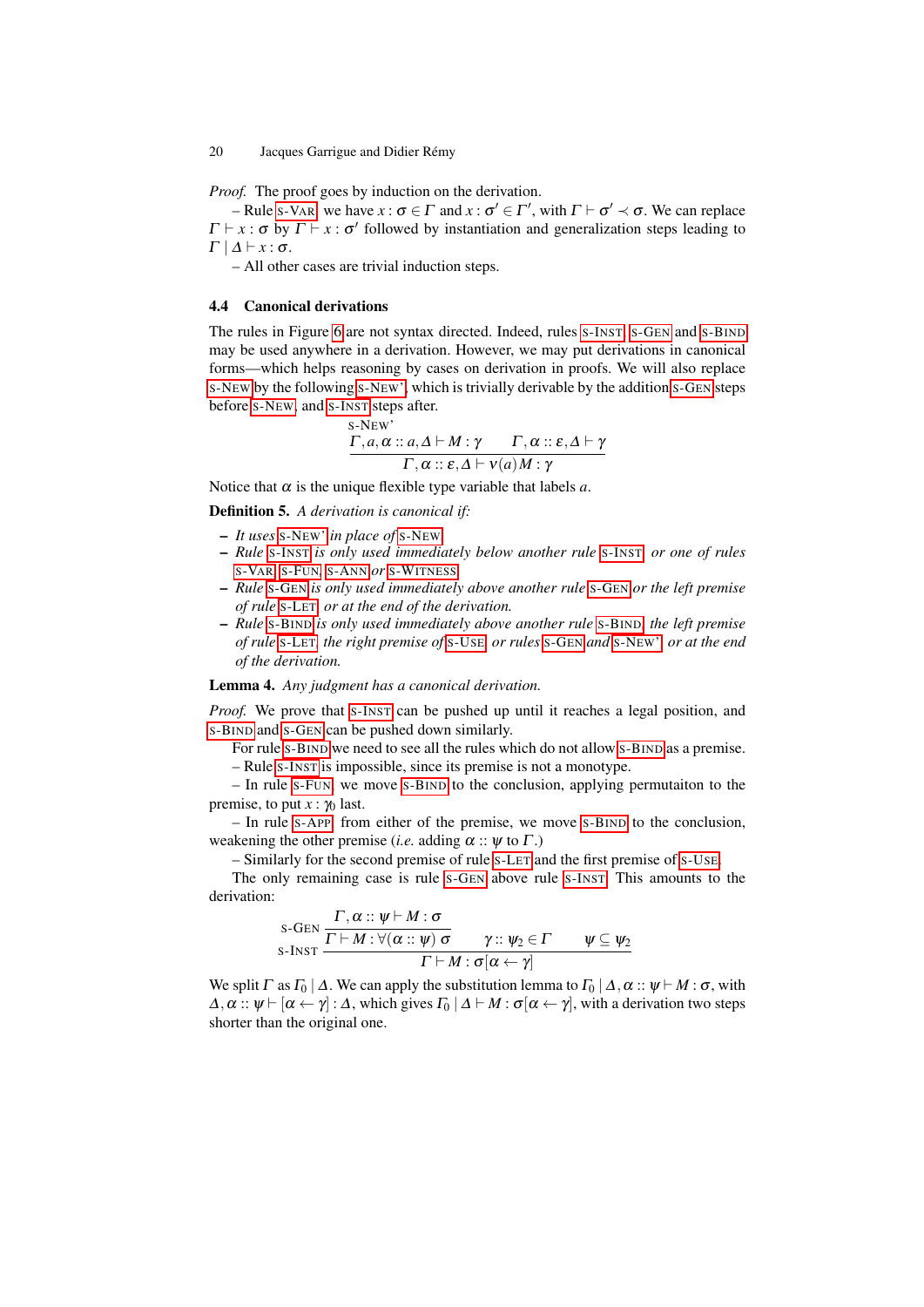Ambivalent Types for Principal Type Inference with GADTs (extended version) 21

**SUBST**  $\alpha_1 \in \text{ffv}(\varphi) \qquad \alpha_1 \neq \alpha_2$  $\overline{\varphi\wedge\alpha_1\mapsto\alpha_2}\Rrightarrow \varphi[\alpha_1\mapsto\alpha_2]\wedge\alpha_1\mapsto\alpha_2$ DELETE  $\varphi \wedge \alpha \mapsto \alpha \Rrightarrow \varphi$ MERGE  $\varphi \wedge \alpha :: \psi_1 \wedge \alpha :: \psi_2 \Rightarrow \varphi \wedge \alpha :: \psi_1 \approx \psi_2$ DECOMP-ARR  $\varphi \wedge \alpha :: (\alpha_1 \rightarrow \alpha_2) \! \approx \! (\alpha_1{'} \rightarrow \alpha_2{'}) \! \approx \! \psi \Rrightarrow$  $\varphi \wedge \alpha :: (\alpha_1 \rightarrow \alpha_2) \approx \psi \wedge {\alpha_1}' \mapsto \alpha_1 \wedge {\alpha_2}' \mapsto \alpha_2$ DECOMP-EQ  $\pmb{\varphi} \land \pmb{\alpha} :: \mathsf{eq}(\pmb{\alpha}_1, \pmb{\alpha}_2) \!\approx\! \mathsf{eq}(\pmb{\alpha_1}', \pmb{\alpha_2}') \!\approx\! \pmb{\psi} \, \Rightarrow$  $\overline{\varphi \wedge \alpha} :: \operatorname{\sf eq}(\alpha_1,\alpha_2) \approx \overline{\psi \wedge \alpha_1}' \mapsto \alpha_1 \wedge \alpha_2' \mapsto \alpha_2$ CONTEXT  $\varphi \Rrightarrow \varphi'$  $\overline{\exists \alpha. \varphi \Rrightarrow \exists \alpha. \varphi'}$ EXTRUDE  $\alpha \not\in \mathsf{ffv}(\phi_1)$  $\overline{\varphi_1 \wedge (\exists \alpha.\varphi_2) \Rightarrow \exists \alpha.(\varphi_1 \wedge \varphi_2)}$ 

Fig. 7. Unification algorithm

## 4.5 Existence of principal derivations

In this section, we prove the existence of principal derivations by providing an algorithm that either finds one, or fails when the input program admits no typing derivation.

Our algorithm is a constraint-based variant of W. The unification part takes inspiration from a structural polymorphism framework developed for variants and records [3], and the inference part reproduces the style used for semi-explicit first-class polymorphism [5].

We first describe unification on ambivalent types.

**Definition 6.** *A* unification problem  $\varphi$  *is a formula of the form:* 

$$
\varphi ::= \emptyset \mid \exists(\alpha) \varphi \mid \varphi \wedge \varphi \mid \alpha :: \psi \mid \alpha \mapsto \alpha
$$

**Definition 7.** A unifier *(also called a solution) of a unification problem*  $\varphi$  *is a pair of a label context* ∆ *and a variable substitution* θ *such that* θ *maps both sides of every elementary substitution*  $\alpha_1 \mapsto \alpha_2$  *in*  $\varphi$  *to the same variable, and for any equation*  $\alpha$  ::  $\psi$ *in*  $\varphi$ *, there is a*  $\psi_0$  *containing at most one proper raw type, such that*  $\theta(\alpha)$  ::  $\psi_0 \in \Delta$ *and*  $\theta(\psi) \subseteq \psi_0$ *.* 

The pair  $(\Delta, \theta)$  corresponds to a substitution in the mixed view.

The resolution of a unification problem is a sequence of transformations that preserve the set of unifiers. These transformations are defined on Figure 7. They are of three kinds.

- we may apply a substitution (or, as a special case, discard it if meaningless);
- we may merge two constraints;
- or we may decompose a constraint, introducing new substitutions, when the same constructor  $\rightarrow$  or eq appears twice in a constraint.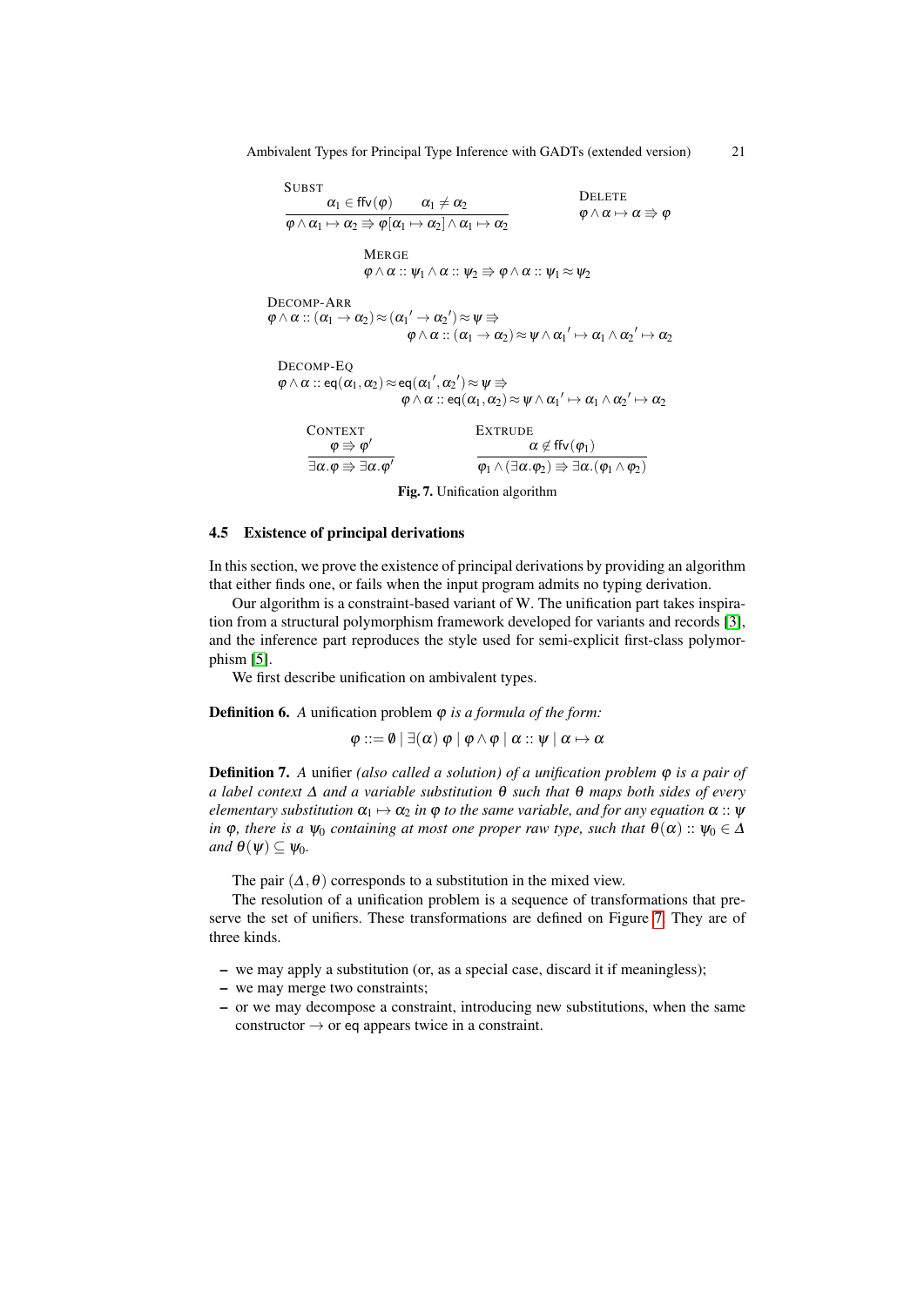A unifier  $(\Delta, \theta)$  is more general than  $(\Delta', \theta')$ , noted  $(\Delta, \theta) \sqsubseteq (\Delta', \theta')$ , if there exists a substitution  $\theta_1$  such that  $\theta_1 \circ \theta = \theta'$  and  $(\Delta', \theta_1)$  is a unifier of  $\Delta$ , or equivalently  $\Delta \vdash \theta_1 : \Delta'.$ 

A unification problem  $(\Delta, \theta)$  is solved when no applicable substitution is left, and the merging and decomposition rules do not apply anymore. At that point we can directly read a unifier from the solved problem, collecting the substitutions in  $\theta$ , and the constraints in ∆.

Lemma 5. *Unification of ambivalent types admits a most general unifier, and there exists an algorithm returning such an unifier.*

*Proof.* We first prove termination. We say that a variable is solved if it appears at most once, and only on the left hand side of a substitution. We take as measure *<i>humber of unsolved variables, total size of node descriptions, number of substitutions*). DELETE decreases the number of substitutions, SUBST decreases the number of unsolved variables, remaining ones decrease the total size.

Next we prove that if  $\varphi \Rightarrow \varphi'$ , and  $\exists \bar{\alpha} \Delta \wedge \theta$  is a solution of  $\varphi$ , then it is also a solution of  $\varphi'$ , and reciprocally.

In rule SUBST, any solution of the premise or the conclusion must satisfy  $\theta(\alpha_1)$  =  $\theta(\alpha_2)$ , so that  $\theta(\varphi) = \theta(\varphi[\alpha_1 \leftarrow \alpha_2]).$ 

In rule DELETE,  $\alpha \mapsto \alpha$  is redundant, so that the two constraints are equivalent.

In rule MERGE, a solution of either the premise or the conclusion must satisfy  $\theta(\alpha) = \alpha'$  and  $\theta(\psi_1 \approx \psi_2) = \theta(\psi_1) \approx \theta(\psi_2) \subset \Delta(\alpha')$ , so they are equivalent.

In rule DECOMP-ARR, if  $(\Delta, \theta)$  is a solution of the premise then  $\theta(\alpha_1 \to \alpha_2 \approx \alpha_1' \to \theta_1')$  $\alpha_2' \approx \psi$ )  $\subseteq \Delta(\alpha)$ , which, combined with the above restriction on  $\Delta$ , means that  $\Delta(\alpha_1)$  =  $\Delta(\alpha_1)$  and  $\Delta(\alpha_2) = \Delta(\alpha_2)$ , and as a result this is also a solution of the conclusion. Reciprocally, as solution of the conclusion must satisfy the same equalities on type variables, so the it is also a solution of the premise. The correctness of rule DECOMP-EQ can be proved similarly.

Our type inference algorithm, given in figure 8, is based on constraint generation and solving. For each rewriting rule of the form  $\Gamma \triangleright M$  :  $\gamma \Rightarrow \exists \bar{\alpha} \cdot \varphi$  we assume implicitly the premise  $\bar{\alpha} \cap (\text{ffv}(\Gamma) \cup \{\gamma\}) = \emptyset$ . In these rules,  $\Gamma$  does not contain node descriptions.

To solve the type inference problem of whether  $\Gamma' \vdash M : \gamma$  is true for some instance  $\Gamma'$  of Γ, we first split Γ into  $\Gamma_0$  and  $\Delta_0$  such that  $\Gamma = \Gamma_0 \mid \Delta_0$ , and then apply the rewriting rules of figures 7 and 8 starting from the inference constraint  $\Gamma_0$ ;  $\Delta_0 \triangleright M$  : γ. If we can rewrite it to  $\exists \bar{\alpha}.\Delta_1 \wedge \theta$ , we obtain a principal derivation  $\theta(\Gamma_0) \wedge \Delta_1 \vdash M$ :  $\theta(\gamma)$ . Otherwise, since the unification rules can never fail, rewriting must have been blocked by one of the premises. But again, premises about variable names never fail: we can always choose some variable names to satisfy them. The remaining premises are variable access for  $\Gamma \triangleright x : \gamma$ , which may fail if x is not defined in  $\Gamma$ , and the wellformedness checks  $\vdash \Gamma \mid \Delta$ , in the last 3 rules. The well-formedness checks ensure simultaneously coherence, proper scoping of rigid variables, and the absence of cycles inside ambivalent types.

We define the restriction of a unifier to a set of variables as  $(\Delta, \theta)|_{\bar{\alpha}} = (\Delta|_{\text{ffv}_\Delta(\theta(\bar{\alpha}))}, \theta|_{\bar{\alpha}})$ . This is used in rules I-NEW, I-USE and I-CONCL.

The following lemma justifies our delayed well-formedness checks.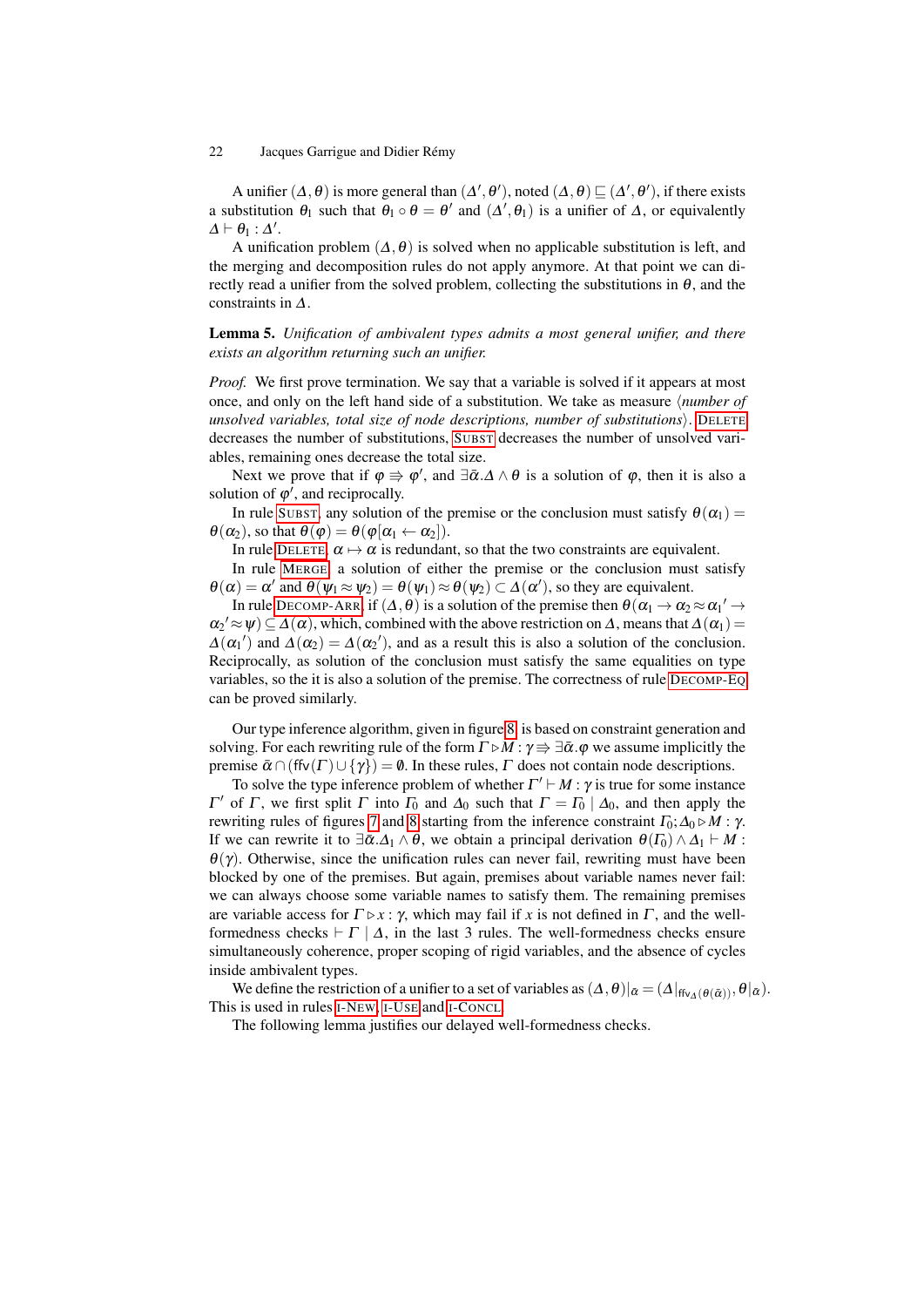| I-VAR                                                                                                                                                                                                                                                                              |
|------------------------------------------------------------------------------------------------------------------------------------------------------------------------------------------------------------------------------------------------------------------------------------|
| $\varGamma(x) = \forall(\varDelta) \ \alpha \qquad \mathsf{dom}(\varDelta) = \bar{\alpha}$                                                                                                                                                                                         |
| $\Gamma \triangleright x : \gamma \Rightarrow \exists \bar{\alpha} . \Delta \wedge \gamma \mapsto \alpha$                                                                                                                                                                          |
| I-NEW                                                                                                                                                                                                                                                                              |
| $\Gamma, a \triangleright M_1 : \gamma \Rightarrow \exists \bar{\alpha}.\Delta \wedge \theta \qquad \vdash \theta(\Gamma), a \mid \Delta \qquad \Delta' = \Delta \setminus \{\alpha : a \in \Delta\}$                                                                              |
| $\overline{\Gamma \triangleright \nu(a)M_1 : \gamma \Rightarrow \exists \bar{\alpha} \alpha_1 . ((\Delta'[\alpha \leftarrow \alpha_1]^{\alpha::a \in \Delta}, \alpha_1 :: \varepsilon), \theta[\alpha \leftarrow \alpha_1]^{\alpha::a \in \Delta}) _{\text{ffv}(\Gamma), \gamma}}$ |
| I-FUN<br>$\Gamma \triangleright \lambda(x) M_1 : \gamma \Rightarrow$                                                                                                                                                                                                               |
| $\exists \alpha_1 \alpha_2 \ldotp (\Gamma, x : \alpha_1 \triangleright M_1 : \alpha_2) \wedge \alpha_1 :: \varepsilon \wedge \alpha_2 :: \varepsilon \wedge \gamma :: \alpha_1 \rightarrow \alpha_2$                                                                               |
| $I-APP$                                                                                                                                                                                                                                                                            |
| $\Gamma \triangleright M_1 M_2 : \gamma \Rightarrow \exists \alpha_1 \alpha_2 . (\Gamma \triangleright M_1 : \alpha_1) \wedge (\Gamma \triangleright M_2 : \alpha_2) \wedge \alpha_1 :: \alpha_2 \rightarrow \gamma$                                                               |
| I-LET                                                                                                                                                                                                                                                                              |
| $\Gamma \triangleright M_1 : \gamma_1 \Rrightarrow \exists \bar{\alpha}.\Delta \wedge \theta$ $\gamma_1 \notin \bar{\alpha}$ $\sigma = \text{Gen}(\theta(\gamma_1), \theta(\Gamma), \Delta)$                                                                                       |
| $\Gamma \triangleright$ let $x = M_1$ in $M_2 : \gamma \rightrightarrows \exists \bar{\alpha}, \gamma_1 \ldots \land \theta \land (\theta(\Gamma), x : \sigma \triangleright M_2 : \theta(\gamma))$                                                                                |
| I-ANN<br>I-WITNESS<br>$\partial \tau \to \tau \Gamma = \forall(\Delta) \alpha$ fiv $_{\Lambda}(\alpha) = \bar{\alpha}$                                                                                                                                                             |
| $\Gamma \triangleright \mathsf{Eq} : \gamma \Rightarrow \exists \alpha . \gamma :: \mathsf{eq}(\alpha, \alpha)$<br>$\Gamma \triangleright (\tau) : \gamma \Rightarrow \exists \bar{\alpha}, \text{dom}(\Delta) . \Delta \wedge \gamma \mapsto \alpha$                              |
| I-USE                                                                                                                                                                                                                                                                              |
| $\Gamma, \tau_1 = \tau_2 \triangleright M_2 : \gamma \Rightarrow \exists \bar{\alpha}.\Delta \wedge \theta \qquad \vdash \theta(\Gamma), \tau_1 = \tau_2 \mid \Delta$                                                                                                              |
| $\Gamma \triangleright$ use $M_1$ : eq $(\tau_1, \tau_2)$ in $M_2$ : $\gamma \Rightarrow$                                                                                                                                                                                          |
| $\exists \bar{\alpha}, \alpha_1.(\Gamma \triangleright (\textsf{eq}(\tau_1, \tau_2)) M_1 : \alpha_1) \wedge (\Delta, \theta) _{\textsf{ffv}(\Gamma), \gamma}$                                                                                                                      |
| I-CONCL                                                                                                                                                                                                                                                                            |
| $\Delta_0 \wedge (\Gamma_0 \triangleright M : \gamma) \Rightarrow \exists \bar{\alpha} . \Delta \wedge \theta \qquad \vdash \theta(\Gamma_0) \mid \Delta$                                                                                                                          |
|                                                                                                                                                                                                                                                                                    |
| Fig. 8. Constraint generation                                                                                                                                                                                                                                                      |

**Lemma 6** (WF-postponement). *If*  $\Delta \vdash \theta : \Delta'$  *and*  $\vdash \theta(\Gamma) | \Delta'$ *, then*  $\vdash \Gamma | \Delta$ *.* 

*Proof.* An environment is well-formed if

- 1. term and type variable are introduced only once (rules WF-CTX-EXPR, WF-CTX-RIGID and WF-CTX-FLEX),
- 2. type variables (both rigid and flexible) are introduced before they are used (rules WF-TYPE-\* and WF-SCHEME),
- 3. all ambivalent types are coherent (rule WF-TYPE-AMBIVALENT).

The first point is independent of substitution and merging ( $\Delta$  and  $\Delta'$  are already functions). The second one requires that a node constraint  $\alpha$  ::  $\psi$  appears after the variables in ffv( $\psi$ ) and frv( $\psi$ ) are introduced, and before  $\alpha$  is used. The last one requires that this node constraint appears after the equations required for  $\Gamma \Vdash \psi$ ; the requirement on function and eq types is already fulfilled since  $\Delta$  and  $\Delta'$  are parts of solutions. To summarize, for obtaining  $\Gamma | \Delta$  to be well-formed when  $\theta(\Gamma) | \Delta'$  is well-formed, we only need the order of node constraints to satisfy the above ordering requirements.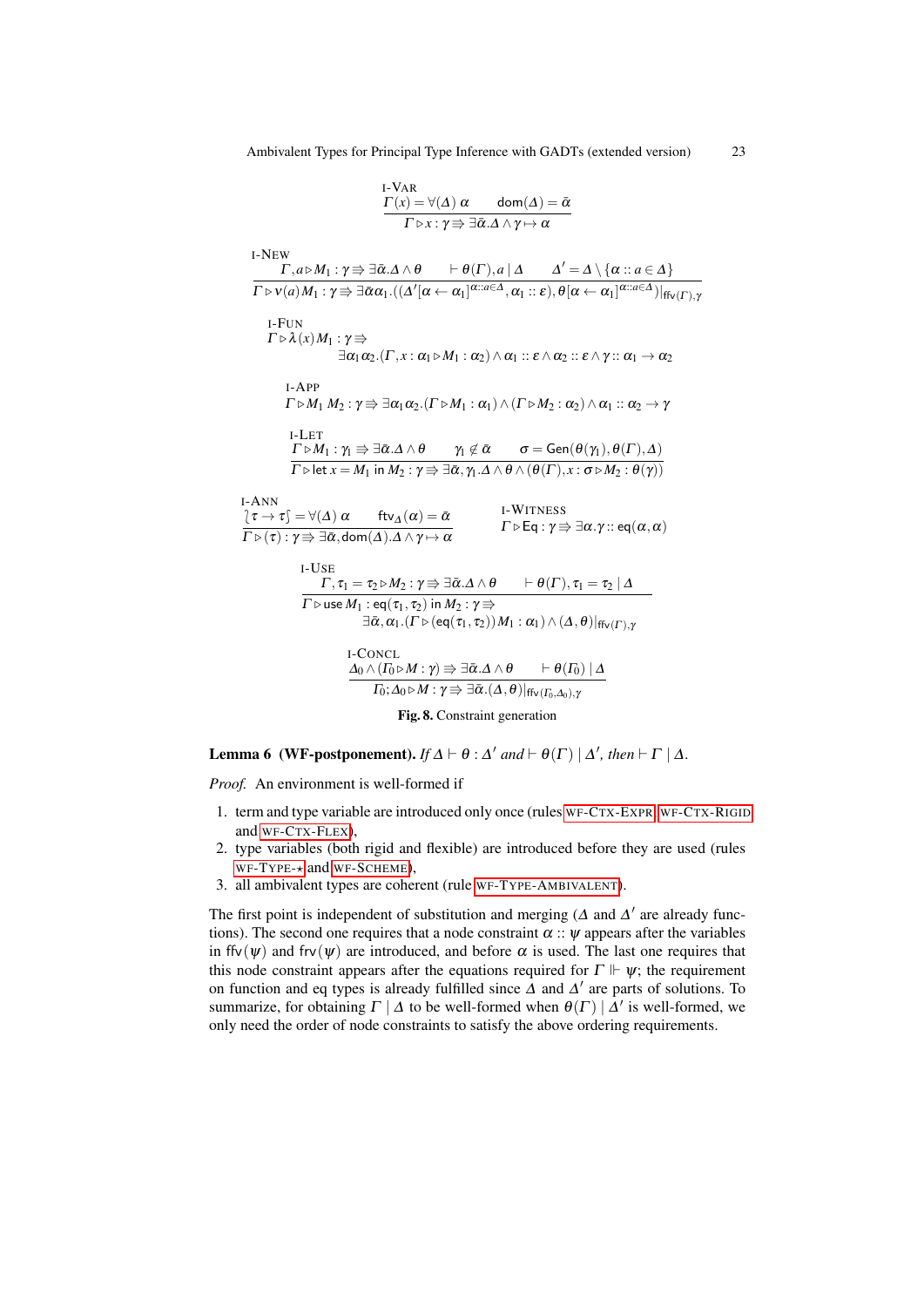Let  $\Gamma' = \theta(\Gamma) | \Delta'$  such that  $\vdash \Gamma'$ . We construct  $\Gamma_0 = \Gamma | \Delta$  from  $\Gamma'$  in the following way:

- we replace each  $x : θ(σ)$  in  $Γ'$  by  $x : σ$  from  $Γ$ ;
- we replace each  $\alpha' :: \psi'$  in  $\Gamma'$ , by the set of node constraints  $\{\alpha :: \psi \in \Delta \mid \theta(\alpha) = \emptyset\}$  $\alpha'$ }. Since  $\bigcup \{ \theta(\Delta(\alpha)) \mid \theta(\alpha) = \alpha' \} \subset \Delta'(\alpha')$ , and  $\alpha' \notin \text{ffv}(\Delta'(\alpha'))$  (by wellformedness), the order of between these node constraints doesn't matter,
- the other components (rigid variables and equations) are left unchanged.

Since we have preserved the ordering of components in  $\Gamma'$ , all ordering constraints are satisfied, and  $\Gamma_0$  is well-formed.

**Theorem 2.** *If*  $\Gamma \triangleright M : \gamma \rightrightarrows \exists \bar{\alpha} \cdot \Delta \land \theta$  *and*  $\vdash \theta(\Gamma) | \Delta$  *then*  $\theta(\Gamma) | \Delta \vdash M : \theta(\gamma)$ *.* 

*Proof.* Note first that since the rewriting rules for typing problems convert them to unification problems, in a way that does not depend on other constraints, when it succeeds the type inference algorithm of figure 8 provides a unique solution modulo a renaming between equivalent type variables. This allows us to choose whatever resolution strategy we wish.

The proof is by induction on *M*.

If  $M = x$ , the constraint  $\Delta$  ensures that  $\alpha$  is bound to an instance of  $\forall (\Delta) \alpha$ , so that in the resulting  $\Delta, \alpha \mapsto \gamma$ ,  $\theta(\gamma)$  is bound to such an instance. The corresponding derivation is obtained with S-VAR followed by repeated uses of S-INST.

If  $M = Eq$  or  $M = (\psi)$ , the constraint is already solved and satisfies the requirements. For  $M = (\psi)$  we need to apply repeatedly s-INST after s-ANN.

If  $M = \lambda(x)M_1$ , since we assumed  $\Gamma \triangleright \lambda(x)M_1 : \gamma \rightrightarrows \exists \alpha_1 \alpha_2 \bar{\alpha} \cdot \Delta \wedge \theta$ , we have also  $\Gamma, x : \alpha_1 \triangleright M_1 : \alpha_2 \Rightarrow \exists \bar{\alpha} \cdot \Delta_1 \wedge \theta_1$ , and  $(\Delta_1, \theta_1) \sqsubseteq (\Delta, \theta)$ . This means there is a substitution  $\Delta_1 \vdash \theta_2 : \Delta$  such that  $\theta_2 \circ \theta_1 = \theta$ . By lemma  $6 \vdash \theta_1(\Gamma) | \Delta_1$ , which implies  $\theta_1(\Gamma), x : \theta_1(\alpha_1) | \Delta_1$ . By induction hypothesis we get  $\theta_1(\Gamma), x : \theta_1(\alpha_1) | \Delta_1 \vdash M_1$ :  $\theta_1(\alpha_2)$ . By the substitution lemma,  $\theta(\Gamma), x : \theta(\alpha_1) | \Delta \vdash M_1 : \theta(\alpha_2)$ . Since we also have  $\theta(\alpha_1) \to \theta(\alpha_2) \in \Delta(\theta(\gamma))$ , we can conclude that  $\theta(\Gamma) | \Delta \vdash \lambda(x) M_1 : \theta(\gamma)$ , using rule S-FUN.

If  $M = M_1 M_2$ , then  $\Gamma \triangleright M_1 : \alpha_1 \rightrightarrows \exists \bar{\alpha_1} . \Delta_1 \wedge \theta_1$  and  $\Gamma \triangleright M_2 : \alpha_2 \rightrightarrows \exists \bar{\alpha_2} . \Delta_2 \wedge \theta_2$ , with  $\Delta_1 \vdash \theta_1' : \Delta$  and  $\Delta_2 \vdash \theta_2' : \Delta$  such that  $\theta = \theta_1' \circ \theta_1 = \theta_2' \circ \theta_2$ . By lemma 6 we have  $\vdash \theta_1(\Gamma) | \Delta_1$  and  $\vdash \theta_2(\Gamma) | \Delta_2$ . By induction hypothesis and the substitution lemma, we obtain  $\theta(\Gamma) | \Delta \vdash M_1 : \theta(\alpha_1)$  and  $\theta(\Gamma) | \Delta \vdash M_2 : \theta(\alpha_2)$ . Thanks to  $\alpha_1 :: \alpha_2 \rightarrow \gamma$ , we also have  $\theta(\alpha_2) \rightarrow \theta(\gamma) \in \Delta(\theta(\alpha_1))$ , so that we can conclude by s-App.

If  $M = \text{let } x = M_1$  in  $M_2$ , then  $\Gamma \triangleright M_1 : \gamma_1 \Rrightarrow \exists \bar{\alpha_1} . \Delta_1 \wedge \theta_1$  and  $\Gamma, x : \forall (\bar{\alpha_1}) \gamma_1 \triangleright M_2 : \gamma \Rrightarrow \bot$  $\exists \bar{\alpha_2}.\Delta_2 \wedge \theta_2 \text{ with } \forall (\bar{\alpha_1}) \gamma_1 = \text{Gen}(\theta_1(\gamma_1), \theta_1(\Gamma), \Delta_1), \Delta_1 \vdash \theta_1' : \Delta \text{ and } \Delta_2 \vdash \theta_2' : \Delta \text{ such}$ that  $\theta = \theta'_1 \circ \theta_1 = \theta'_2 \circ \theta_2$ . As in previous cases, we obtain  $\theta(\Gamma) | \Delta \vdash M_1 : \theta(\gamma_1)$  and  $\theta(G), x : \theta_1'(\forall (\bar{\alpha}_1) \gamma_1) \mid \Delta \vdash M_2 : \theta(\gamma)$ . Note that the variables  $\bar{\alpha}_1$  are a subset of  $\bar{\alpha}$  not accessible from other constraints (they are neither free in  $\Gamma$  and  $\theta$ ), and as a result they are not touched by subsequent constraint solving. That is, if  $\alpha \in \bar{\alpha_1}$ , then  $\theta(\alpha) = \alpha$  and  $\Delta(\alpha) = \theta'_1(\Delta_1(\alpha))$ . We can build a derivation by first applying s-GEN for each variable in  $\bar{\alpha_1}$ , obtaining  $\theta(\Gamma) | \Delta \setminus \bar{\alpha_1} \vdash M_1 : \forall (\bar{\alpha_1}) \gamma_1$ , then applying the weakening lemma for node descriptions in order to reintroduce in  $\Gamma$  the nodes that s-GEN removed. Then we can apply S-LET.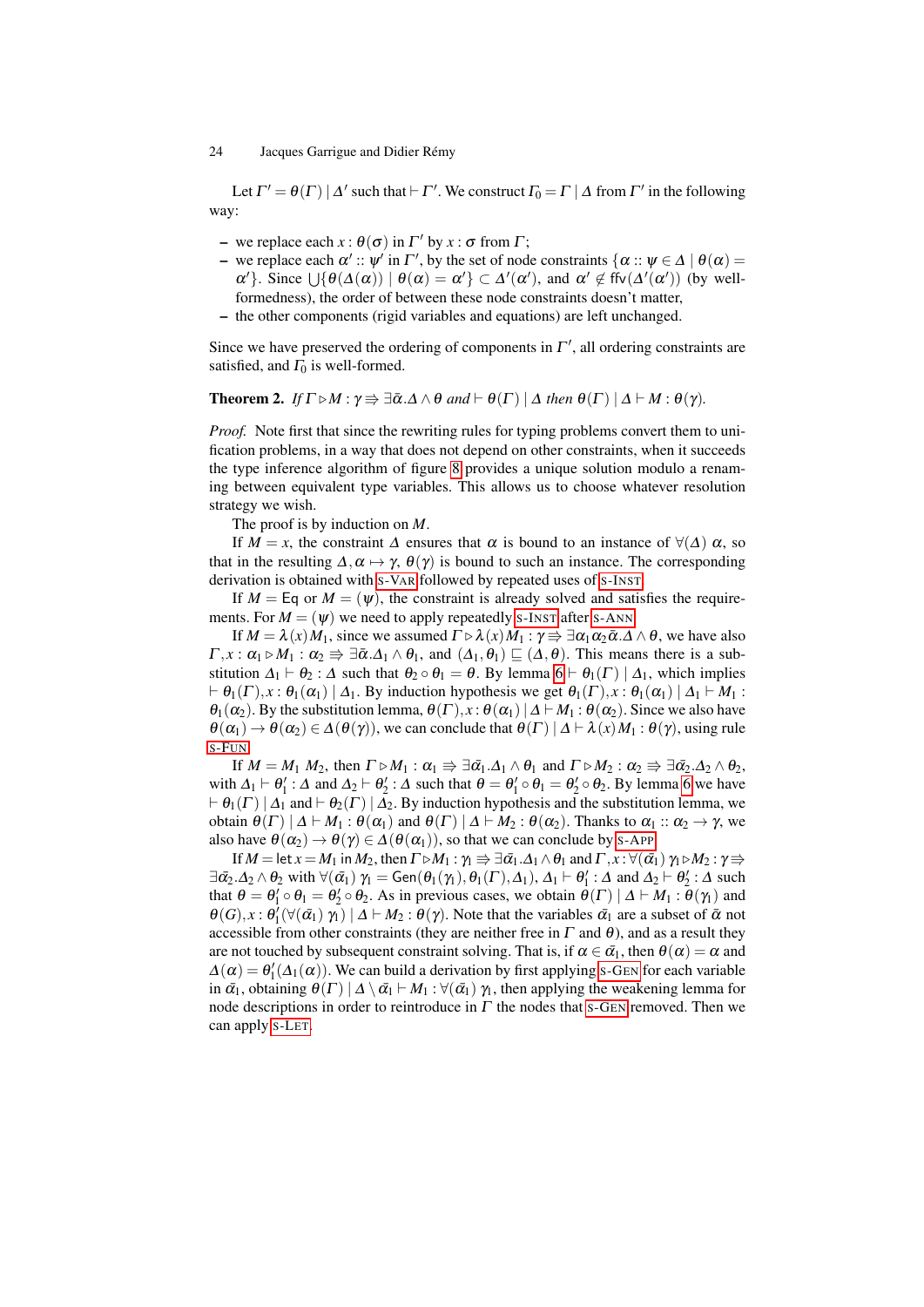If  $M = \Gamma \triangleright$  use  $M_1 :$  eq( $\tau_1, \tau_2$ ) in  $M_2 : \gamma$ , then  $\Gamma \triangleright (eq(\tau_1, \tau_2))M_1 : \gamma_1 \Rightarrow \exists \bar{\alpha_1} . \Delta_1 \wedge \theta_1$ and  $\Gamma$ ,  $\tau_1 = \tau_2 \triangleright M_2 : \gamma \Rightarrow \exists \bar{\alpha_2} . \Delta_2 \wedge \theta_2 \text{ with } \Delta_1 \vdash \theta_1' : \Delta \text{ and } \Delta_2|_{\text{ffv}_{\Delta_2}(\theta_2(\Gamma), \theta_2(\gamma))} \vdash \theta_2' : \Delta$ such that  $\theta=\theta_1'\circ\theta_1=\theta_2'\circ\theta_2|_{\text{ffv}(\Gamma),\gamma}.$  We obtain  $\theta(\Gamma)\ |\ \Delta\vdash(\text{eq}(\tau_1,\tau_2)) M_1:\theta(\gamma_1)$  and  $\theta(G)$ ,  $\tau_1 = \tau_2 |\Delta \vdash M_2 : \theta(\gamma)$  (after applying s-BIND to remove useless variables). We conclude by rule S-USE.

If  $M = \Gamma \triangleright v(a) M_1$ :  $\gamma$ , then  $\Gamma$ ,  $a \triangleright M_1$ :  $\gamma \rightrightarrows \exists \bar{\alpha} . \Delta_1 \wedge \theta_1$  and  $\vdash \theta_1(\Gamma)$ ,  $a \mid \Delta_1$ , which gives  $\theta_1(\Gamma), a \mid \Delta_1 \vdash M_1 : \theta_1(\gamma)$  by induction hypothesis. We can split  $\Delta_1$  into 4 parts,  $\Delta_2, \Delta_3, \Delta_4, \Delta_5$ , such that dom $(\Delta_2) \subset \text{ffv}_{\Delta_1}(\theta_1(\Gamma)), \Delta_3 = \{\alpha : a \in \Delta_1\}, \text{ dom}(\Delta_4) \subset$  $ffv_{\Delta_1}(\theta_1(\gamma)) \setminus ffv_{\Delta_1}(\theta_1(\Gamma)),$  and  $\text{dom}(\Delta_5) \cap ffv_{\Delta_1}(\theta_1(\Gamma), \theta_1(\gamma)) = \emptyset$ . We first discard  $\Delta_5$  using s-BIND to obtain  $\theta_1(\Gamma) | \Delta_2, a, \Delta_3, \Delta_4 \vdash M_1 : \theta_1(\gamma)$ . We then merge all variables in  $\Delta_3$ , since they all represent the same type, using  $\theta_3 = [\alpha \leftarrow \alpha_1]^{\alpha : a \in \Delta_1}$ , and obtain  $\theta_1(\Gamma) | \Delta_2, a, \alpha_1 :: a, \theta_3(\Delta_4) \vdash \theta_3(\theta_1(\gamma))$ . We can then apply s-NEW', to obtain  $\theta_1(\Gamma) | \Delta_2, \alpha : \varepsilon, \theta_3(\Delta_4) \vdash M_1 : \theta_3(\theta_1(\gamma))$ , which is actually identical to  $\theta_3(\theta_1(\Gamma)) |$  $\Delta' \vert_{\text{ffv}_{\Delta'}(\theta_3(su_1(\Gamma)),\theta_3(\theta_1(\gamma)))} \vdash M_1 : \theta_3(\theta_1(\gamma))$  where  $\Delta' = \theta_3(\Delta_1 \setminus \Delta_3) \cup \{\alpha : \varepsilon\}$ , and lets us conclude.

**Corollary 1** (Soundness). *If*  $\Gamma_0$ ;  $\Delta_0 \triangleright M$  :  $\gamma \rightrightarrows \exists \bar{\alpha} . \Delta \land \theta$  *then*  $\theta(\Gamma_0) \mid \Delta \vdash M$  :  $\theta(\gamma)$  *and*  $\Delta_0 \vdash \theta : \Delta$ .

*Proof.* From the hypothesis, we must have  $\Delta_0 \wedge (\Gamma_0 \triangleright M : \gamma) \Rightarrow \exists \bar{\alpha} \cdot \Delta' \wedge \theta'$  and  $\Delta_0 \vdash$  $\theta'$ :  $\Delta'$  with  $(\Delta, \theta) = (\Delta', \theta')|_{fiv(T_0, \Delta_0), \gamma}$ . In turn this means that we have  $\Gamma_0 \triangleright M : \gamma \Rightarrow$  $\exists \bar{\alpha}.\Delta_1 \wedge \theta_1 \text{ with } \Delta_1 \vdash \theta_2 : \Delta' \text{ and } \theta_2 \circ \theta_1 = \theta'. \text{ Since } \vdash \theta'(T_0) \mid \Delta', \text{ by lemma } 6 \vdash \theta_1(T_0) \mid$  $\Delta_1$ . By theorem 2, we have  $\theta_1(\Gamma_0) | \Delta_1 \vdash M : \theta_1(\gamma)$ . By the substitution lemma we have  $\theta(T_0) | \Delta' \vdash M : \theta(\gamma)$ . By repeated uses of s-BIND we obtain  $\theta(T_0) | \Delta \vdash M : \theta(\gamma)$ . We also have  $\Delta_0$   $\vdash \theta : \Delta$ , since  $\theta$ (dom( $\Delta_0$ )) ⊂ dom( $\Delta$ ).

**Theorem 3.** *For any*  $\Gamma$ *, M,*  $\gamma$ *, if there exists a substitution*  $\emptyset \vdash \theta : \Delta$  *such that*  $\Theta(\Gamma)$  |  $\Delta \vdash M : \Theta(\gamma)$  *has a canonical derivation not finishing with* S-BIND, then  $\Gamma \triangleright M : \gamma \Rrightarrow$  $\exists \bar{\alpha}.\Delta' \wedge \theta' \text{ and } (\Delta',\theta')|_{\text{ffv}(\Gamma),\gamma} \sqsubseteq (\Delta,\theta) \text{ and } \vdash \theta'(\Gamma) \mid \Delta'.$ 

*Proof.* We prove the theorem by induction on *M*. Concerning  $\vdash \theta'(T) | \Delta'$ , it is a consequence of  $(\Delta', \theta')|_{f f v(\Gamma), \gamma} \sqsubseteq (\Delta, \theta)$  and  $\vdash \theta(\Gamma) | \Delta$  by lemma 6 for the part of  $\Delta'$  which is not filtered out, and this is also true for the remnant as long as equations in  $\Gamma$  are not removed, as it is no longer changed by unification: all variables discarded from  $\Delta'$  by the restriction are included in  $\bar{\alpha}$ . So we do not mention it in those cases.

If  $M = x$ , then rule S-VAR was applied, followed by S-INST. Assume  $\Gamma(x) = \forall (\Delta_0) \alpha$ , with dom( $\Delta_0$ ) fresh. The s-INST steps mean that  $\theta$  is extended into  $\Delta_0 \vdash \theta' : \Delta$ , such that  $\theta'(\alpha) = \theta'(\gamma)$ . As a result  $(\Delta_0, [\gamma \mapsto \alpha]) \sqsubseteq (\Delta, \theta')$ , and we conclude.

Similarly, if  $M = \text{Eq or } M = (a)$ , then the inferred type is the most general one.

If  $M = \lambda(x)M_1$ , then rule s-Fun was applied, followed by s-INST. That is, we have  $\theta(\Gamma) | \Delta \vdash M : \forall (\alpha : \gamma_0 \to \gamma_1) \alpha$  and  $\Delta(\theta(\gamma)) = \gamma_0 \to \gamma_1 \approx \psi$ . By inversion  $\theta(\Gamma) | \Delta, x$ :  $\gamma_0 \vdash M_1 : \gamma_1$ , and  $\theta(\Gamma) | \Delta \vdash \gamma_0$ . By induction hypothesis,  $\Gamma, x : \gamma_0 \triangleright M_1 : \gamma_1 \Rrightarrow \exists \bar{\alpha} . \Delta_1 \wedge \theta_1$ and  $(\Delta_1, \theta_1)|_{\text{ffv}(\Gamma), \gamma_0, \gamma_1} \sqsubseteq (\Delta, \theta)$ . This means that  $\theta_1(\Gamma) | \Delta_1 \vdash M : \forall (\alpha : \theta_1(\gamma_0 \rightarrow \gamma_1))$  $\alpha$ . By applying s-INST once we obtain  $\Gamma | \Delta_1, \alpha : \theta_1(\gamma_0 \to \gamma_1) \vdash M : \alpha$ , we set  $\theta' =$  $\theta_1[\gamma \leftarrow \alpha], \Delta' = \Delta_1, \alpha :: \theta_1(\gamma_0 \rightarrow \gamma_1),$  and we conclude with  $(\Delta', \theta')|_{\text{ffv}(\Gamma), \gamma} \sqsubseteq (\Delta, \theta)$ .

If  $M = M_1 M_2$ , then rule s-APP was applied. That is, we have  $\theta(\Gamma) | \Delta \vdash M_1$ :  $\gamma_1$ ,  $\theta(\Gamma) | \Delta \vdash M_2 : \gamma_2$  and  $\gamma_2 \rightarrow \theta(\gamma) \in \Delta(\gamma_1)$ . By induction hypothesis,  $\Gamma \triangleright M_1$ :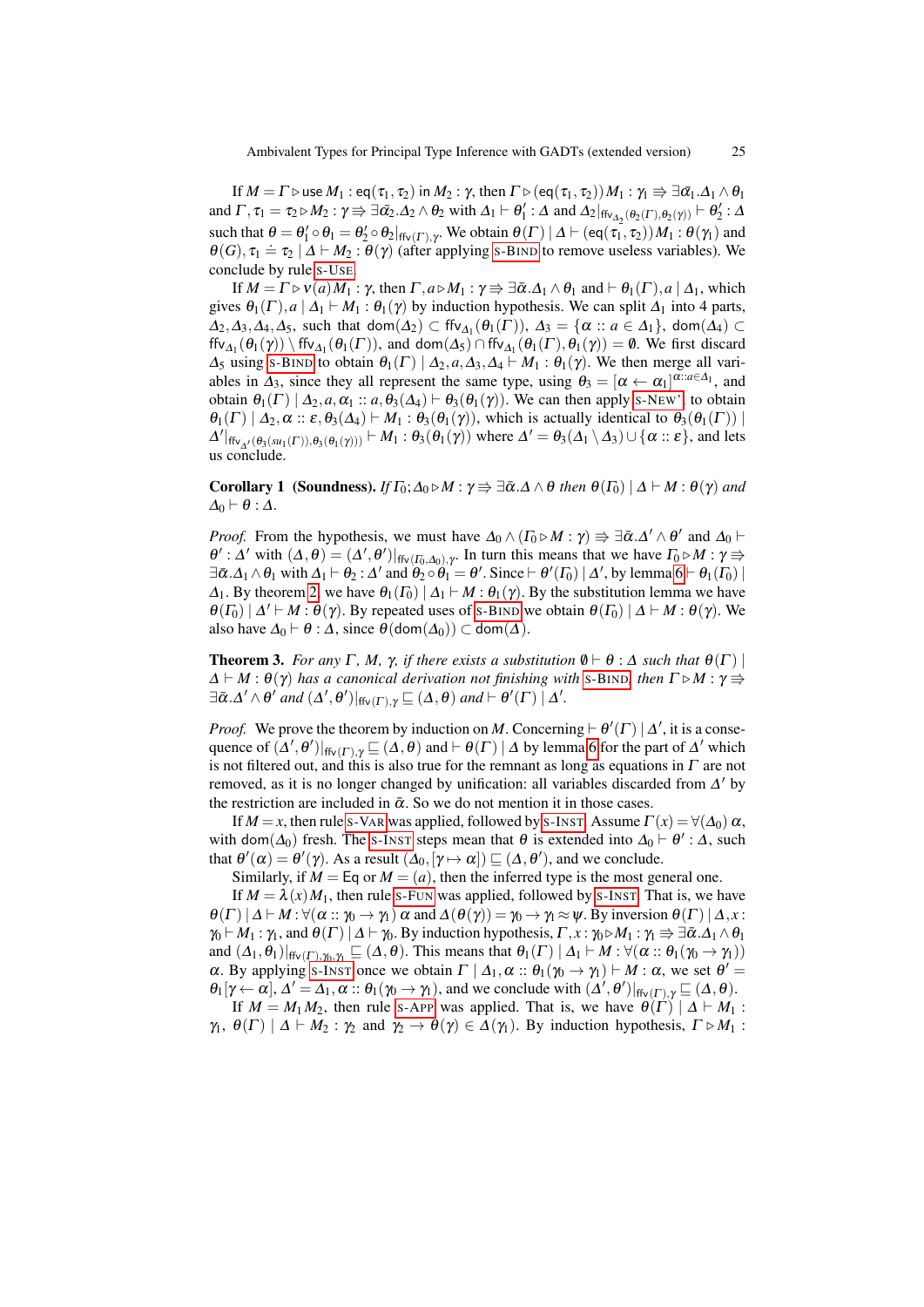$\gamma_1 \Rrightarrow \exists \bar{\alpha}.\Delta_1 \wedge \theta_1$  and  $\Gamma \triangleright M_2 : \gamma_2 \Rrightarrow \exists \bar{\alpha}.\Delta_2 \wedge \theta_2$ , with  $(\Delta_1, \theta_1)|_{\text{ffv}(\Gamma), \gamma_1} \sqsubseteq (\Delta, \theta)$  and  $(\Delta_2,\theta_2)|_{f\restriction v(\Gamma),\gamma_2} \sqsubseteq (\Delta,\theta)$ . Note that here  $\Delta$  is unchanged by s-APP, and  $\theta$  already correctly handles  $\gamma_1$  and  $\gamma_2$ , since we had  $\gamma_1 : \gamma_2 \to \theta(\gamma) \approx \psi \in \Delta$ . For the same reason the unification problem  $(\exists \bar{\alpha} \Delta_1 \wedge \theta_1) \wedge (\exists \bar{\alpha} \Delta_2 \wedge \theta_2) \wedge \gamma_1 :: \gamma_2 \rightarrow \gamma$  has a solution  $\exists \bar{\alpha} .(\Delta', \theta')$ , and  $(\Delta', \theta')|_{\text{ffv}(\Gamma), \gamma, \gamma_1, \gamma_2} \sqsubseteq (\Delta, \theta)$ , since it is a conjunction of unification problems for which  $(\Delta, \theta)$  is a solution. We obtain  $\vdash \theta'(\Gamma) | \Delta'$  by lemma 6, and the fact other variables of  $\Delta'$  are not shared between  $\Delta_1$  and  $\Delta_2$ . And we also have  $(\Delta', \theta')|_{\text{ffv}(\Gamma), \gamma} \sqsubseteq (\Delta', \theta')|_{\text{ffv}(\Gamma), \gamma, \gamma_1, \gamma_2} \sqsubseteq (\Delta, \theta)$ , since this is only a further restriction.

If  $M = \text{let } x = M_1$  in  $M_2$ , then rule s-LET was applied. That is, we have  $\theta(\Gamma) | \Delta \vdash$  $M_1$ :  $\sigma_1$  and  $\theta(\Gamma),$   $x$ :  $\sigma_1 \mid \Delta \vdash M_2$ :  $\gamma_2$ . For the left branch, there may be s-BIND and s-GEN steps. That is, there are  $\alpha_1$ ,  $\Delta_1$  and  $\Delta_2$  such that  $\sigma_1 = \forall (\Delta_1) \alpha_1$ , and  $(\theta(G))$  $\Delta$ ),  $\Delta_1, \Delta_2 \vdash M_1 : \alpha_1$ . By induction hypothesis,  $\Gamma \triangleright M_1 : \alpha_1 \Rrightarrow \exists \bar{\alpha} . \Delta'_1 \wedge \theta'_1$  and  $(\Delta'_1, \theta'_1)$  $|_{\text{ffv}(\Gamma),\alpha_1} \sqsubseteq (\Delta,\Delta_1,\Delta_2,\theta)$ . As a consequence, if we pose  $\sigma_1' = \text{Gen}(\theta(\gamma_1),\theta'_1(\Gamma),\Delta'_1)$ where  $\theta = \theta_1 \circ \theta'_1$ , we have that any instance of  $\sigma_1$  is an instance of  $\sigma'_1$ . We can use the monotonicity lemma to obtain  $\theta_1(\theta'_1(\Gamma), x : \sigma'_1) | \Delta \vdash M_2 : \theta_1(\theta'_1(\gamma_2))$ , which gives by induction hypothesis  $\theta'_1(\Gamma), x : \sigma'_1 \triangleright M_2 : \theta'_1(\gamma_2) \Rightarrow \exists \bar{\alpha} . \Delta'_2 \wedge \theta'_2$  and  $(\Delta'_2, \theta'_2)$  $|_{\text{ffv}(\theta_1'(F), x: \sigma_1'), \theta_1'(\gamma_2)} \sqsubseteq (\Delta, \theta)$ . Again we conclude by combining those two results.

If  $M =$  use  $M_1$ : eq( $\tau_1, \tau_2$ ) in  $M_2$ , then rule s-Use was applied. For the left premise, by combining the induction hypothesis for *M*<sup>1</sup> with the case for <sup>S</sup>-ANN and <sup>S</sup>-APP, we have  $\Gamma \triangleright (\mathsf{eq}(\tau_1, \tau_2)) M_1 : \gamma_1 \Rightarrow \exists \bar{\alpha} . \Delta'_1 \wedge \theta'_1 \text{ with } (\Delta'_1, \theta'_1)|_{\mathsf{ffv}(\Gamma), \gamma_1} \sqsubseteq (\Delta, \theta)$ . For the right premise, some S-BIND steps may have been involved, and the real premise becomes  $(\theta(\Gamma) | \Delta)$ ,  $\Delta_2 \vdash M_2 : \theta(\gamma)$ , so that  $\vdash (\theta(\Gamma) | \Delta)$ ,  $\Delta_2$ . By induction hypothesis we have  $\Gamma$ ,  $\tau_1 = \tau_2 \triangleright M_2 : \gamma \Rightarrow \exists \bar{\alpha} . \Delta'_2 \wedge \theta'_2$  with  $(\Delta'_2, \theta'_2)|_{\text{ffv}(\Gamma), \gamma} \sqsubseteq ((\Delta, \Delta_2), \theta)$  and  $\vdash$  $\theta'_2(\Gamma)$ ,  $\tau_1 = \tau_2 | \Delta'_2$ . The last hypothesis satisfies the second premise of rule 1-USE. Since  $\text{dom}(\Delta_2) \cap \text{ffv}_\Delta(\tilde{\theta}(\Gamma), \gamma) = \emptyset$ , the second hypothesis gives  $(\Delta'_2, \theta'_2)|_{\text{ffv}(\Gamma), \gamma} \sqsubseteq (\Delta, \theta)$ . Combined with the first premise we obtain  $(\Delta', \theta')|_{ffv(\Gamma), \gamma} \sqsubseteq (\Delta, \theta)$ , since  $(\Delta'_1, \theta'_1)$ may only instantiate  $\gamma$  if  $\gamma \in$  ffv(Γ). Finally, the outer  $\Gamma$  does not contain  $\tau_1 = \tau_2$ , but  $(\Delta'_2|_{\text{ffv}_{\Delta'_2}(\theta'_2(\Gamma),\theta'_2(\gamma))},\theta'_2) = (\Delta'_2,\theta'_2)|_{\text{ffv}(\Gamma),\gamma} \sqsubseteq (\Delta,\theta)$  so that we obtain  $\vdash \theta'_2(\Gamma) \mid$  $\Delta'_2|_{\text{ffv}_{\Delta'_2}(\theta'_2(\Gamma),\theta'_2(\gamma))}$  by lemma 6, and conclude that  $\vdash \theta'(\Gamma) | \Delta'$  as usual.

If  $M = \Gamma \triangleright v(a) M_1 : \gamma$ , then rule s-NEW' was applied.  $\Delta$  is of the form  $\Delta_1, \alpha_0 :: \varepsilon, \Delta_2$ , the conclusion being  $(\theta(\Gamma) | \Delta_1), \alpha_0 :: \varepsilon, \Delta_2 \vdash M_1 : \theta(\gamma)$ , and the premise,  $(\theta(\Gamma) |$  $\Delta_1$ ,  $\alpha_0$  ::  $a, \Delta_2 \vdash M_1 : \theta(\gamma)$ . Some s-BIND steps may have been used in the premise, so that our starting point for induction is  $(\theta(\Gamma) | \Delta_1)$ ,  $a, \alpha_0 :: a, \Delta_2, \Delta_3 \vdash M_1 : \theta(\gamma)$ , with  $\theta(\gamma) \notin \text{dom}(\Delta_3)$ . The induction hypothesis gives  $\Gamma, a \triangleright M_1 : \gamma \Rightarrow \exists \bar{\alpha} . \Delta'_1 \wedge \theta'_1$  with  $(\Delta'_1, \theta'_1)|_{\text{ffv}(\Gamma), \gamma} \sqsubseteq ((\Delta_1, \alpha_0 : a, \Delta_2, \Delta_3), \theta)$  and  $\vdash \theta'_1(\Gamma), a \mid \Delta'$ . Since we have restricted ourselves to ffv $(\Gamma)$ ,  $\gamma$ , the variables in  $\Delta_3$  are irrelevant, and we have  $(\Delta'_1, \theta'_2)|_{ffv(\Gamma), \gamma} \sqsubseteq$  $((\Delta_1, \alpha_0 :: a, \Delta_2), \theta)$ . The well-formedness of  $(\theta(\Gamma) | \Delta_1), \alpha_0 :: \varepsilon, \Delta_2$  means that neither  $\Delta_1$  nor  $\Delta_2$  contain *a*, so that all descriptions containing *a* in  $\Delta'_1|_{\text{ffv}_{\Delta'_1}(\theta'_1(T),\theta'_1(Y))}$  must

be of the form  $\alpha :: a$ , so that we can map them to  $\alpha_0$ . We pose  $\Delta_2' = \Delta_1' \setminus \{\alpha :: a \in \mathbb{C}\}$  $\Delta_1'$ },  $\theta_2' = [\alpha \leftarrow \alpha_0]^{\alpha::a \in \Delta_1'}$  and  $(\theta', \Delta') = ((\theta_2'(\Delta_2'), \alpha_0 :: \varepsilon), \theta_2' \circ \theta_1')|_{\text{ffv}(\Gamma), \gamma}$ . We obtain  $(\hat{\theta}', \Delta') \sqsubseteq ((\Delta_1, \alpha_0 :: \varepsilon, \Delta_2), \theta)$ , and we get  $\vdash \hat{\theta}'(\overline{\Gamma}) \mid \Delta'$  by lemma 6.

**Corollary 2** (Principality). *For any*  $\Gamma$ ,  $\Delta_0$ , *M*,  $\gamma$ , *if there exists a substitution*  $\Delta_0 \vdash \theta : \Delta$  $\mathcal{B}$  *such that*  $\theta(\Gamma) | \Delta \vdash M : \theta(\gamma)$ *, then*  $\Gamma; \Delta_0 \triangleright M : \gamma \Rrightarrow \exists \bar{\alpha} . \Delta' \wedge \theta'$  and  $(\Delta', \theta') \sqsubseteq (\Delta, \theta)$ *.*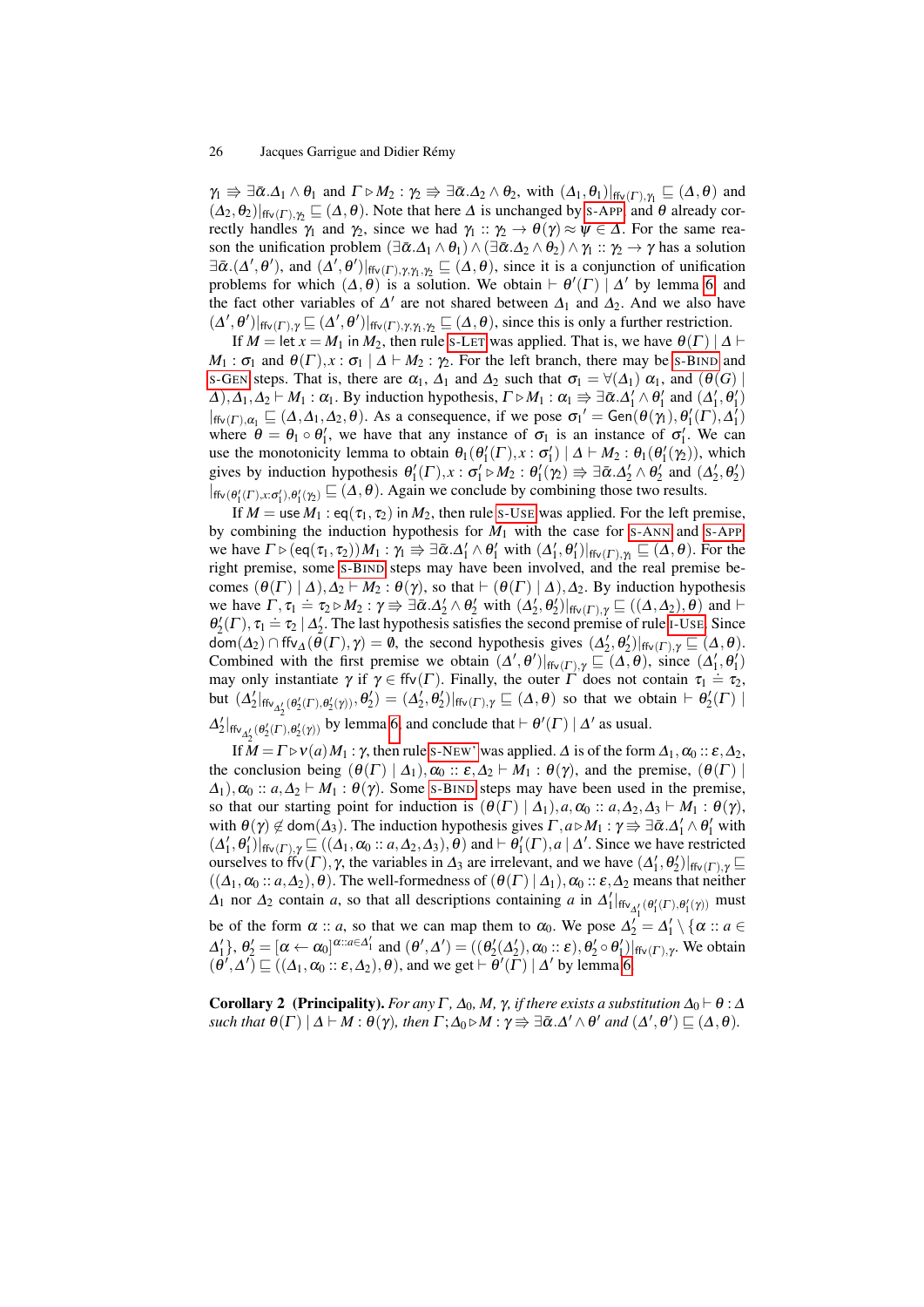*Proof.* We first remark that we can assume  $(\text{dom}(\Delta_0) \cup \text{ffv}(\Delta_0)) \subseteq \text{ffv}_{\Delta_0}(\Gamma, \gamma)$ , *i.e.* if  $\Delta_0$  contained variables that are not accessible from  $\Gamma$  and  $\gamma$ , then we could just rename them outside of dom( $\theta$ ) and dom( $\Delta$ ).

Since the canonical derivation may finish with S-BIND steps, we first remove them, and obtain  $\theta(\Gamma) | \Delta, \Delta_1 \vdash M : \theta(\gamma)$ . Since  $\Delta_0 \vdash \theta : \Delta$  implies  $\emptyset \vdash \theta : \Delta, \Delta_1$ , we can use theorem to obtain  $\Gamma \triangleright M : \gamma \Rightarrow \exists \bar{\alpha} . \Delta'_1 \wedge \theta'_1$  with  $(\Delta'_1, \theta'_1)|_{\text{ffv}(\Gamma), \gamma} \sqsubseteq ((\Delta, \Delta_1), \theta)$ and  $\vdash \theta'_1(\Gamma) | \Delta'_1$ . Due to the restriction, we can strengthen the second property into  $(\Delta'_1, \theta'_1)|_{\text{ffv}(\Gamma), \gamma} \sqsubseteq (\Delta, \theta)$ , *i.e.* variables in ffv<sub> $\Delta'_1(\theta'_1(\Gamma), \theta'_1(\gamma))$ , being accessible from</sub> Γ, γ, cannot be mapped into variables of  $\Delta_1$ , which are not accessible from Γ, γ. Moreover  $\Delta_0 \vdash \theta : \Delta$  implies  $(\Delta_0, id) \sqsubseteq (\Delta, \theta)$ , and from the remark above the non-filtered part of  $(\Delta'_1, \theta'_1)$  has no common variables with  $\Delta_0$ , so we can conclude that  $\Delta_0 \wedge (G \triangleright$  $M: \gamma \Rightarrow \exists \bar{\alpha}.\Delta'_2 \wedge \theta'_2$  with  $(\Delta'_2, \theta'_2) \sqsubseteq (\Delta, \theta)$ . The returned substitution is  $(\Delta', \theta') =$  $(\Delta_2, \theta_2')|_{\text{ffv}(\Gamma, \Delta_0), \gamma}$ . Again, this amounts to weakening the substitution, and we obtain  $(\Delta^7, \theta^7) \sqsubseteq (\Delta, \theta).$ 

The statement in mixed form that we presented at the beginning of this section can be obtained in the following way: for the mixed form typing problem  $\Gamma \triangleright M : \zeta$ , let  $\Delta_0 = |\Gamma|$ , then if  $\lceil \Gamma \rceil_{\Delta_0}^{-1}$  $\frac{-1}{\Delta_0}; \Delta_0 \triangleright M : \lceil \zeta \rceil_{\Delta_0}^{-1}$  $\alpha_{\text{0}}^{-1}$  has a solution  $(\Delta, \theta)$ , then there exists a principal solution.

## 5 Related works

While GADTs have been an active research area for about 10 years, early works on GADTs usually focused on their type checking and expressiveness, ignoring ML-style type inference. Typically, they rely on an explicitly typed core language and use local type inference techniques to leave some type information implicit. Other recent works with rich dependent type systems also fit in this category and are only loosely related to ours.

## 5.1 Comparison

Relatively few papers are dedicated to *principal* type inference for GADTs. The tension between ambiguity and principality is so strong that it has been assumed that the only way to reach principality is to know exactly the external type of each GADT match case. As a result, research has not been so much focused on finding a type system with principal types, but rather on clever propagation of type information so that programs have enough type annotations after propagation to admit principal types—or are rejected otherwise. Hence, some existing approaches always return principal solutions, but do not have a clear specification of when they will succeed, because this depends on the propagation algorithm (or some idealized version of it) which does not have a compositional specification.

OutsideIn improves on this by using uses constraint solving in place of directional annotation propagation, which greatly reduces the need for annotations. Stratified type inference [12] is another interesting approach to type inference for GADTs that uses several sophisticated passes to propagate local typing constraints (and not just type annotations) progressively to the rest of the program.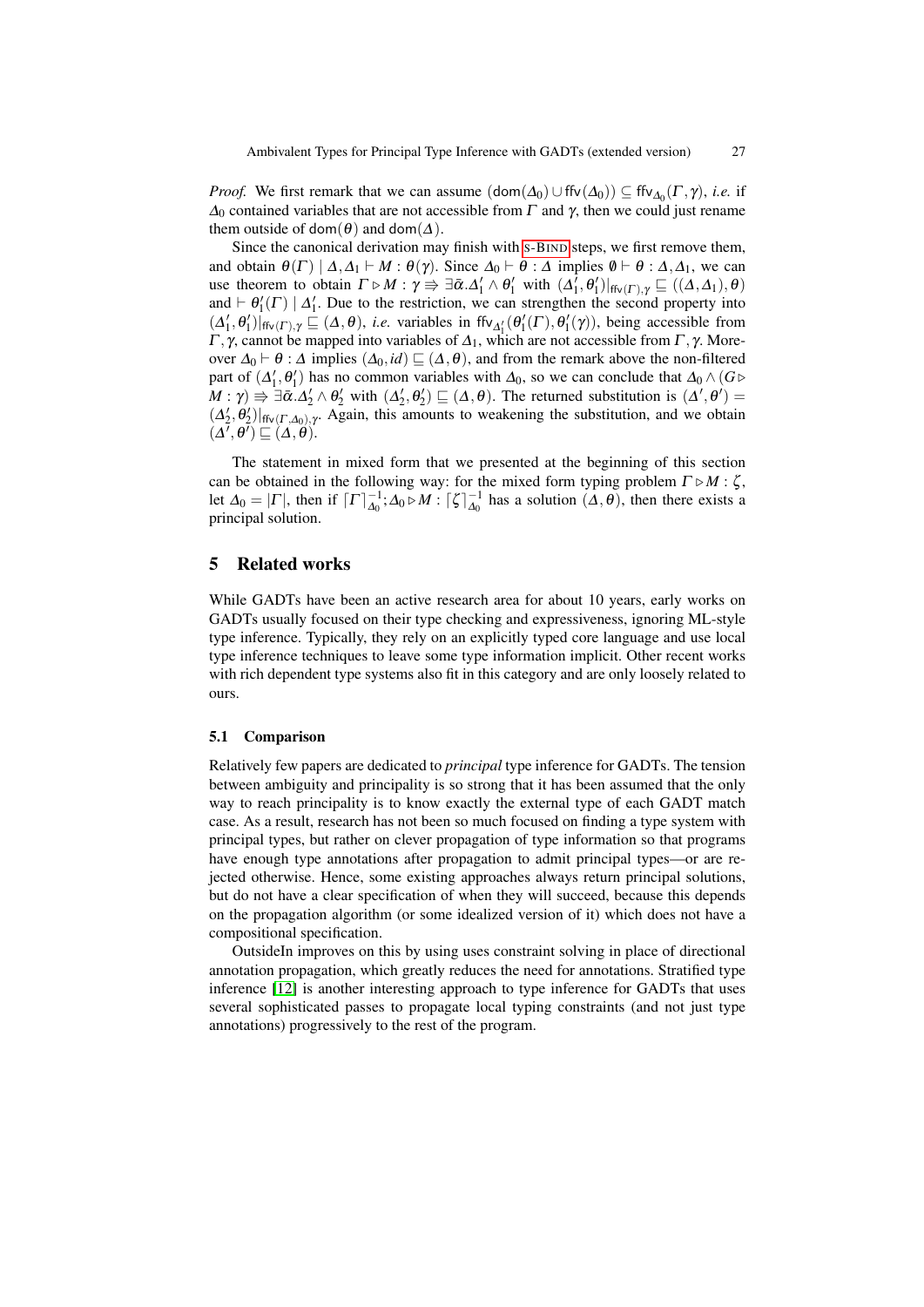The following table summarizes the typability of the programs given in the overview, for our approach (including simple syntactic propagation of type annotations), OutsideIn<sup>6</sup>, and stratified type inference [12].

| Program    |  | $f_{2}$ | g | $g_1$ | $g_2$ |  |
|------------|--|---------|---|-------|-------|--|
| Ambivalent |  |         |   |       |       |  |
| OutsideIn  |  |         |   |       |       |  |
| Stratified |  |         |   |       |       |  |

The results for f are unsurprising: this is the motivating example for introducing ambivalence, and it is not even principal in the naive type system: without an internal notion of ambivalence, a type system is unable to tell that the equality between two types is only accidental and should not be considered as a source of ambiguity.

The results for  $f_1$  and  $f_2$  are more interesting. While OutsideIn requires an external type annotation in both cases, stratified type inference accepts to infer the type of the branch from its body. More precisely, the propagation algorithm operates in a bidirectional way and is able to extract non-ambiguous information from GADT patternmatching branches. The exported information is pruned so that it remains compatible with any interpretation of the internal information, even in a context with fewer type equations. Thus, the type of the result is pruned in function f, but it can be propagated for  $f_1$  and  $f_2$ . This corresponds exactly to the naive notion of ambiguity.

Typing of g fails in all three systems, as it is fundamentally ambiguous, whichever definition is chosen. The results for  $g_1$  may look surprising: while it contains many type annotations, both OutsideIn and stratified type inference still fail on it. The reason is that type annotations are inside the branch: in both systems, only type annotations outside of a branch can disambiguate types for which an equation has been introduced. We find this behavior counter-intuitive. The freedom of where to add type annotations stands as a clear advantage of ambivalent types. By contrast,  $g_2$  provides full type annotations in a standard style, so that all systems succeed—although ambivalent types need some (simple) propagation mechanism to push annotations inside.

Programs p and  $p_1$  demonstrate the power of OutsideIn. The program  $p_1$  is the following variant of p, which we deem ambiguous:

Let  $p_1$  (type *a*) (x : (*a*,int) eq) (y : *a*) =<br>let  $z =$  (match x with  $F^2$ let  $z = (match x with Eq \rightarrow if y>0 then y else 0) in z + 1$ 

Indeed, the match expression in  $p_1$  would have to be given the ambivalent type  $a \approx \text{int}$ , which is not allowed outside the scope of the equation  $a = \text{int}$ . Both p and p<sub>1</sub> are accepted by OutsideIn, since type information can be propagated upward, even for local let definitions. This comes at a cost, though: local let-definitions are monomorphic by default (but can be made polymorphic by adding a type annotation). While local polymorphic definitions are relatively rare, so that this change of behavior appears as a good compromise for Haskell, they are still frequent enough, and their corresponding type annotations large enough, so that we prefer to keep local polymorphism in OCaml [4].

<sup>6</sup> Results differ for GHC 7.6, as it slightly departs from OutsideIn allowing some biased choices, but next versions of GHC should strictly comply with OutsideIn.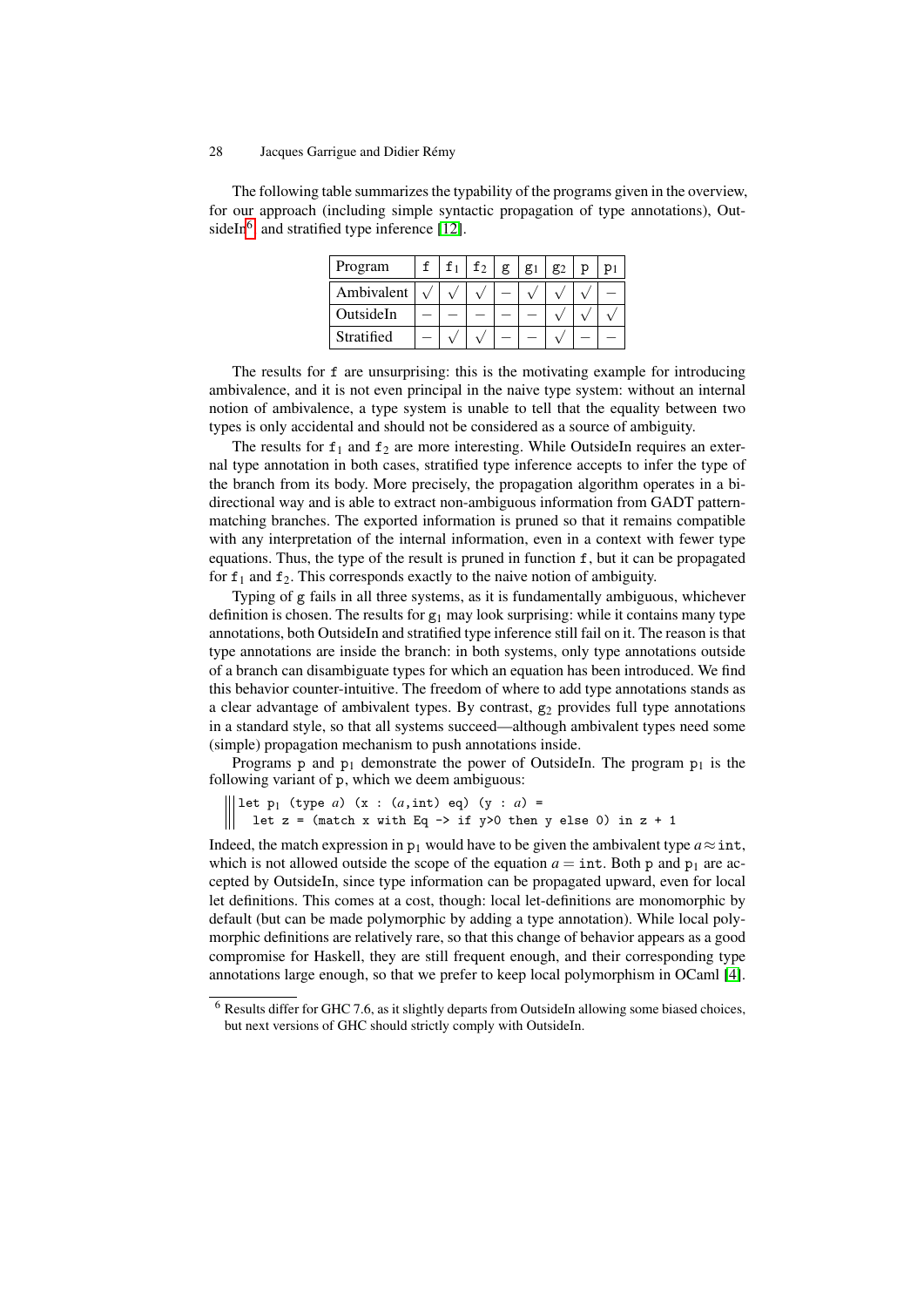Moreover, local polymorphism is critical to the annotation propagation mechanism used by OCaml, originally for polymorphic methods, and now for GADTs too.

All examples above are specifically chosen to illustrate the mechanisms underlying ambivalence and do not cover all uses of GADTs. Thus, they do not mean that our approach always outperforms other ones, but they emphasize the relevance of ambivalence. The question is not whichever approach taken alone performs better, but rather how ambivalence can be used to improve type inference with GADTs. Indeed, ambivalence could be added to other existing approaches to improve them as well.

Besides this comparison on examples, the main advantage of ambivalent types is to preserve principal type inference and monotonicity, so that type inference and program refactoring are less surprising.

An interesting proposal by Lin and Sheard [10], called point-wise type inference, is also tackling type inference  $\dot{a}$  la ML, but restricting the expressiveness of the system some uses of GADT will be rejected—so that more aggressive type propagation can be done in a principal way. Point-wise type inference is hard to compare to our approach, as many programs have to be modified. For instance, it rejects all our examples, because equality witnesses can only be matched on if they relate two rigid type variables. To be accepted, we could replace eq by a specialized version, type  $\pm t = \text{Int}$  : int t.

## 5.2 Formalization techniques

Ambivalent types borrow ideas from earlier works. The use of sharing to track known type information was already present in our work on semi-explicit first-class polymorphism [5]. There, we only tracked sharing on a special category of nodes containing explicitly polymorphic types. Here, we need to track sharing on all nodes, as any type can become ambivalent. In our type inference algorithm, we also reuse the same definition style, describing type inference as a constraint resolution process, but introducing some points where constraints have to be solved before continuing.

The formalization itself borrows a lot from previous work on *structural polymorphism* for polymorphic variant and record types [3]. In particular, unification of ambivalent types, which merges sets of rigid variables and requires checking coherence constraints, can be seen as an instance of the unification of structurally polymorphic nodes. The difference is again that all nodes are potentially ambivalent in our case, while structural polymorphism only cares about variant and record types.

## 6 Conclusion

Ambivalent types are a refinement of ML types, which represents within types themselves ambiguities resulting from the use of local equations. They permit a more accurate definition of ambiguity, which in turn reduces the need for type annotations while preserving both the principal type property and monotonicity.

This approach has been implemented in OCaml. We have not addressed propagation of type information in this work, although this is quite useful in practice. A simple propagation mechanism based on polymorphism, similar to that used for semi-explicit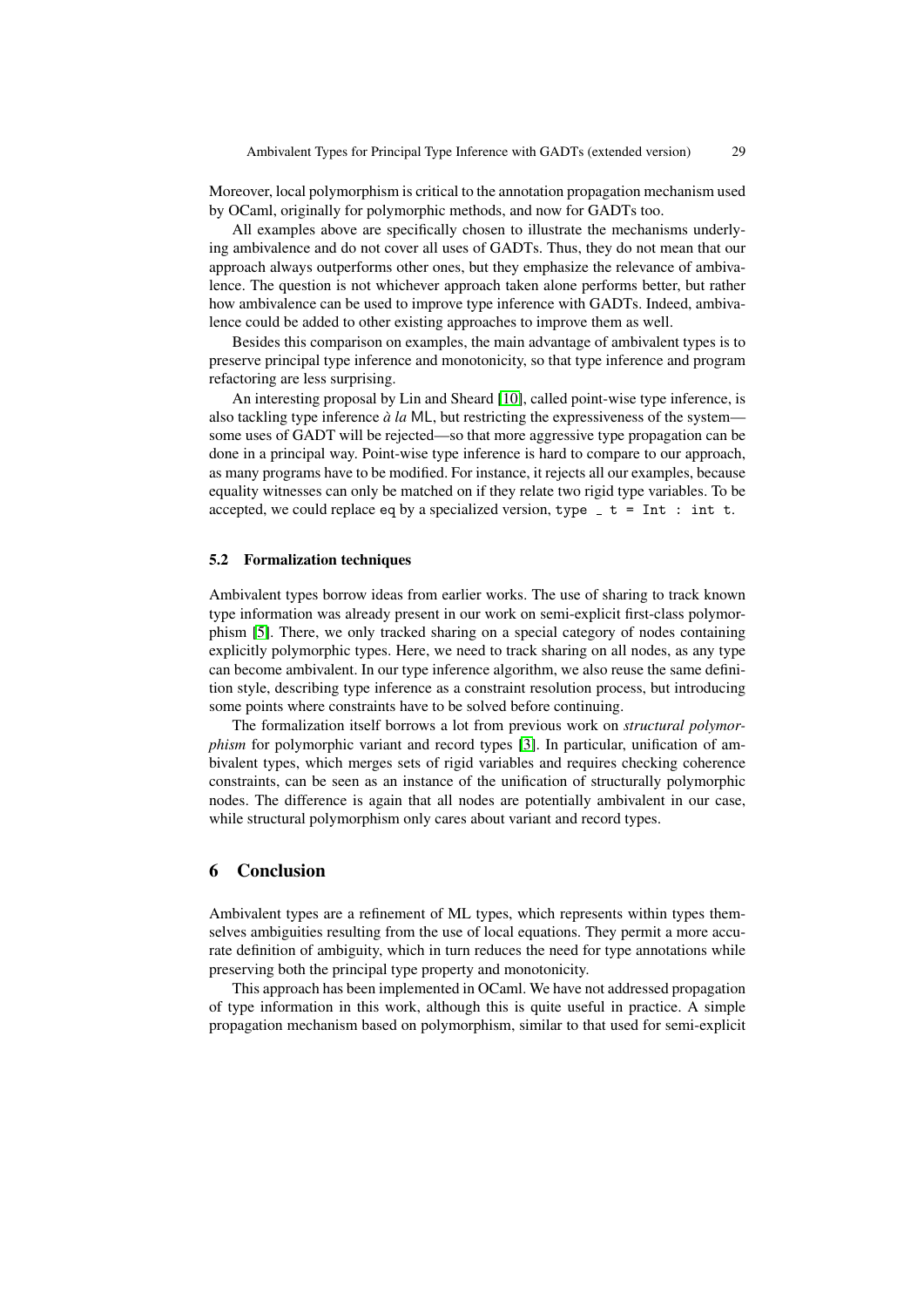first-class polymorphism, as already in use in OCaml, seems sufficient to alleviate the need for most local type annotations, while preserving principality of type inference.

The notion of ambivalence is orthogonal to previous techniques used for GADT type inference. Therefore, it should also benefit other approaches such as OutsideIn or stratified type inference. Hopefully, ambivalent types might be transferable to MLF [8], as the techniques underlying both ambivalent types and semi-explicit first-class polymorphism have many similarities.

Acknowledgments We thank Gabriel Scherer and the anonymous reviewers for detailed comments on this paper.

## **References**

- 1. A. I. Baars and S. D. Swierstra. Typing dynamic typing. In *ICFP '02: Proceedings of the 7th ACM SIGPLAN International Conference on Functional Programming*, pages 157–166. ACM Press, 2002.
- 2. J. Cheney and R. Hinze. First-class phantom types. Computer and Information Science Technical Report TR2003-1901, Cornell University, 2003.
- 3. J. Garrigue. A certified implementation of ML with structural polymorphism. In *Proc. Asian Symposium on Programming Languages and Systems*, volume 6461 of *Springer-Verlag LNCS*, pages 360–375, Shanghai, Nov. 2010.
- 4. J. Garrigue. Monomophic let in OCaml? Blog article at: [http://gallium.inria.fr/](http://gallium.inria.fr/blog/monomorphic_let/) [blog/monomorphic\\_let/](http://gallium.inria.fr/blog/monomorphic_let/), Sept. 2013.
- 5. J. Garrigue and D. Remy. Semi-explicit first-class polymorphism for ML. ´ *Information and Computation*, 155:134–171, Dec. 1999.
- 6. J. Garrigue and D. Rémy. Ambivalent types for principal type inference with GADTs. Available electronically at <http://gallium.inria.fr/~remy/gadts/>, June 2013.
- 7. P. Johann and N. Ghani. Foundations for structured programming with gadts. In *Proceedings of the 35th annual ACM SIGPLAN-SIGACT symposium on Principles of programming languages*, POPL '08, pages 297–308, New York, NY, USA, 2008. ACM.
- 8. D. Le Botlan and D. Rémy. Recasting MLF. *Information and Computation*, 207(6):726–785, 2009.
- 9. X. Leroy, D. Doligez, A. Frisch, J. Garrigue, D. Rémy, and J. Vouillon. *The OCaml system release 4.00, Documentation and user's manual*. Projet Gallium, INRIA, July 2012.
- 10. C.-k. Lin and T. Sheard. Pointwise generalized algebraic data types. In *Proceedings of the 5th ACM SIGPLAN workshop on Types in Language Design and Implementation*, TLDI '10, pages 51–62, New York, NY, USA, 2010. ACM.
- 11. R. Milner. A theory of type polymorphism in programming. *Journal of Computer and System Sciences*, 17:348–375, 1978.
- 12. F. Pottier and Y. Regis-Gianas. Stratified type inference for generalized algebraic data types. ´ In *Proceedings of the 33rd ACM Symposium on Principles of Programming Languages (POPL'06)*, pages 232–244, Charleston, South Carolina, Jan. 2006.
- 13. T. Schrijvers, S. Peyton Jones, M. Sulzmann, and D. Vytiniotis. Complete and decidable type inference for gadts. In *Proceedings of the 14th ACM SIGPLAN international conference on Functional programming*, ICFP '09, pages 341–352, New York, NY, USA, 2009. ACM.
- 14. T. Sheard and N. Linger. Programming in Omega. In Z. Horváth, R. Plasmeijer, A. Soós, and V. Zsók, editors, *Central European Functional Programming School*, volume 5161 of *Lecture Notes in Computer Science*, pages 158–227. Springer, 2007.